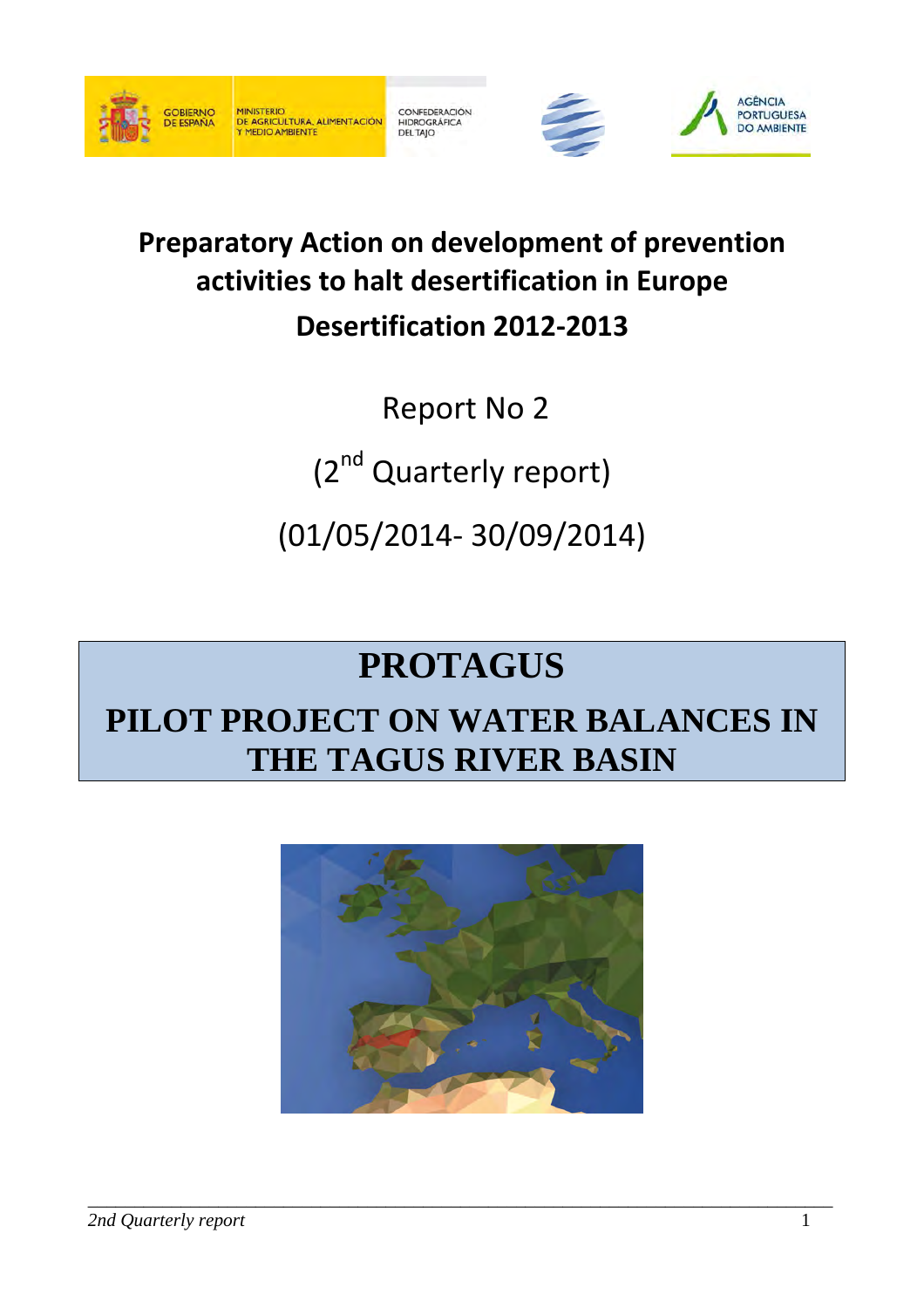





### **1. General Information**

- Name of beneficiary of grant agreement: **EVREN, S.A.**
- Official legal form: **Evaluación de Recursos Naturales, S.A.**
- Official registration **No: A-46449112**
- Official address: **Conde Altea 1, 46005 Valencia**
- Name and title of the Project Coordinator: **Ana Nieto, Administrator**
- Name of partners in the pilot initiative:
	- **1. Confederación Hidrográfica del Tajo (Tagus River Basin Authority). Miguel Antolín**
	- **2. Agência Portuguesa do Ambiente (Portuguese Agency of the Environment – APAMBIENTE-). Manuela Matos**
- Name of observers to the pilot initiative:
	- **3. United Nations Office to Support the International Decade for Action "Water for life" 2005-2015**
	- **4. Sub-Directorate on Planning and Sustainable Use of Water (Spanish Ministry of Agriculture, Food and Environment)**
	- **5. Júcar River Basin Authority**
- Title of the pilot initiative: **Pilot Project on Water Balances in the Tagus River Basin (PROTAGUS)**
- Grant agreement number: **07.0329/2013/671306/SUB/ENV.C.1**
- Start date and end date of the *reporting period*: 01/05/2014- 30/09/2014
- Target countries: **Tagus International River Basin, Spain and Portugal.**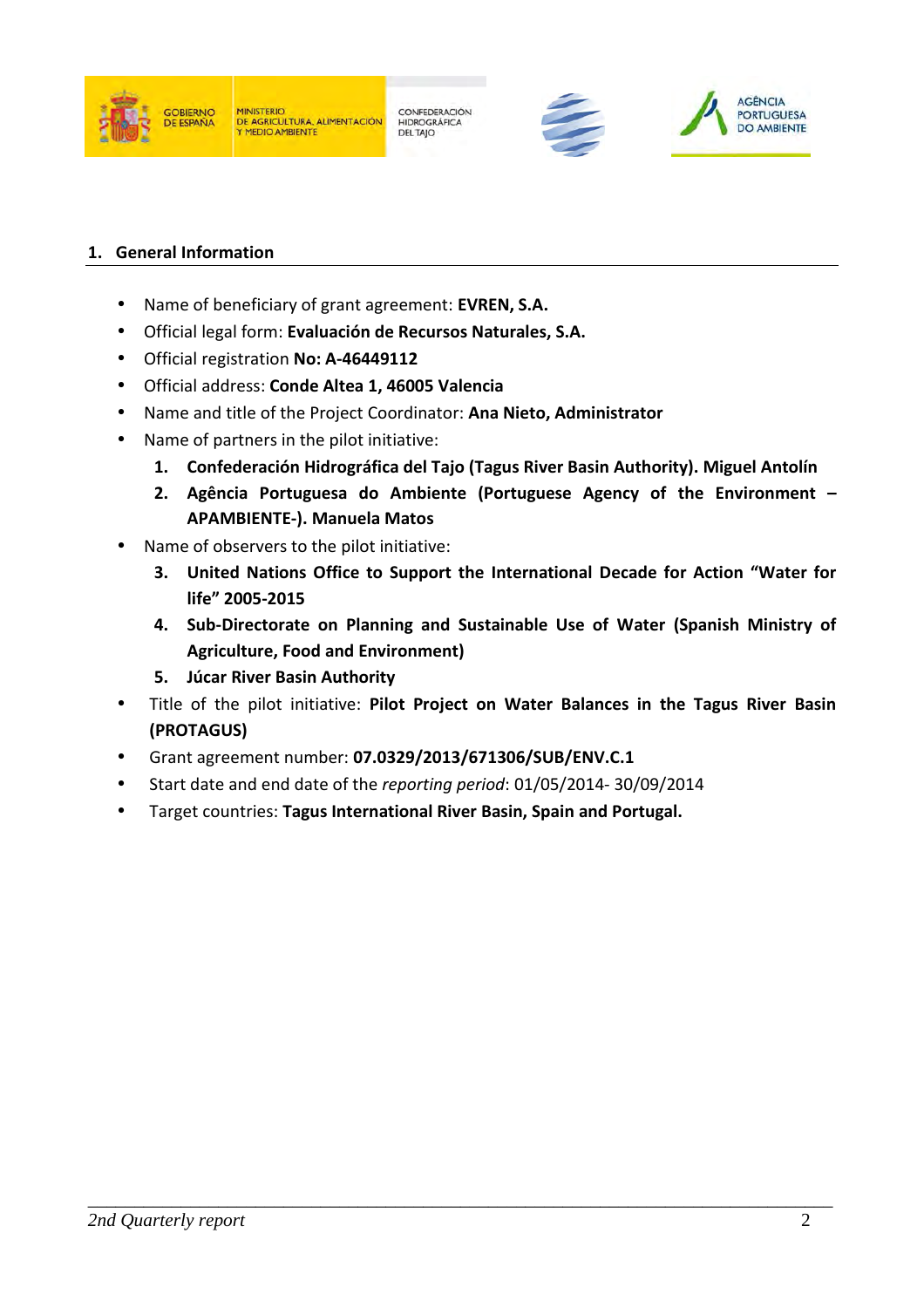





#### **2. Activities undertaken and problems encountered**

This chapter provides an overview of activities carried out in the reporting period, including a brief description and an assessment of their status. The activities correspond those listed in the application and hence in the grant agreement. Furthermore, problems encountered or foreseen that have or will impact each activity (and maybe a related deliverable) are listed in this chapter, along with the proposed solution. It consists of two tables, namely Table 1 and Table 2 as presented below.

| <b>Title</b>           | Brief description of activity undertaken | <b>Partners/Stakeholders</b> | Status <sup>1</sup> |
|------------------------|------------------------------------------|------------------------------|---------------------|
|                        | within the reporting period              | involved                     | (C, P, NS)          |
| Task 1) Establishment  | a. Identification of main water related  | <b>EVREN</b>                 | C                   |
| of the context and     | issues in the Tagus River Basin.         | <b>Tagus RBA</b>             |                     |
| background             | b. Assessment of desertification/water   | <b>APAMBIENTE</b>            |                     |
|                        | scarcity aspects.                        |                              |                     |
|                        | c. Summary of climate change scenarios   |                              |                     |
|                        | and previsions.                          |                              |                     |
|                        | d. Assessment of specific measures in    |                              |                     |
|                        | the Draft River Basin Management Plan    |                              |                     |
|                        | and water economic aspects, taking into  |                              |                     |
|                        | account also the possible preliminary    |                              |                     |
|                        | works of 2015 RBMPs.                     |                              |                     |
| Task 2) Data gathering | a. Assessment of available data for the  | <b>EVREN</b>                 | p <sup>2</sup>      |
| process                | basin (Spanish and Portuguese side).     | <b>Tagus RBA</b>             |                     |
|                        | b. Identification of data gaps.          | <b>APAMBIENTE</b>            |                     |
|                        | c. Establishment of approach for         |                              |                     |
|                        | determining scales (selection of         |                              |                     |
|                        | management scale, criteria for data      |                              |                     |
|                        | available at different scales).          |                              |                     |
|                        | d. Fill-in of gaps through statistical   |                              |                     |
|                        | analysis and other model simulations.    |                              |                     |
| Task 3) Build-up of    | a. Improvement of data repository.       | <b>EVREN</b>                 | p <sup>3</sup>      |
| water accounts         | b. Share of knowledge on water balances  | <b>Tagus RBA</b>             |                     |
|                        | and SEEAW with CHT and Portuguese        | APAMBIENTE                   |                     |
|                        | officials.                               |                              |                     |
|                        | c. Development/completion of tables.     |                              |                     |
|                        | d. Reinforce and develop previous        |                              |                     |
|                        | experience: share results with the Júcar |                              |                     |
|                        | River Basin Authority (where these       |                              |                     |
|                        | actions have already been                |                              |                     |
|                        | implemented), transmit possible          |                              |                     |
|                        | improvements for their tables, exchange  |                              |                     |
|                        | of ideas to improve exercise.            |                              |                     |

*Table 1. Status of the planned Activities, period:* 01/05/2014- 30/09/2014*, PROTAGUS*

\_\_\_\_\_\_\_\_\_\_\_\_\_\_\_\_\_\_\_\_\_\_\_\_\_\_\_\_\_\_\_\_\_\_\_\_\_\_\_\_\_\_\_\_\_\_\_\_\_\_\_\_\_\_\_\_\_\_\_\_\_\_\_\_\_\_\_\_\_\_\_\_\_\_\_\_\_\_\_\_

 $\overline{a}$ 

C=Completed, P=In Progress, NS=not started (for results already achieved reference may be made to previous reports).

<sup>2</sup> See **Annex 1** for a detailed status of Task 2.

<sup>3</sup> See **Annex 2** for a detailed status of Task 3.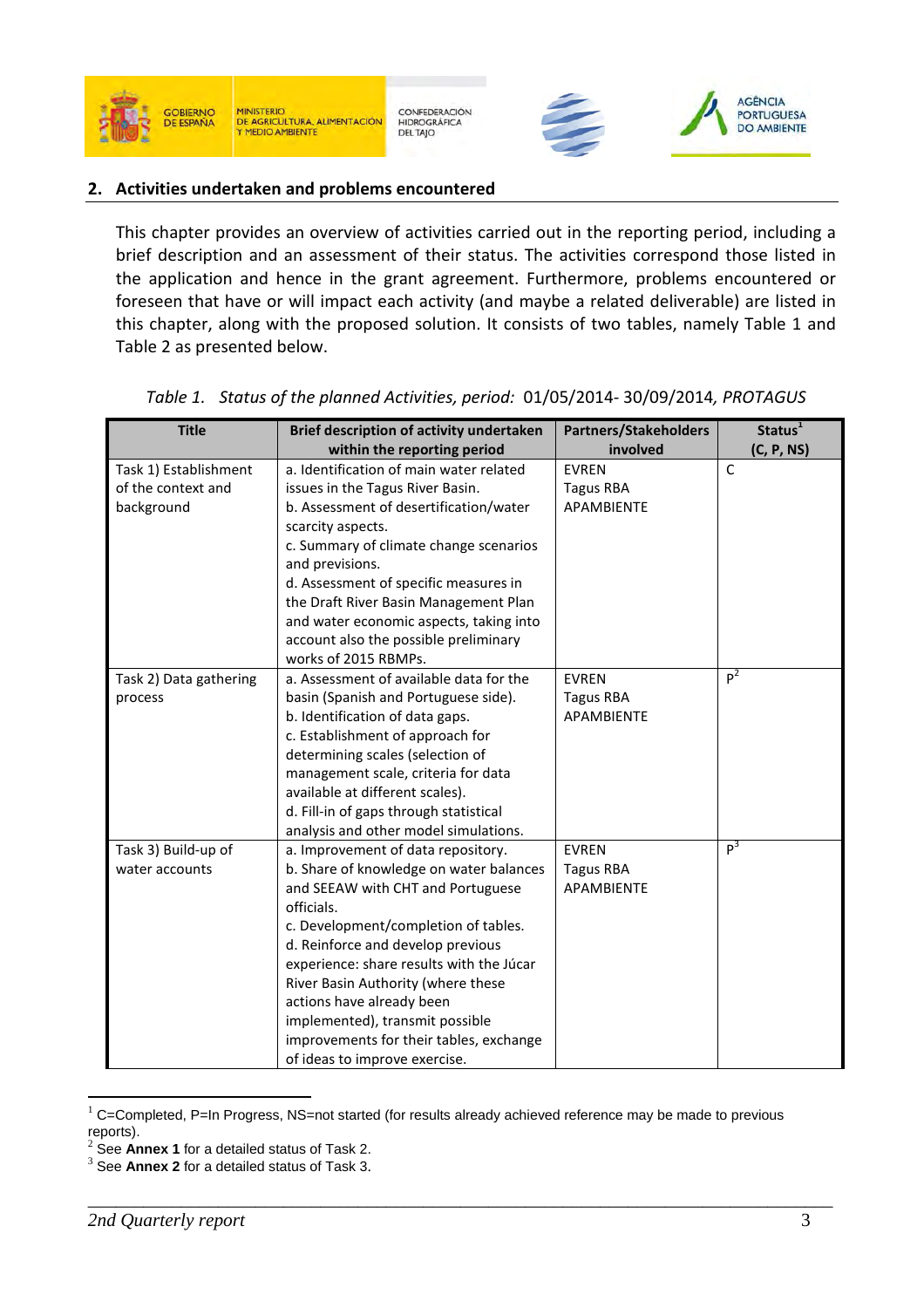

CONFEDERACIÓN<br>HIDROGRÁFICA<br>DEL TAJO





|                                                    | e. Assessment of socio-economic<br>aspects.<br>f. Propose targets and make<br>recommendations on: water savings<br>potentials, water reuse, "green<br>measures", etc. where possible.                                                                                                                                                                                                                          |                                                       |   |
|----------------------------------------------------|----------------------------------------------------------------------------------------------------------------------------------------------------------------------------------------------------------------------------------------------------------------------------------------------------------------------------------------------------------------------------------------------------------------|-------------------------------------------------------|---|
| Task 4) Training,<br>dissemination and<br>meetings | a. Participation in coordination meetings<br>and workshops (coordinated by the EC).<br>b. Use of existing platforms and tools to<br>disseminate results (e-bulletins, webs,<br>international events).<br>c. Organisation of events: 1 technical<br>meeting with the Tagus RB and<br>Portuguese officials, 1 scientific dialogue,<br>1 participative workshop (with interested<br>stakeholders from the basin). | <b>EVREN</b><br><b>Tagus RBA</b><br><b>APAMBIENTE</b> | P |

*Table 2. Problems encountered or foreseen and suggested solution, period:* 01/05/2014- 30/09/2014*, PROTAGUS*

| Problem encountered or foreseen:                | The first problem encountered with the pilot initiative has been the one<br>related to the role of APAMBIENTE. Due to the internal reorganisation of<br>the entity (and within the Tagus River Authority or ARH do Tejo), and to<br>the limited human resources available at the entity to provide data or<br>participate in meetings, the Portuguese partner has suggested to drop off<br>from the project.                       |
|-------------------------------------------------|------------------------------------------------------------------------------------------------------------------------------------------------------------------------------------------------------------------------------------------------------------------------------------------------------------------------------------------------------------------------------------------------------------------------------------|
| <b>Activity and/or Deliverable</b><br>affected: | Task 2) Data gathering process                                                                                                                                                                                                                                                                                                                                                                                                     |
| <b>Planned/suggested solution:</b>              | The first solution has been to propose the Portuguese colleagues to act<br>more as observers and supervisors of the work to develop, as EVREN<br>offered to do all the data gathering from available public sources. In<br>addition, the President of the Spanish Tagus RBA, the COM and MAGRAMA<br>have been in contact with the APAMBIENTE to try to solve this problem<br>and facilitate a dialogue that would find a solution. |
|                                                 |                                                                                                                                                                                                                                                                                                                                                                                                                                    |
| Problem encountered or foreseen:                | Data robustness depending on source and no recorded data for all<br>parameters needed to develop water accounts.                                                                                                                                                                                                                                                                                                                   |
| <b>Activity and/or Deliverable</b><br>affected: | Task 2) Data gathering process                                                                                                                                                                                                                                                                                                                                                                                                     |
| Planned/suggested solution:                     | EVREN has dealt with these problems in a previous developed project (i.e.<br>HALT-JÚCAR-DES), and was able to successfully implement the action. The<br>proposed solution is to manage the most reliable data (in agreement with<br>the Tagus River Basin Authorities). In addition, and when needed, the team<br>will take into account aggregated data or models (e.g. simulation model for<br>natural regime).                  |
|                                                 |                                                                                                                                                                                                                                                                                                                                                                                                                                    |
| Problem encountered or foreseen:                | Selecting the appropriate scale and matching<br>of the political-<br>administrative and natural boundaries of the RBD.                                                                                                                                                                                                                                                                                                             |
| <b>Activity and/or Deliverable</b><br>affected: | Task 3) Build-up of water accounts                                                                                                                                                                                                                                                                                                                                                                                                 |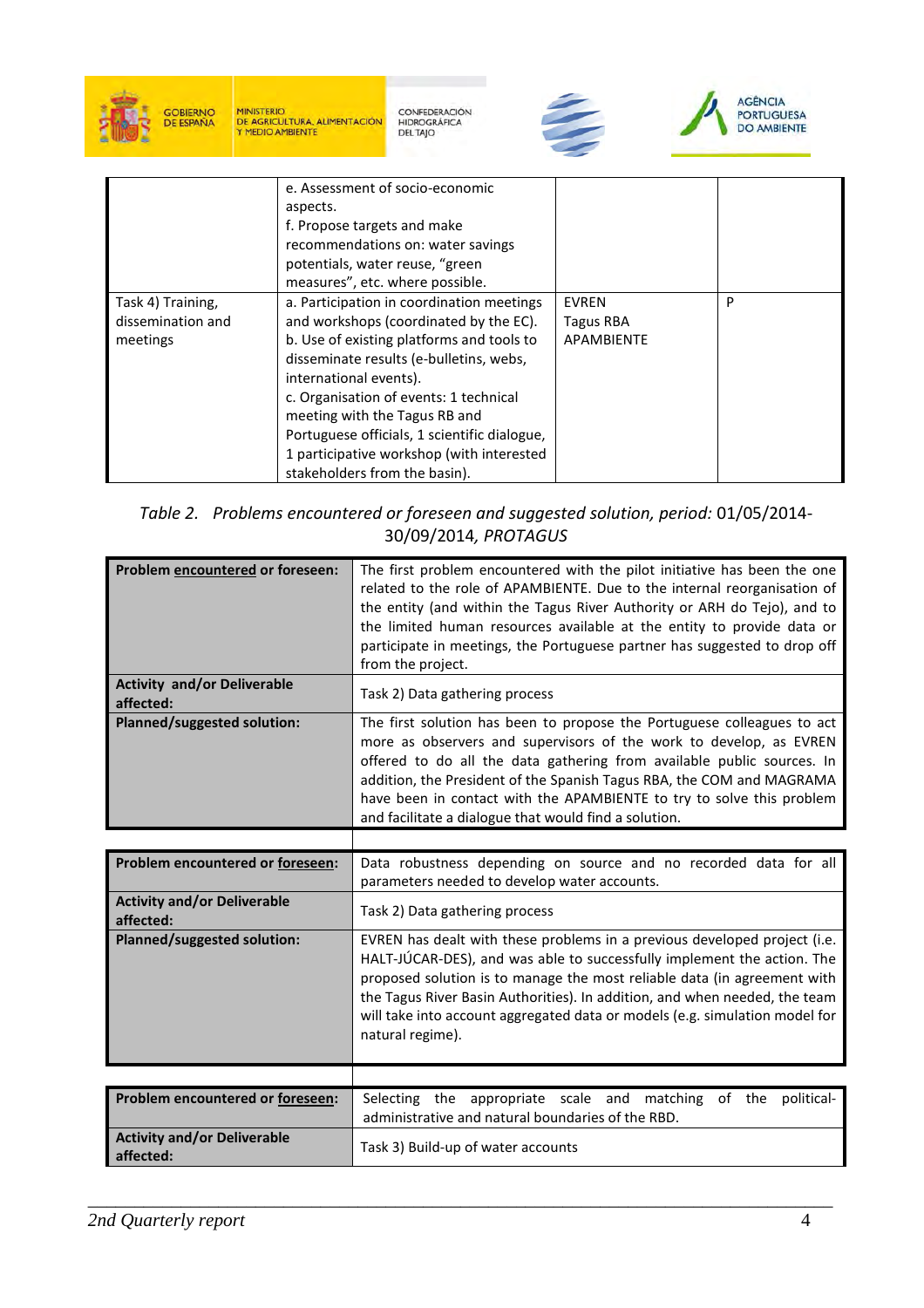

CONFEDERACIÓN<br>HIDROGRÁFICA<br>DEL TAJO





| <b>Planned/suggested solution:</b> | EVREN has dealt with these problems in a previous developed project (i.e.<br>HALT-JÚCAR-DES), and was able to successfully implement the action. The<br>proposed solution is to use the "Water Management System"<br>(management unit, union of sub-catchments) in the Spanish area of the |
|------------------------------------|--------------------------------------------------------------------------------------------------------------------------------------------------------------------------------------------------------------------------------------------------------------------------------------------|
|                                    | basin and look for a similar solution in the Portuguese basin area.<br>In addition, adjustments and estimations will be made in agreement with<br>the Tagus River Basin Authorities indications. The methodology will be<br>described in detailed when developing the water accounts.      |

| <b>Problem encountered or foreseen:</b>         | Unbalanced water assets final state regarding the heterogeneity of<br>hydrological data.                                                                                                                                                                                                                                                                                                                                                                                              |
|-------------------------------------------------|---------------------------------------------------------------------------------------------------------------------------------------------------------------------------------------------------------------------------------------------------------------------------------------------------------------------------------------------------------------------------------------------------------------------------------------------------------------------------------------|
| <b>Activity and/or Deliverable</b><br>affected: | Task 3) Build-up of water accounts                                                                                                                                                                                                                                                                                                                                                                                                                                                    |
| <b>Planned/suggested solution:</b>              | Differences between distributed modelized variables (precipitation 'P',<br>evapotranspiration 'ET') and gauge data, may cause mismatching inputs<br>and outputs of water balances. The SIMPA model used to estimate rainfall,<br>evapotranspiration and its derivates, underestimates runoff on upper river<br>catchments areas. Consequently, once stated every return and abstraction,<br>a coefficient could be applied to the model data in order to close balancing<br>accounts. |

| Problem encountered or foreseen:                | Unavailable river network evaporation assessment                                                                                                                                                                                                                                                                                                             |
|-------------------------------------------------|--------------------------------------------------------------------------------------------------------------------------------------------------------------------------------------------------------------------------------------------------------------------------------------------------------------------------------------------------------------|
| <b>Activity and/or Deliverable</b><br>affected: | Task 3) Build-up of water accounts                                                                                                                                                                                                                                                                                                                           |
| Planned/suggested solution:                     | Evaporimeters from dams are used to interpolate evaporation rates in<br>the whole Tagus Basin Inverse Distance Weighted technique is the method<br>defined to calculate the evaporation rates between evaporimeters<br>location. Evaporation raster is then applied to the significant river network<br>surface, thus obtaining the total evaporated volume. |

| Problem encountered or foreseen:                | Estimation of river's initial state and other surface and volume related<br>variables.                                                                                                                                                                                                                                                                                                            |
|-------------------------------------------------|---------------------------------------------------------------------------------------------------------------------------------------------------------------------------------------------------------------------------------------------------------------------------------------------------------------------------------------------------------------------------------------------------|
| <b>Activity and/or Deliverable</b><br>affected: | Task 3) Build-up of water accounts                                                                                                                                                                                                                                                                                                                                                                |
| Planned/suggested solution:                     | Despite the high level of uncertainty involved, surface and volume of water<br>bodies is estimated after having adopted representative width and river<br>levels by sampling several locations for each ecotype category of water<br>bodies described in the RBMP. Identically, gauges where flow levels are<br>available are used to define the average water surface elevation of<br>waterways. |

| Problem encountered or foreseen:                | Discontinuity of EHRIN snow-water resources monitoring program data                                                                                                                                                                                                                                                   |
|-------------------------------------------------|-----------------------------------------------------------------------------------------------------------------------------------------------------------------------------------------------------------------------------------------------------------------------------------------------------------------------|
| <b>Activity and/or Deliverable</b><br>affected: | Task 3) Build-up of water accounts                                                                                                                                                                                                                                                                                    |
| Planned/suggested solution:                     | The great extension of nival basins, recommends considering the inclusion<br>of snow resources analysis. Snow contribution data to runnof is not<br>available in EHRIN until 2009-10 year. An approximate ratio of now<br>contribution of 6-7% of total precipitation is adopted from the ASTER<br>model description. |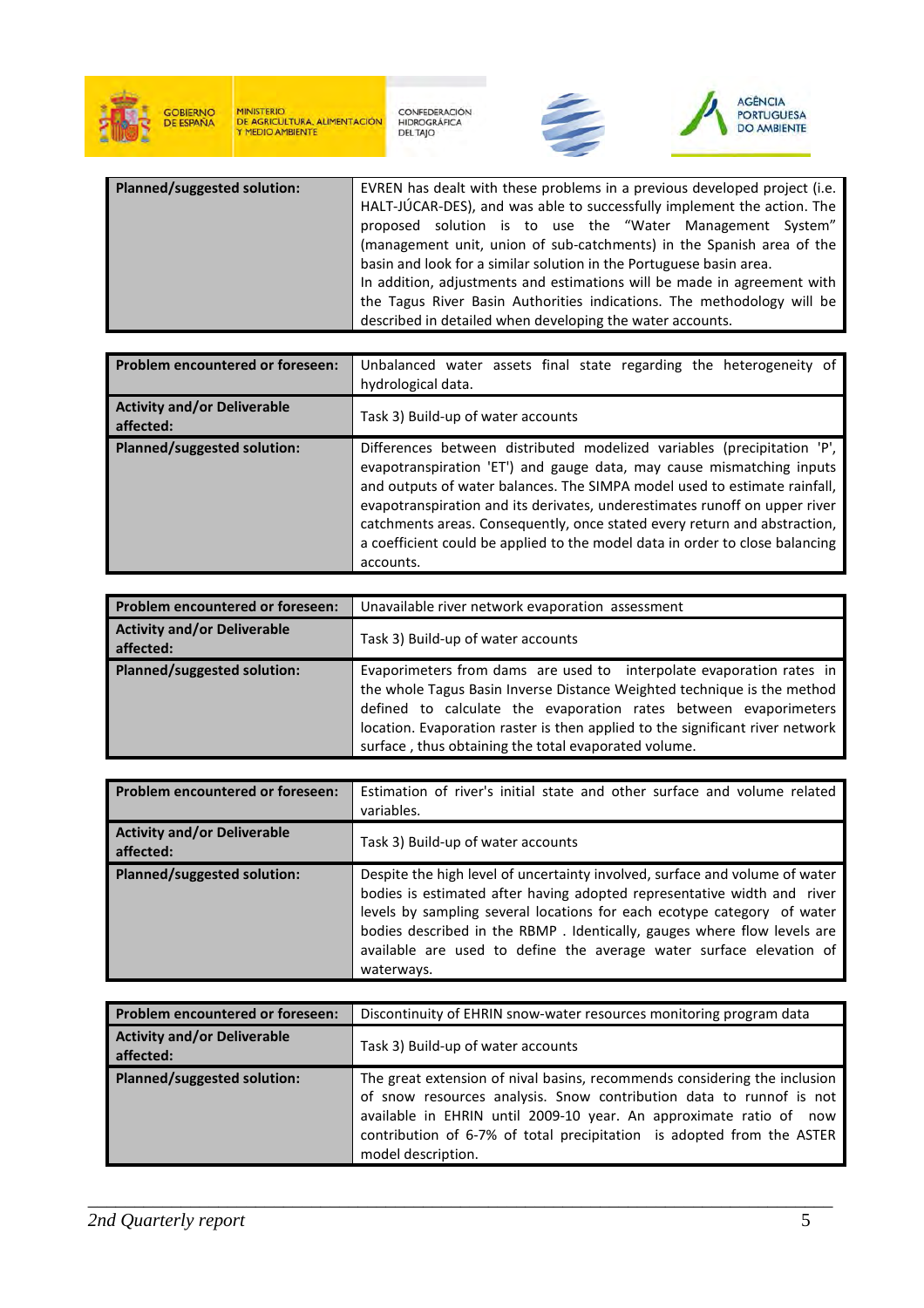

CONFEDERACIÓN<br>HIDROGRÁFICA<br>DEL TAJO





| <b>Problem encountered or foreseen:</b>         | Unpublished scientific data regarding groundwater-river interaction                                                                                                                                                                                                                                                                                                                                                                                   |
|-------------------------------------------------|-------------------------------------------------------------------------------------------------------------------------------------------------------------------------------------------------------------------------------------------------------------------------------------------------------------------------------------------------------------------------------------------------------------------------------------------------------|
| <b>Activity and/or Deliverable</b><br>affected: | Task 3) Build-up of water accounts                                                                                                                                                                                                                                                                                                                                                                                                                    |
| Planned/suggested solution:                     | Groundwater discharge volumes to rivers and reverse flow to groundwater<br>have been specified in a specific interactions IGME report called 'Activity 4,<br>scientific assistance for groundwater protection and sustainability, which<br>identifies gaining/losing behaviour of river reaches. This working document<br>provided by River Basin Authority (CHT), includes detailed quantitative<br>information of each groundwater management unit. |

| <b>Problem encountered or foreseen:</b>         | Abstraction and returns of urban supply are not disaggregated between<br>activities.                                                                                                                                                                                                                        |
|-------------------------------------------------|-------------------------------------------------------------------------------------------------------------------------------------------------------------------------------------------------------------------------------------------------------------------------------------------------------------|
| <b>Activity and/or Deliverable</b><br>affected: | 2.2.b Production of tables for 2000-2010                                                                                                                                                                                                                                                                    |
| Planned/suggested solution:                     | Therefore, it may be difficult to distinguish connected/unconnected<br>industrial water supply origins, thus affecting returns. The RBMP define an<br>economic analysis method for socio-economic processing of National<br>Statistics Institute (INE) data in order to disaggregate each activity figures. |

| <b>Problem encountered or foreseen:</b>         | High distortion in Jarama, Guadarrama and Henares subbasin regimes is<br>caused by Complexity of Madrid's water supply system.                                                                                                                                                                                                                                                                                                                                                      |
|-------------------------------------------------|-------------------------------------------------------------------------------------------------------------------------------------------------------------------------------------------------------------------------------------------------------------------------------------------------------------------------------------------------------------------------------------------------------------------------------------------------------------------------------------|
| <b>Activity and/or Deliverable</b><br>affected: | 2.2.b Production of tables for 2000-2010                                                                                                                                                                                                                                                                                                                                                                                                                                            |
| Planned/suggested solution:                     | The unbalanced water asset accounts of these subbasins hide complex<br>interactions. The water supplier in Madrid region (Canal de Isabel II)<br>continue to extend its influence over near water management systems<br>(WMS) as Alberche, thus increasing transferences, storages and magnitude<br>of shared flows between systems. Regarding this complexity, any<br>disaggregation of 'Canal de Isabel II' supplier allocations may facilitate the<br>closure of water accounts. |

| Problem encountered or foreseen:                | Only average values of urban supply are provided                                                                                                                                                                                                                       |
|-------------------------------------------------|------------------------------------------------------------------------------------------------------------------------------------------------------------------------------------------------------------------------------------------------------------------------|
| <b>Activity and/or Deliverable</b><br>affected: | 2.2.b Production of tables for 2000-2010                                                                                                                                                                                                                               |
| <b>Planned/suggested solution:</b>              | Analysis of annual population and industrial production rates are required<br>to define the evolution of water consumption throughout the period<br>(2000-2010). INE provides municipal scale information that could be<br>processed at water management system scale. |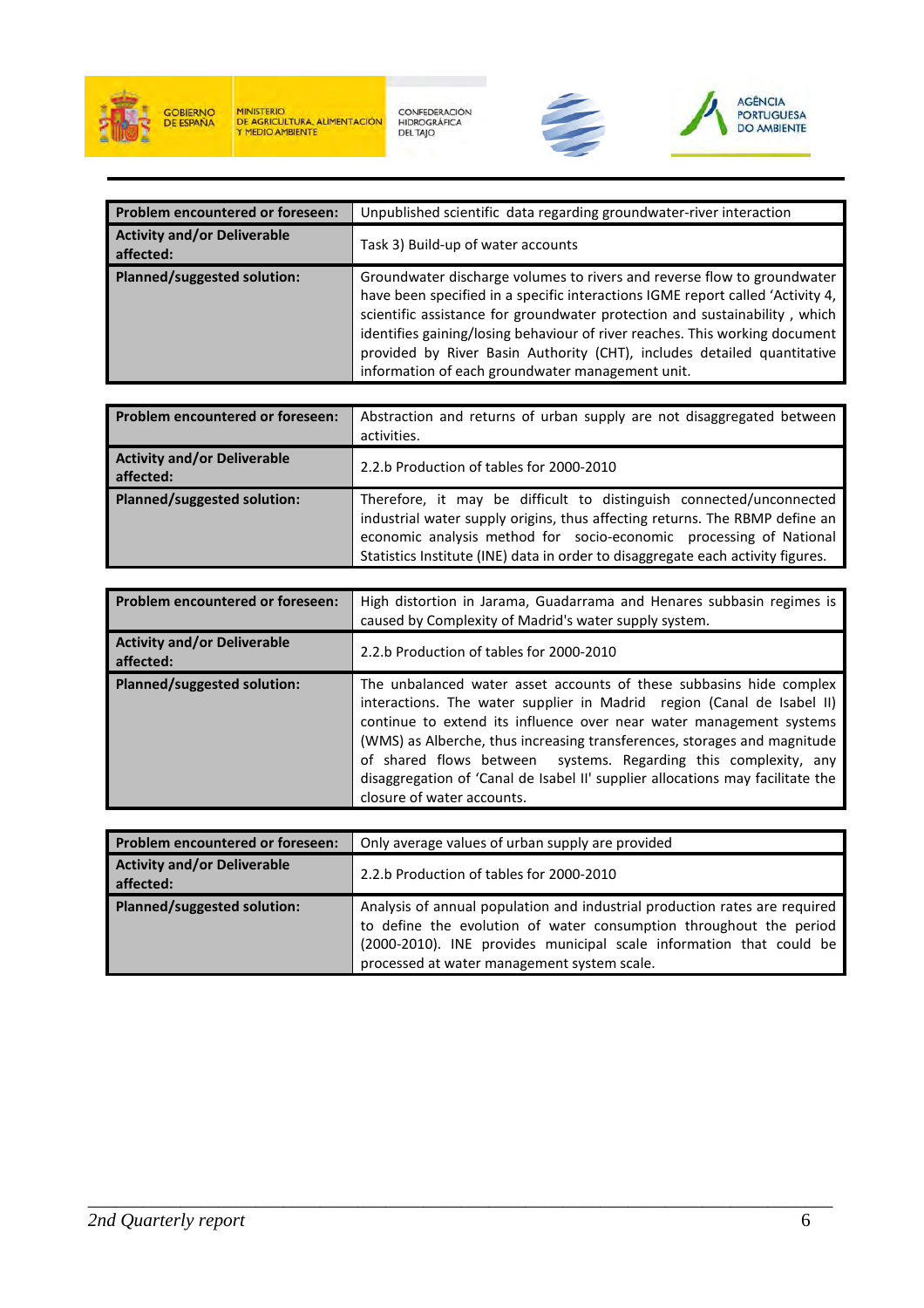

#### **MINISTERIO** DE AGRICULTURA, ALIMENTACIÓN

CONFEDERACIÓN HIDROGRÁFICA<br>DEL TAJO





#### **3. Deliverables**

This chapter provides a comprehensive overview of the specific outputs of the project in the reporting period in terms of deliverables (reports, databases, models, conferences, meetings, leaflets, newsletters, etc.). The progress in terms of deliverables is presented in the form of Table 3, below. The table provides an overview of all project deliverables (even those not started yet), specifying which ones have been completed and which ones are in progress, and the activities undertaken in relation to those deliverables. It highlights potential problems that may have occurred or other constraints, to enable timely corrective actions. The Deliverables correspond to the ones listed in the application and hence in the grant agreement.

|                    | Name of                                                                | Status <sup>4</sup> | <b>Brief description of the activities</b>                                                                                                                                                                                                                                                                       | Problems, Constraints,                 |
|--------------------|------------------------------------------------------------------------|---------------------|------------------------------------------------------------------------------------------------------------------------------------------------------------------------------------------------------------------------------------------------------------------------------------------------------------------|----------------------------------------|
| <b>Deliverable</b> | <b>Deliverable</b>                                                     | (C, P,<br>NS)       | implemented in relation to the<br><b>Deliverable</b>                                                                                                                                                                                                                                                             | <b>Comments</b>                        |
| 1                  | Quarterly<br>2 <sub>nd</sub><br>Report<br>(SQR)                        | $\epsilon$          | This report will include similar<br>information as FQR, but will focus on<br>the processes used to gather data and<br>build the water balances. It will be<br>developed after completing Task 2 and<br>З.                                                                                                        | No major problems were<br>encountered. |
| $\overline{2}$     | Recommendations<br>&<br>Assessment<br>Report<br>(RAR)                  | <b>NS</b>           | The report will focus on proposed<br>measures for water management<br>optimization and facing desertification.<br>It will be made as annex of the final<br>report.                                                                                                                                               |                                        |
| 3                  | <b>Working Meetings</b><br><b>Minutes</b>                              | P                   | deliverable<br>should<br><b>This</b><br>be<br>a<br>combination of the minutes of all<br>coordination<br>working<br>and<br>team<br>meetings and other relevant events. As<br>well<br>relevant<br>documents<br>as<br>(representing the results of Task 4).<br>Included in this 2nd Quarterly Report as<br>Annex 3. | No major problems were<br>encountered. |
| 4                  | International<br>sessions for results<br>and measures<br>dissemination | <b>NS</b>           | This deliverable will represent the<br>compilation of dissemination activities<br>in international events (representing<br>results of Task 4)                                                                                                                                                                    |                                        |
| 5                  | Report on WEB-site<br>section                                          | NS                  | This will be made as an annex of the<br>final report (representing the results of<br>Task 4)                                                                                                                                                                                                                     |                                        |
| 6                  | <b>Final Report</b><br>(FR)                                            | NS                  | This report will compile the results of<br>the project and conclusions of meetings<br>and discussions.                                                                                                                                                                                                           |                                        |

#### *Table 3. Deliverables, period:* 01/05/2014- 30/09/2014*, PROTAGUS*

 $\overline{a}$  $4$  C=Completed, P=In Progress, NS=not started (for results already achieved reference may be made to previous reports).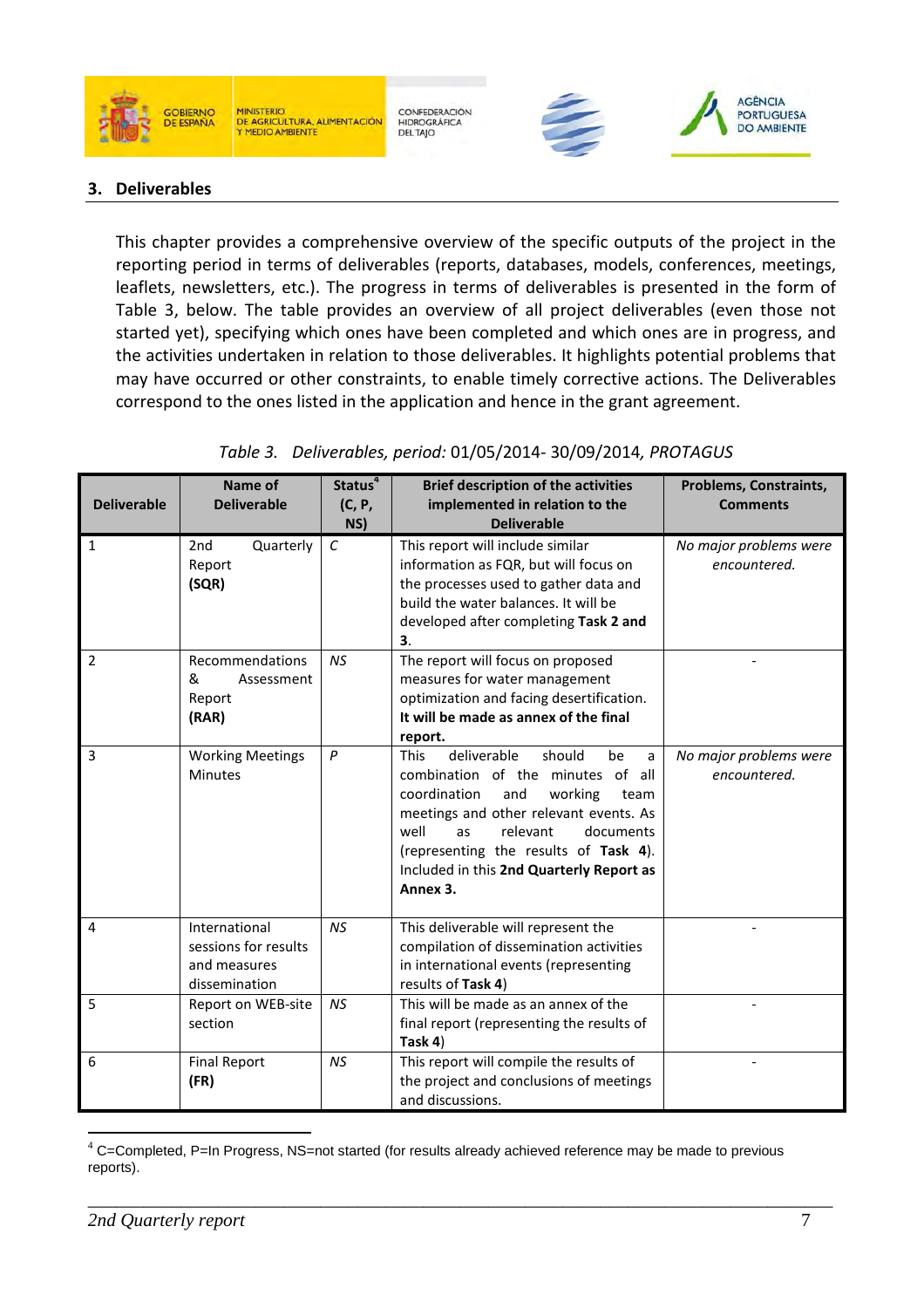

CONFEDERACIÓN HIDROGRÁFICA<br>DEL TAJO





#### **4. Meetings**

This chapter provides an overview of the meetings that took place in the reporting period, including a brief description of their purpose. It consists of one table, namely Table 4 as presented below.

| <b>Meeting name</b>                                                   | <b>Purpose of the meeting</b>                                                                                             | <b>Partners/Stakeholders</b><br>involved | Location        | <b>Dates</b> |
|-----------------------------------------------------------------------|---------------------------------------------------------------------------------------------------------------------------|------------------------------------------|-----------------|--------------|
| Coordination<br>meeting                                               | Discuss existing problem with the<br>Portuguese partner                                                                   | COM, EVREN                               | <b>Brussels</b> | 20/05/2014   |
| 1 <sup>st</sup> National<br>meeting SCAE<br>International<br>sessions | Provide a meeting in which all pilot<br>initiatives are presented and views are<br>exchanged with the COM                 | All pilot initiatives,<br>COM, MAGRAMA   | Madrid          | 11/06/2014   |
| Mid-term<br>meeting<br><b>PROTAGUS</b>                                | Assessment available data and Problem<br>encountered.<br>Agree with partners the roles and future<br>steps and activities | <b>EVREN, CHT</b>                        | Madrid          | 11/06/2014   |
| Internal working<br>team                                              | Update to the new technical team and<br>coordination                                                                      | <b>EVREN</b>                             | Valencia        | 01/07/2014   |
| II Mid-term<br>meeting<br><b>PROTAGUS</b>                             | Assessment available data and Problem<br>encountered.                                                                     | EVREN, CHT                               | Madrid          | 30/09/2014   |

### *Table 4 Meetings,* 01/05/2014- 30/09/2014*, PROTAGUS*

### **5. Other issues**

Due to the problem with the APA, we have not signed the internal grant agreement yet.

#### **6. Updated Work Plan**

This chapter provides an updated outlook of the work plan regarding the whole period of implementation.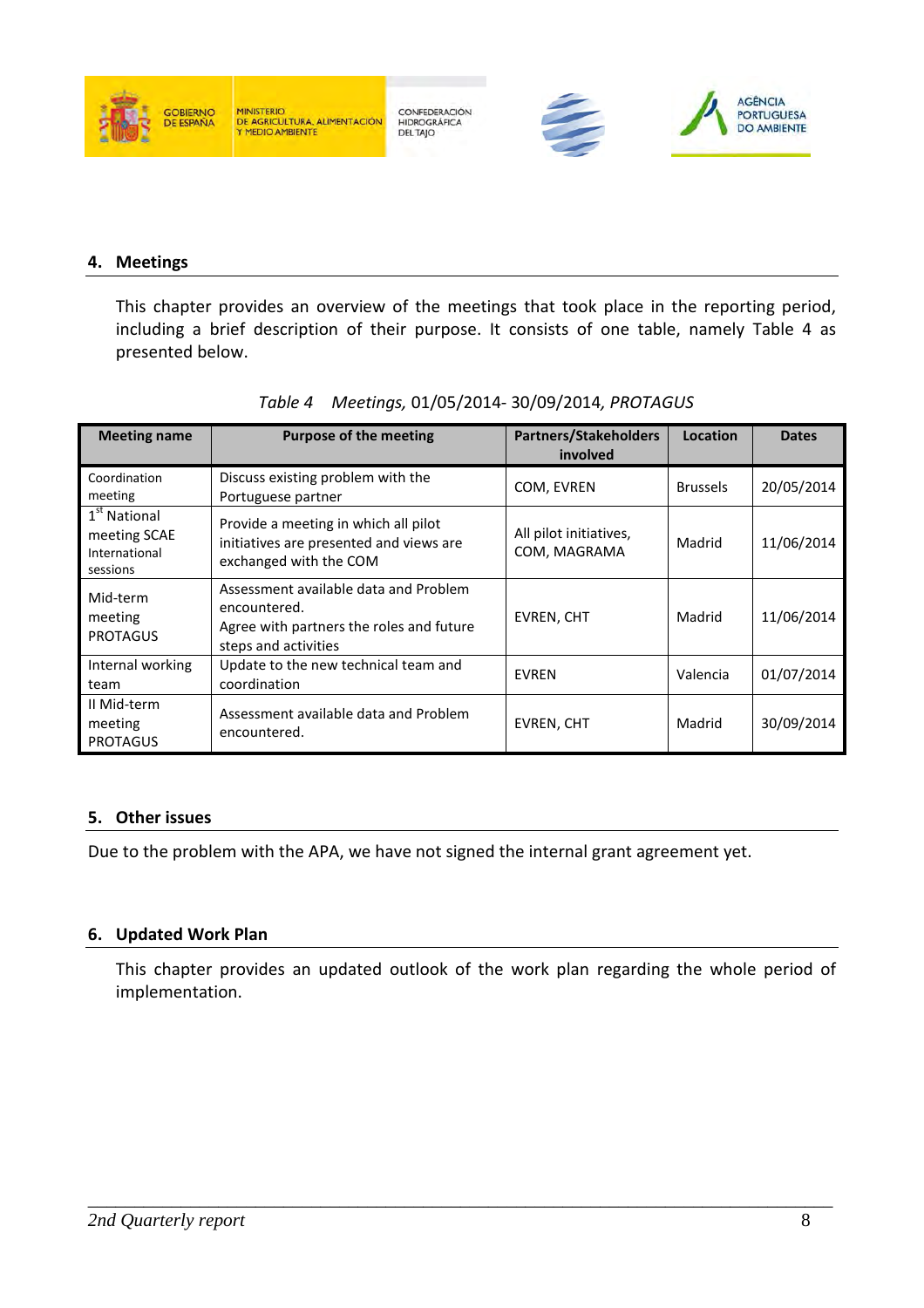

### *Table 5. Work plan,* 01/05/2014- 30/09/2014*, PROTAGUS*

| PLANNED DURATION OF THE ACTION                                                                |            |    |            |            |            |            |            |     |            |    |    |           |
|-----------------------------------------------------------------------------------------------|------------|----|------------|------------|------------|------------|------------|-----|------------|----|----|-----------|
| TIMETABLE FOR EACH STAGE OF THE ACTION SHOWING MAIN DATES AND EXPECTED RESULTS FOR EACH STAGE |            |    |            |            |            |            |            |     |            |    |    |           |
| Duration: 12 months,                                                                          |            |    |            |            |            | 2014       |            |     |            |    |    |           |
| <b>Activity / Task</b>                                                                        | 01         | 02 | 03         | 04         | 05         | 06         | 07         | 08  | 09         | 10 | 11 | 12        |
| Task 1: Establishment of background and context                                               |            |    |            |            |            |            |            |     |            |    |    |           |
| Analysis of the current situation, identification of stakeholders, projects planning,         |            |    |            |            |            |            |            |     |            |    |    |           |
| establishment of schedule and objectives, first contacts, etc.                                |            |    |            |            |            |            |            |     |            |    |    |           |
| Task 2: Data gathering process                                                                |            |    |            |            |            |            |            |     |            |    |    |           |
| Data gathering and analysis, identification of gaps, scales and approach assessment           |            |    |            |            |            |            |            |     |            |    |    |           |
| Task 3: Build-up of Water Accounts and Recommendations & Assessment Report                    |            |    |            |            |            |            |            |     |            |    |    |           |
| (RAR)                                                                                         |            |    |            |            |            |            |            |     |            |    |    |           |
| Build-up of water accounts, water balances, water savings proposal, SQR & RAR                 |            |    |            |            |            |            |            |     |            |    |    |           |
| drafting                                                                                      |            |    |            |            |            |            |            |     |            |    |    |           |
| Task 4: Training, Dissemination, Deliverables and Meetings                                    | <b>KOM</b> |    | <b>IWM</b> |            | <b>IWM</b> | IS         | <b>IWM</b> |     | <b>MTM</b> |    | IS | <b>FM</b> |
| Meetings*                                                                                     | <b>CM</b>  |    |            |            | <b>CM</b>  | <b>MTM</b> |            |     | <b>CM</b>  |    |    |           |
| <b>Main Reports**</b> (summary notes, brochure, minutes and web-site report not               |            |    |            | <b>FQR</b> |            |            |            | SQR |            |    | RA | <b>FR</b> |
| reflected)                                                                                    |            |    |            |            |            |            |            |     |            |    | R  |           |

KOM: Kick-Off Meeting & MTM: Mid Term Meeting

FM: Final Meeting.

IWM: Internal working team meeting (including technicians from EVREN, and experts from the collaborating entities). 3-4 meetings have been envisioned; two in the first months to establish the background, the objectives and define schedules and works distribution, and one or two towards the end to complete works and reports.

 CM: Coordination Meetings (number to be confirmed by DG ENV, but 3 have been considered. It is expected that experts from EVREN, and representatives from the two collaborators - Tagus RBAs- will participate in these meetings).

IS: International sessions. Possible international events in which dissemination of the project could take place.

\_\_\_\_\_\_\_\_\_\_\_\_\_\_\_\_\_\_\_\_\_\_\_\_\_\_\_\_\_\_\_\_\_\_\_\_\_\_\_\_\_\_\_\_\_\_\_\_\_\_\_\_\_\_\_\_\_\_\_\_\_\_\_\_\_\_\_\_\_\_\_\_\_\_\_\_\_\_\_\_

**\*\*** 

FQR: First quarterly report SQR: Second quarterly report RAR: Recommendations Assessment Report FR: Final report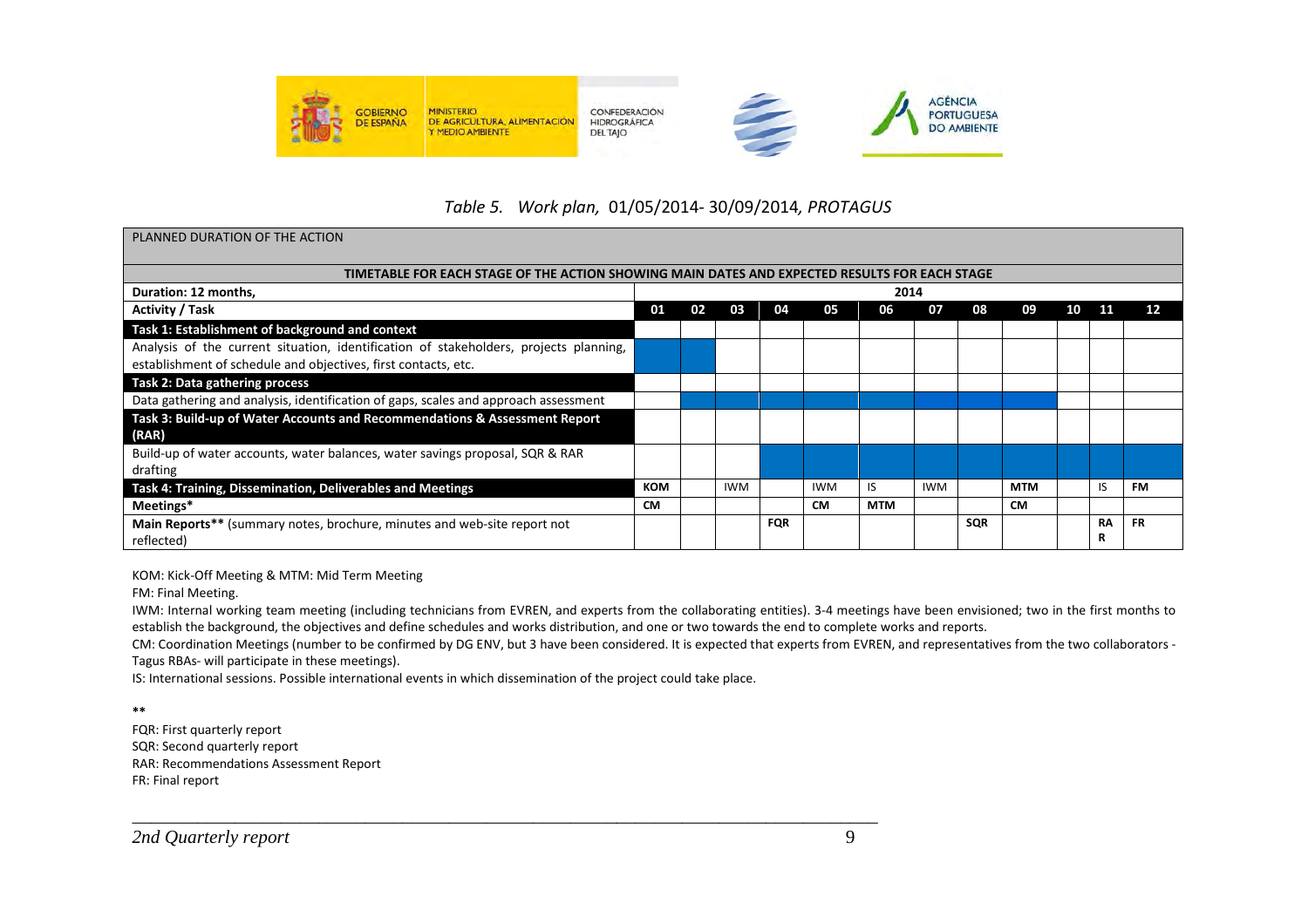

CONFEDERACIÓN<br>HIDROGRÁFICA<br>DEL TAJO





#### **7. Annexes**

| Detailed works on Task 2. Data harvesting    |
|----------------------------------------------|
| Detailed works on Task 3. Methodology report |
| Meeting documents                            |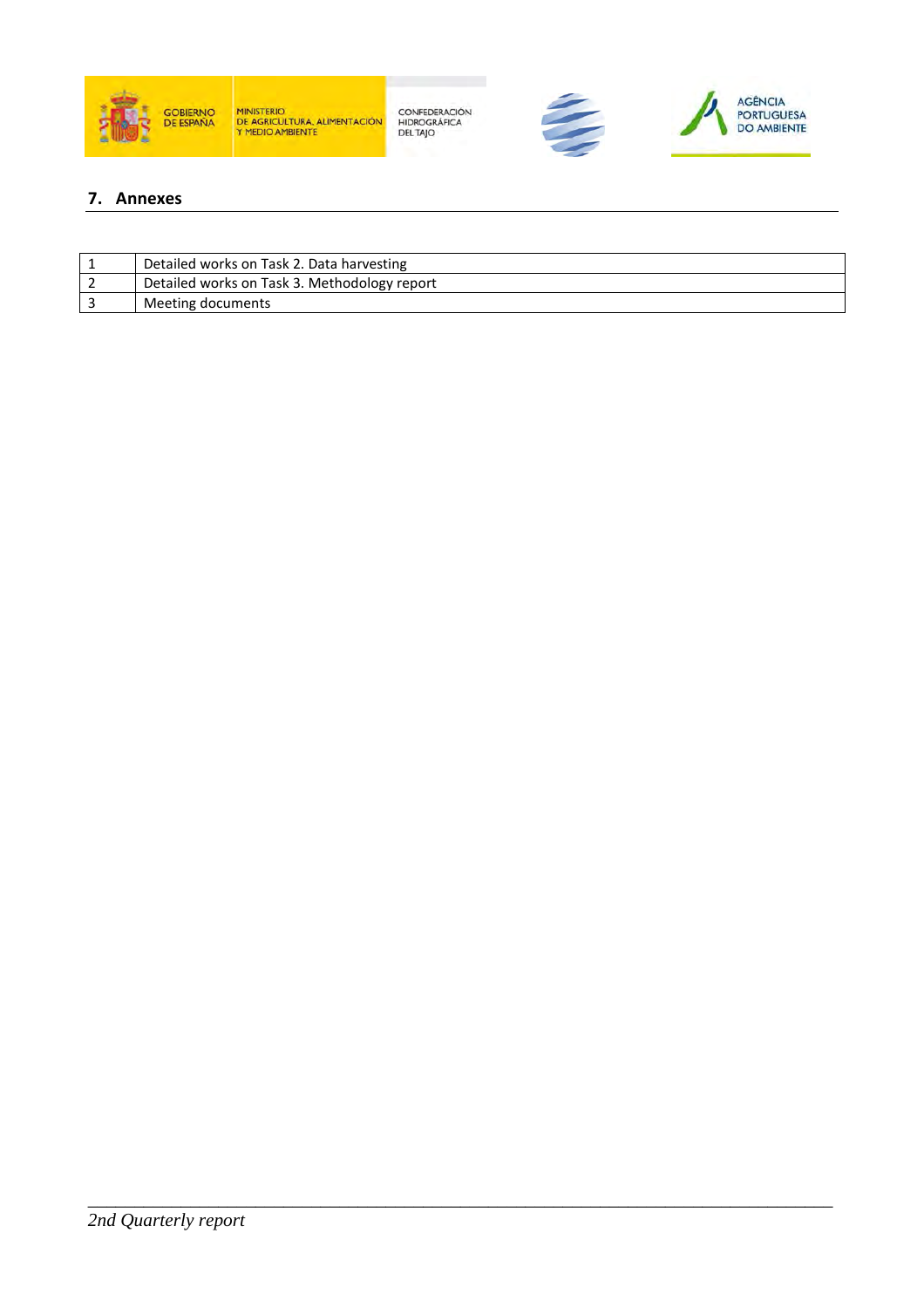





### **Annex 1. Detailed works on Task 2. Data harvesting**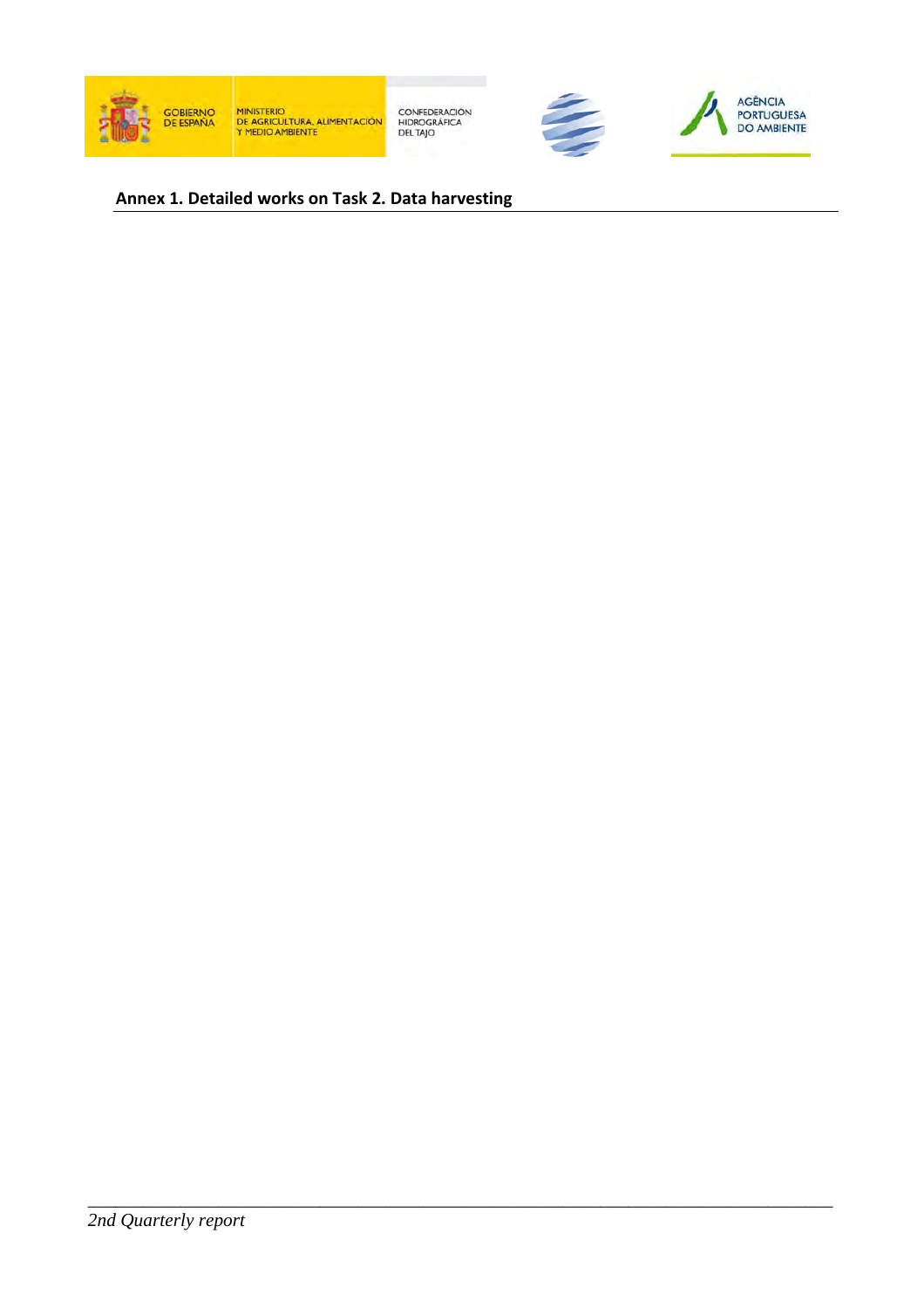





# **Annex 1 Data harvesting**

With the start of the project we began to investigate the sources of information necessary to accomplish the objectives of filling the SEEA-Water tables.

Firstly, we searched for public sources of data in repositories from Spain, Portugal and Europe.

Furthermore, we requested our partners the data for which we suspect they could have a better or more complete version than the public available sources (in annex 6 there is a copy of the communication request). Up to date, we have not received any data (we expect these will come soon).

The harvesting was done in two main phases. We made an initial search of information systems in February 2014. After this initial search, we tried again on May 2014 focusing on the lack of information. After these two phases we still have gaps of information mainly in the Portuguese area of the Tagus basin. The Portuguese government is doing organisational changes and information that was previously available is no longer in current portals.

### **SPAIN**

### *CONFEDERACIÓN HIDROGRÁFICA DEL TAJO (CHT)*

We have requested data not easily available to the public. Mainly raw data that the CHT has used to develop the River Basin Management Plan, including the Decission Support Systems Model of Aquatool software, which database includes complete and RBMP updated information about the RBD: topology, infrastructure, main abstraction and return elements, including their spatial origin of resources and destination which is useful regarding the SEEAW table configuration. However, as certain data is averaged for the planification period, some trend analysis and extrapolation is needed.

### *CEDEX*

From the Annual gauge station report site we collected information of flows in rivers and channels, and capacity in reservoirs. Although continuity of series is remarkably good, several reservoir and gauge series need to be filled.

### *MINISTRY OF AGRICULTURE, FOOD AND ENVIRONMENT*

From the Integrated Information System of Water (Sistema Integrado de Información del Agua - SIA) of the Ministry of Agriculture, Food and Environment (Ministerio de Agricultura, Alimentación y Medio Ambiente - MAGRAMA) we extracted information on hydrological data (SIMPA model of CEDEX) with monthly rasters of 1km of cell size of the variables *Potential Evapotranspiration, Actual Evapotranspiration, Precipitation, Temperature, Soil Humidity, Surface Runoff, Infiltration, Groundwater Runoff and Total Runoff*.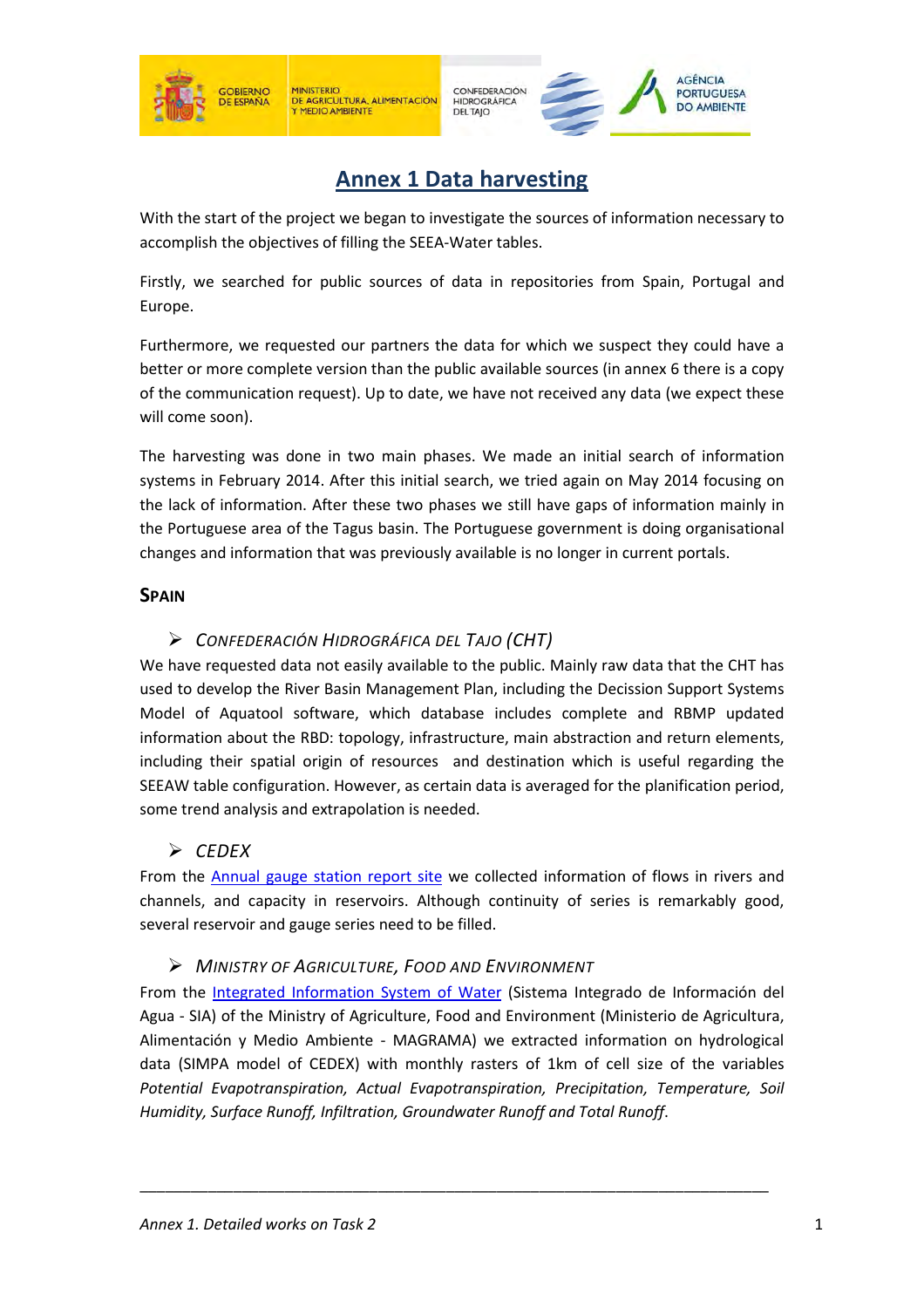





Furthermore, we extracted water related data, and administrative delimitations including geographical coverages for:

- **Regions**
- Basin districts
- Urban areas
- Sub-basins
- Waste water treatment plants
- Delimitation of lakes
- Groundwater bodies
- Surface water bodies
- Dams
- **Rivers**
- Water Management Systems (WMS) (Sistemas de Explotación)

In this website, there are several additional datasets and coverages but we do not intend to use them for the time being.

### *ERHIN*

From the public data released, there is no option to use nival resources information to adopt appropriate accounts of flows from snow to the other resources, due to the lack of reports until 2010. Nonetheless, there are some documents that describe the approximate amount of water released from nival basins between 6 and 7% of total rainfall for the Spanish Tagus RBD.

### $\triangleright$  *INE*

In the Statistical National Institute (Instituto Nacional de Estadística - INE) web site, we found the socio-economical data. The main problem is the different used scale between this information (by municipalities or region) and the areas in which we need to aggregate the water balances (WMS). In the case of municipal information, information is rather simple to sum up. The problem comes when the intersections of the regions with the WMS are very different. In these cases, we will overlap the information extracting an estimation of the relevant quantities.

### **PORTUGAL**

### *AGÊNCIA PORTUGUESA DO AMBIENTE*

APAmbiente has several sites of Environmental Information, but they are still in development, or do not provide useful information. Others sites referred inside of APAmbiente do not provide the actual information, only citing the indicator but not offering the data.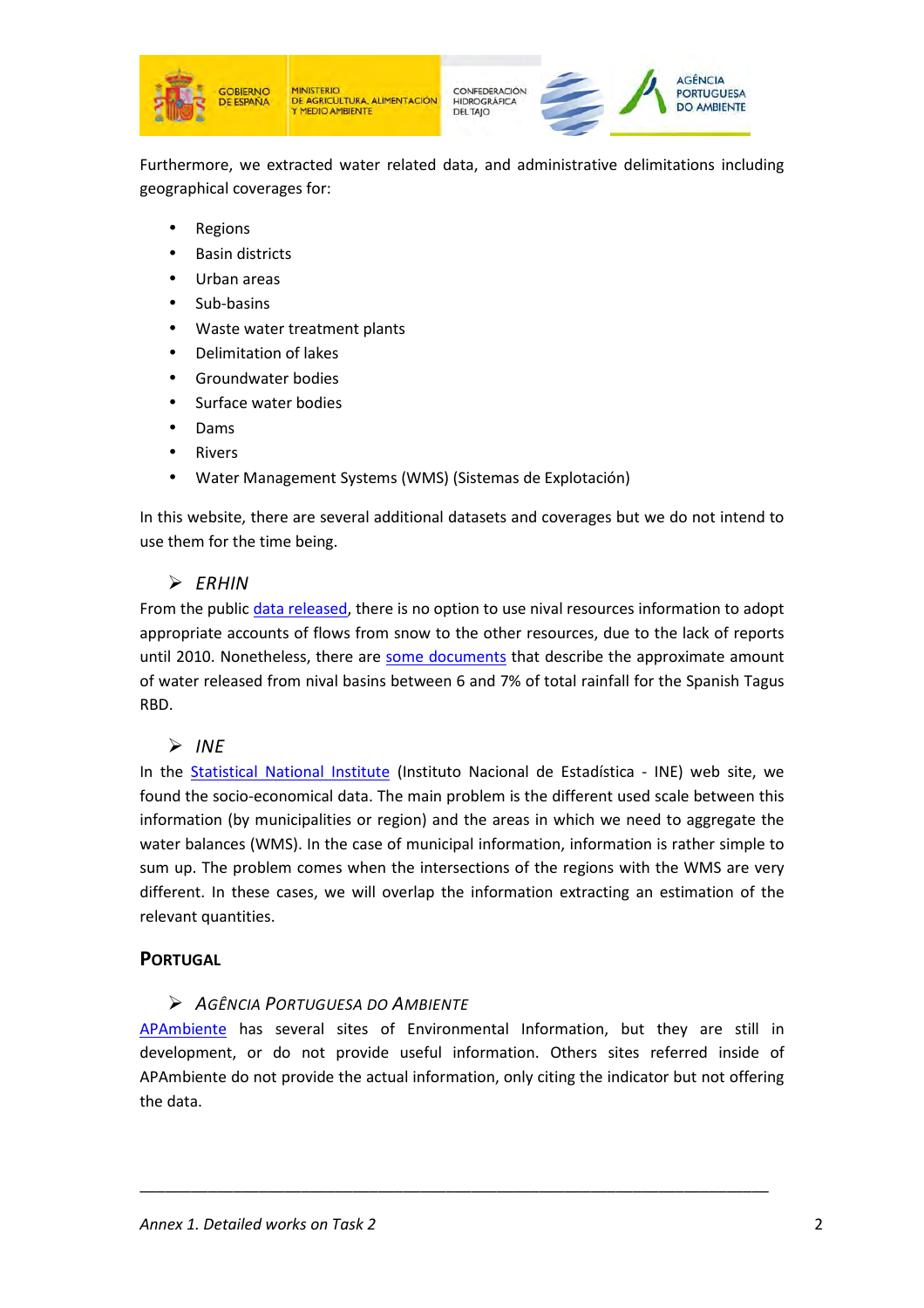

**SOBIERNO** 

**DE ESPAÑA** 

CONFEDERACIÓN HIDROGRÁFICA<br>DEL TAJO

AGÊNCIA

**PORTUGUESA** 



In the Sistema Nacional de Informaçao de Recusos Hídricos we accessed the hydrologic information in the Portuguese side of the Tagus basin. Some series are interrupted at 2008, and others at 2012/13 due to budgetary cuts. Some of them restart on 2014, but not all.

The information in this web site is time series of daily and monthly data of the following variables (not all stations have all the variables, and not all stations have completed temporal series, or daily or monthly information): Temperature, Precipitation, Wind velocity, Air humidity, Solar radiation, Cloudy level, Evapotranspiration, Gauge stations (flow and level in reservoirs), Piezometer level, Water quality (surface and groundwater).

### *INSTITUTO NACIONAL DE ESTADÍSTICA*

We collected economical and social data from the INE. This information includes demographical, agriculture, forestry, water uses, water treatment, etc., at various scales, usually at municipal scale. These data are usually aggregated temporally and spatially. We will need to disaggregate them to process and filling in data tables.

### *SOME ADDITIONAL CONSULTED WEBSITES THAT ARE NOT USEFUL*

The following web sites have been consulted but have not provided useful information:

- Portal de Metadatos. No results obtained to queries.
- Portal Indicadores de Desenvolvimento Sustentável. The page shows the list of indicators but no data related to them.
- Visor de informacion Ambiental. It has no information related to water accounts.
- Portal da Água. It redirects the user to other National and Regional information systems. In the Regionals systems there is only information of the Azores archipelago.

### **EUROPE**

### *EUROPEAN ENVIRONMENT AGENCY AND WISE*

Urban Waste Water Treatment, from the EEA's waterbase, includes the official data sent by Member States and we understand are the most curated data we can obtain. It is easier to obtain some data from the collected repositories from the EC than from the Member States, and the Urban Waste Water Treatment data section is an example, as for instance for Nonpoint source pollutants (e.g. nitrates in agriculture).

### *EUROSTAT*

We do not intend to use Eurostat as main data repository. We will just use it in case of the necessity of contrasting information from the Spanish INE or Portuguese INE.

### **DE OTHER SOURCES**

We plan to consult other sources (as technical studies or university research reports) when we will be checking the validity of results. We do not want to start tasks being already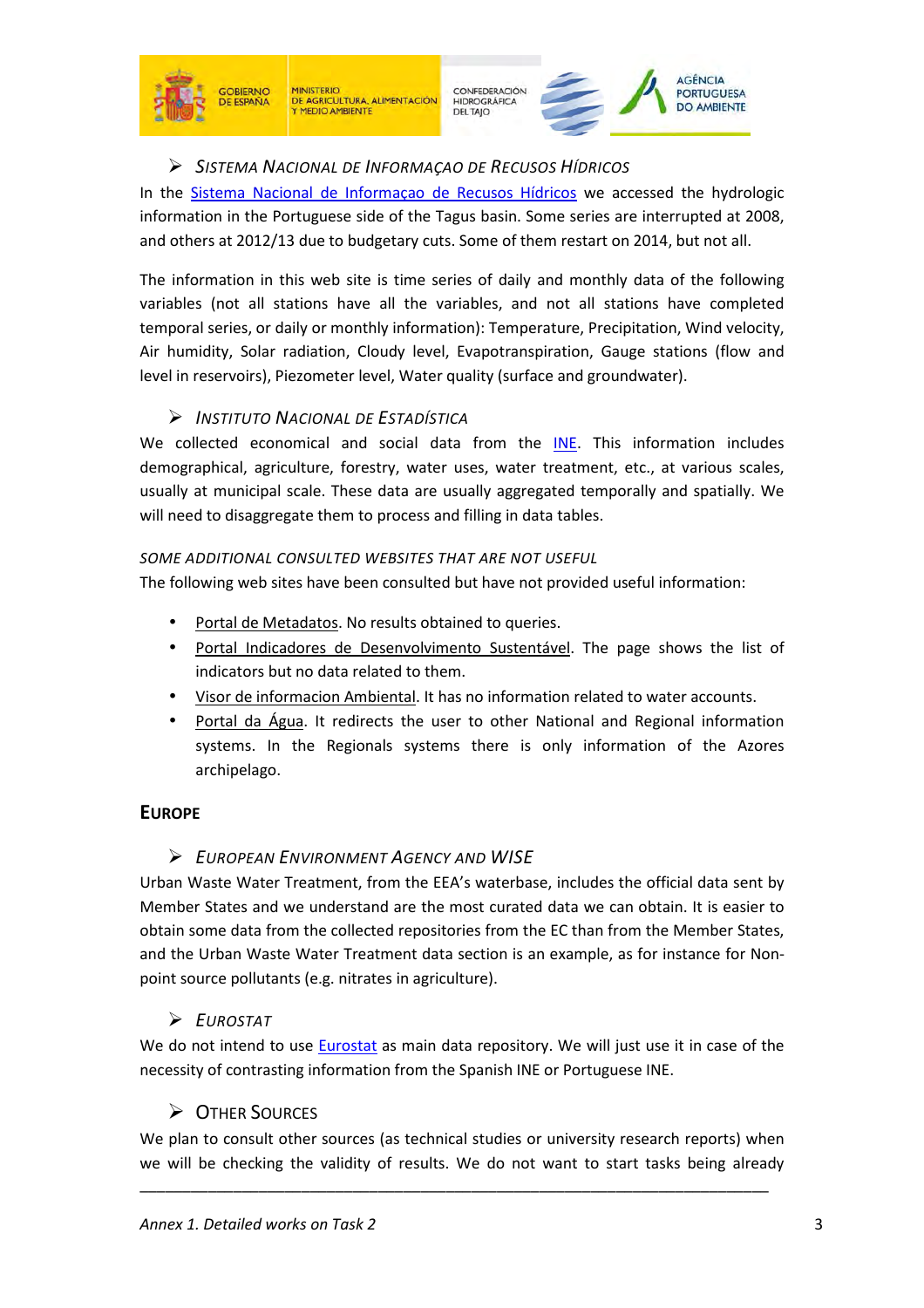

CONFEDERACIÓN<br>HIDROGRÁFICA<br>DEL TAJO



influenced by other elaborated research studies. We are sure at this point, that we will have to consult, for instance, Urban Runoff studies of pollutants.

### $\triangleright$  SOME FORESEEN PROBLEMS

From the previous edition of this annex, there have been some improvements on this aspect. For some variables, we expected not to find information unless it will come from models or studies: disaggregated abstractions and returns from the Aquatool model were able to support further analysis; groundwater flows were finally considered from the estimated values of the IGME aquifers inventory.

Interactions between river and aquifers represent the most challenging objective. Hardly could the flow between these elements be considered only from the net balance of SIMPA discharge and runoff, but without further sources from hydrogeological survey, its value represents the most reliable approach to its behaviour (at basin scale).

 Outflows to the sea and some outflows to other territories -maybe in the same RBD- are highly dependent on the location of the station (some could be estimated by some upstream gauge station if no additional significant human intervention or major changes in aquiferriver interaction are registered within the reach).

Uncertainties comprise other unregistered flows: abstractions for own use both from surface or groundwater (only abstraction from the largest wells are metered); flows between economic units (especially when the same company has the whole abstraction, supply, sewerage, waste water reuse and discharge).

To date, the main source of uncertainty is the Portuguese lack of positive response about missing data. Several communications have been sent looking forward to hearing from the responsible organisms without sucess.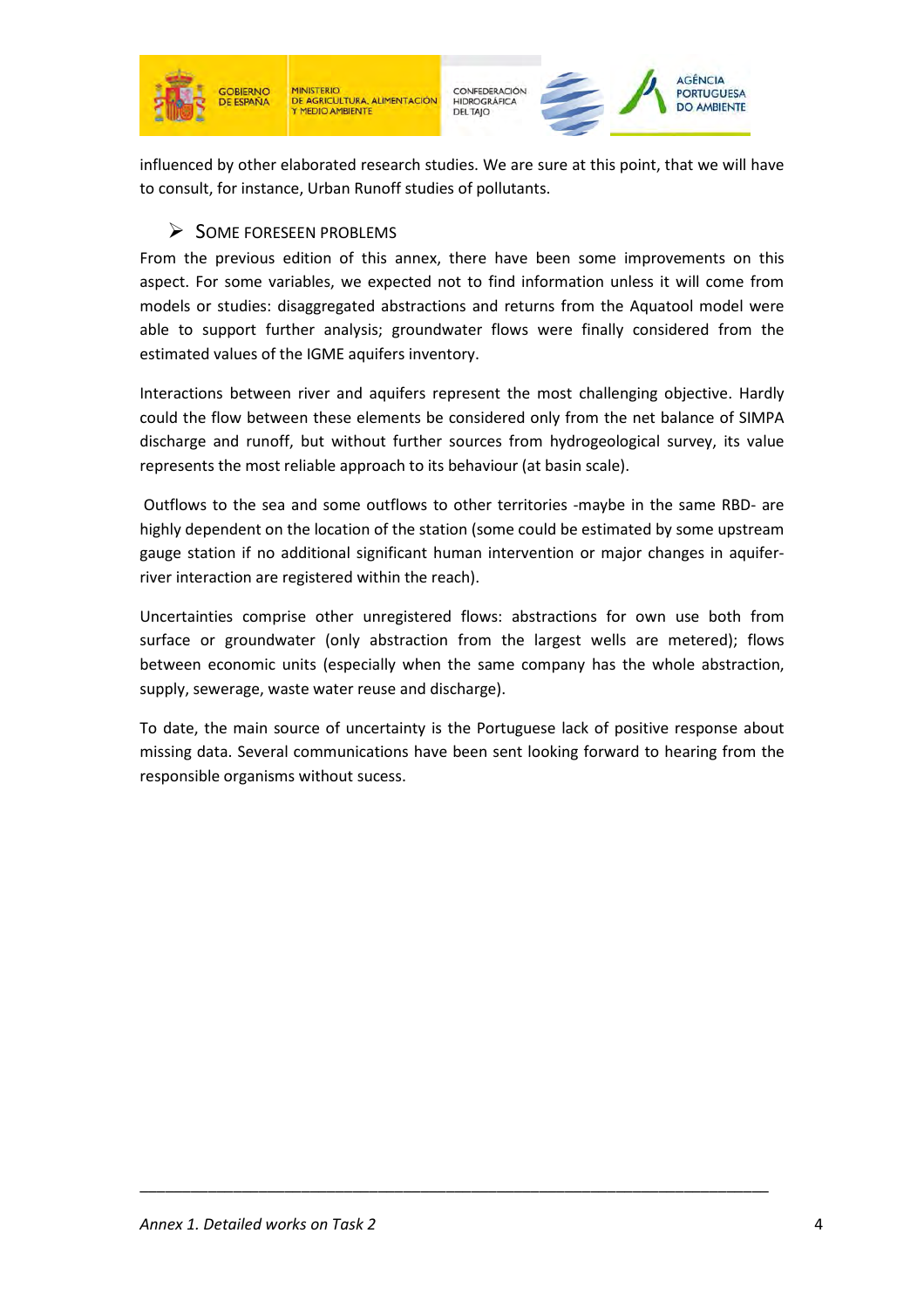





### **Annex 2. Detailed works on Task 3. Methodology report**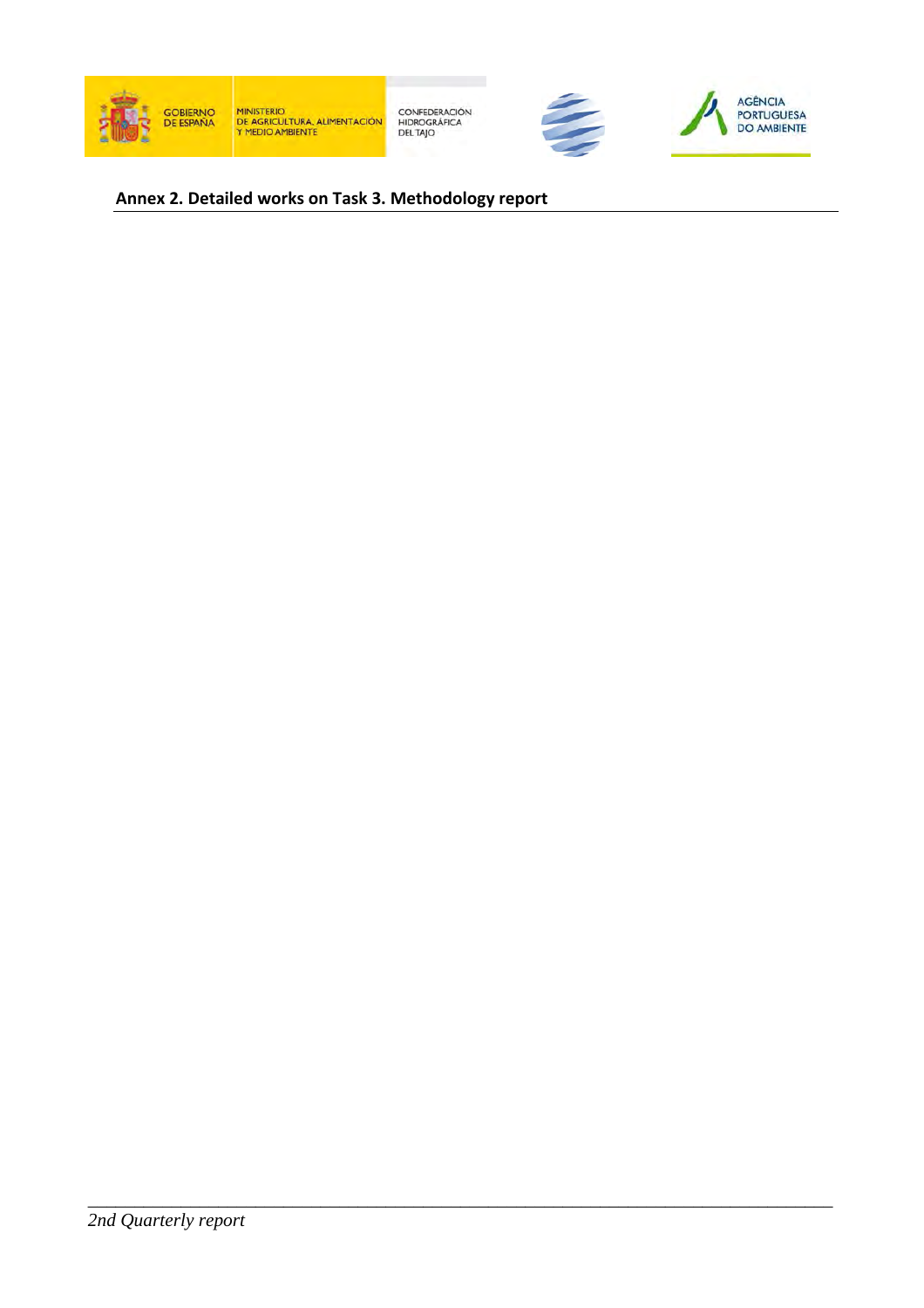



## **Annex 2 Methodology report**

Once reasonably completed the first stage of data harvesting, starts the main task of building the water accounts. Divided into the same chapters of the SEEAW manual, procedure comprises the consecution of the following subtasks, necessary to accomplish the objectives of filling the SEEA-Water tables.

- a. Improvement of data repository.
- b. Development of methodology for operating data and its treatment regarding the resources involved and the origin/destination of their fluxes.
- c. Closure of balances analysis and its uncertainty.
- d. Coherence between water, economical and hybrid accounts.
- e. Assessment of socio-economic aspects.
- f. Propose targets and make recommendations on: water savings potentials, water reuse, "green measures", etc. where possible.

The main objective of the first two subtasks is developed through the following methodological summaries, whose content extends the data transferences, the hypothesis considered and each study variable calculations:

- 1. Hydrological variables
	- 1.1 Obtainment of SIMPA distributed hydrological model water cycle components.

- 1.2 Reservoir evaporation
- 1.3 Rivers evaporation
- 1.4 Snow contribution to input resources
- 1.5 Water bodies output to the sea
- 1.6 Flux between storages
- 1.7 Initial state estimation
- 1.8 Other losses
- 2. Abstractions and returns
	- 2.1 Abstractions and returns of irrigated agriculture
	- 2.2 Extractions and returns of water supply
	- 2.3 Abstractions and returns of industry and refrigeration
	- 2.4 Other abstractions and returns
- 3. Transferences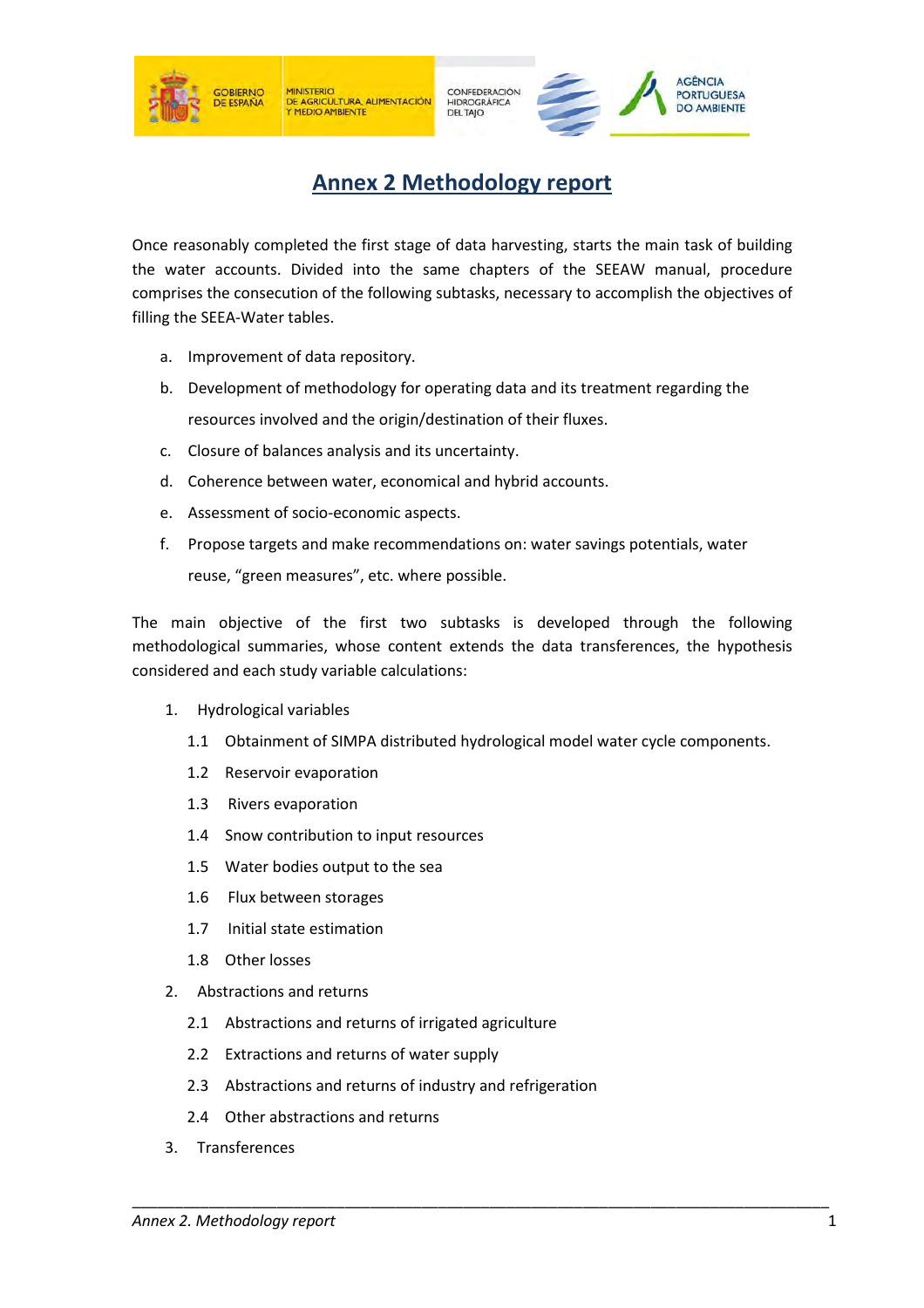

At the end of each summary, a water table accounts example is included in order to facilitate the understanding of method's results.

#### 1. Hydrological variables

#### 1.1 Variable analysis with hydrological distributed model 'SIMPA'

SIMPA is the reference hydrological tool used to simulate water cycle and assess water resources at basin scale in Spain. Defined as a distributed model it is thought to operate at monthly time scale. On its water resources assessment module, it considers a schematic monthly time scale. On its water resources assessment module, it con<br>water cycle that distinguishes the main components of the water cycle.



**Figure 1 – Variables** 

The interannual water balance model applies a unique water balance equation to the rainfall and the potential evapotranspiration in order to estimate actual evapotranspiration and runoff for the mean annual period. The annual water balance model applies the same simplified balance equation in a yearly step.

Modules are structured in a similar way:

- 1. Rainfall, temperature and water abstractions are evaluated by means of an inverse distance interpolation technique. The interpolation is applied to the data or to residuals after an estimation of mean patterns in the considered time step. is are structured in a similar way:<br>
Infall, temperature and water abstractions are evaluated by means of an inverse<br>
tance interpolation technique. The interpolation is applied to the data or to<br>
iduals after an estimatio
- 2. Potential evapotranspiration is estimated by means of experimental methodologies as Thornthwaite's or Hargreaves' and monthly regression coefficients can be applied to adapt it to other physically based methodologies. Actual evapotranspiration and runoff are estimated in the interannual and annual modules using Turc Turc-Pike or Budyko equations. Variables and flows simulated in the monthly model.<br>
balance model applies a unique water bal<br>
btential evapotranspiration in order<br>
runoff for the mean annual period. The<br>
same simplified balance equation<br>
in a similar wa

The monthly continuous model allows the estimation of the actual evapotranspiration, recharge, groundwater discharge, surface runoff and total runoff, and soil and aquifer water storage using Témez equations.

\_\_\_\_\_\_\_\_\_\_\_\_\_\_\_\_\_\_\_\_\_\_\_\_\_\_\_\_\_\_\_\_\_\_\_\_\_\_\_\_\_\_\_\_

\_\_\_\_\_\_\_\_\_\_\_\_\_\_\_\_\_\_\_\_\_\_\_\_\_\_\_\_\_\_\_\_\_\_\_\_\_\_\_\_\_\_\_\_\_\_\_\_\_\_\_\_\_\_\_\_\_\_\_\_\_\_\_\_\_\_\_\_\_\_\_\_\_\_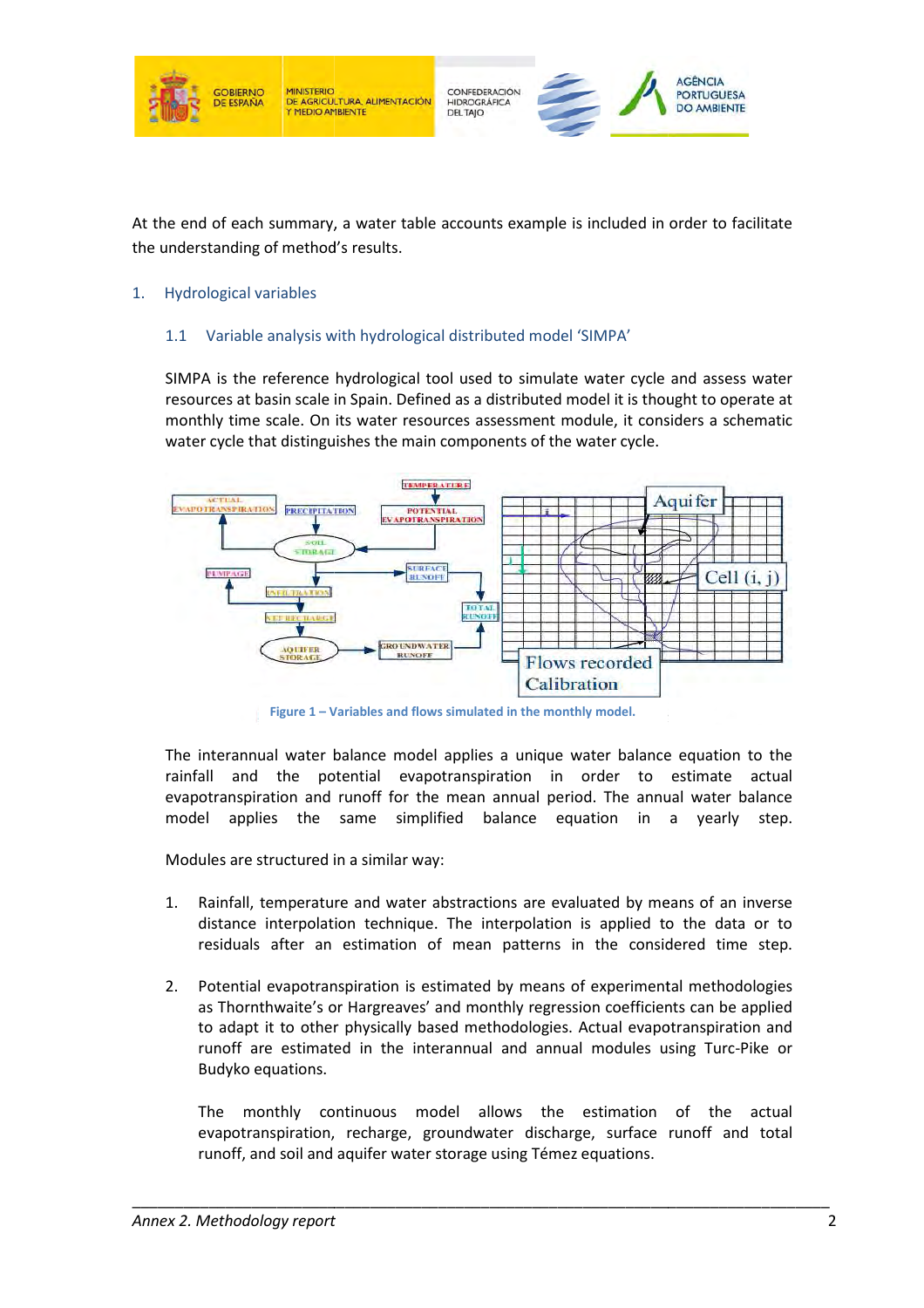





The last variables are involved in the construction of tables of the  $6<sup>th</sup>$  chapter: water assets accounts. In fact they are used to define the initial estate, inputs and outputs as follows:

1. Rainfall is considered monthly for all the period between January of 2000 and December of 2010. In order to facilitate the data and GIS treatment, the zonal spatial analysis let us determine average values of SIMPA precipitation rasters for each month and subbasin.

These values are assigned to the land, reservoirs and water bodies surfaces, thus obtaining the total amount of water received as input in Hm3. From the general land surface volume of precipitation, the other reservoir, rivers and snow values are subtracted.

- 2. Actual evapotranspiration defines the total amount of water lost from vegetated surfaces. Consequently, it cannot be applied to water surfaces as rivers and reservoirs, what in fact leads us to evaluate that evaporation by other separate formulas for the mentioned rivers and reservoirs. In any case, the values evapotranspirated from soil are noticeably larger.
- 3. Runoff variables imply the introduction of interaction between resources of the VI.1 table. That is the case of runoff, groundwater discharge and infiltration. Runoff determines the flow from the soil to the rivers, groundwater discharge the one from groundwater to rivers. Thirdly, infiltration proceeds to transfer flows from soil to groundwater. Identically, the flow from groundwater to rivers introduced as input in the column of river resources (1313) is inversely introduced as output in the column of groundwater (132).
- 4. Lastly, the initial state of soil water content is extracted from SIMPA values of this variable at the start of the considered period of study.

The raster maps have been processed at Water Management System scale in order to appropriately represent subbasins differences: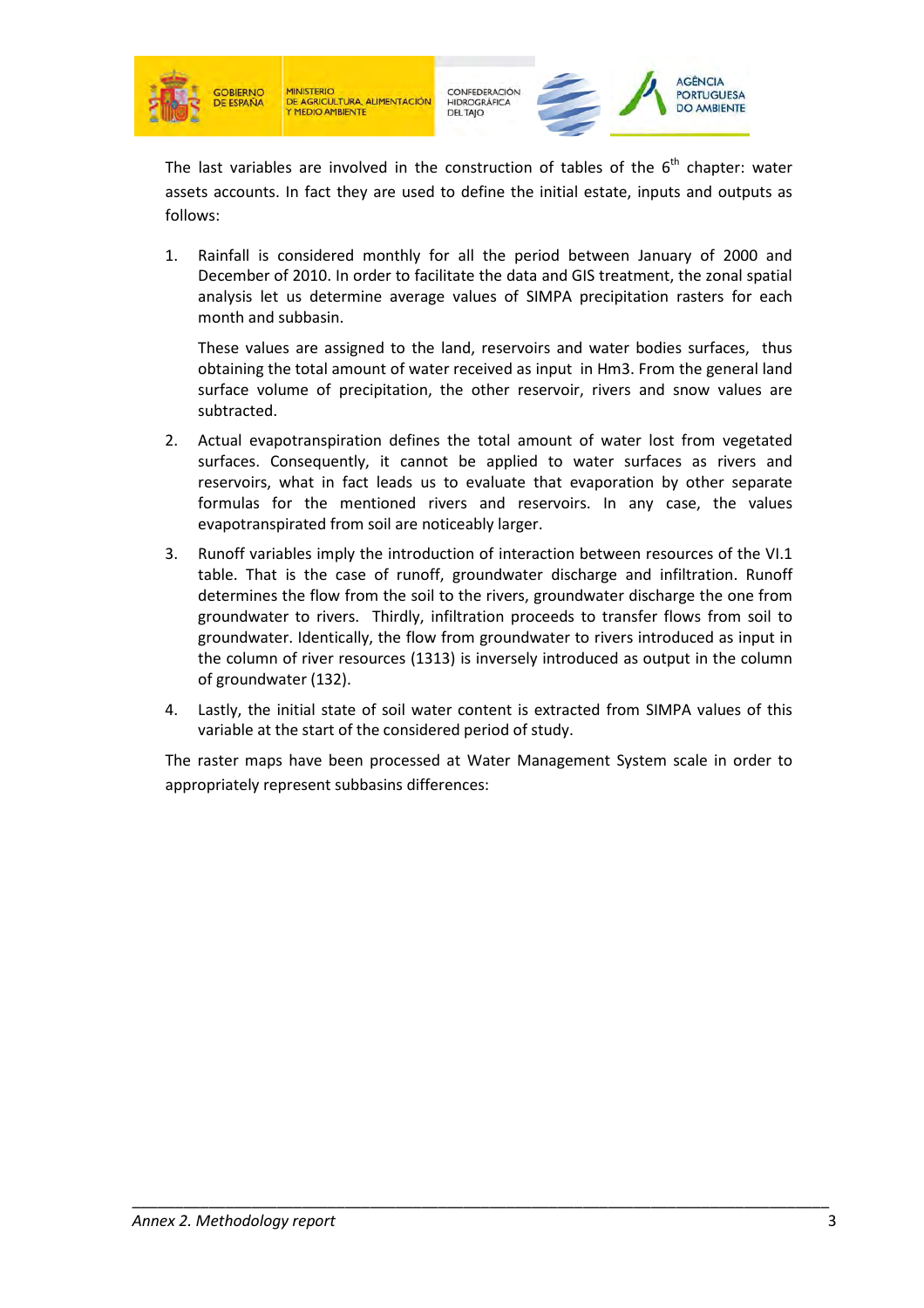

**Figure 2 – SIMPA's raster processing of rainfall in subbasins.** 

An example of the VI.1 tables is shown below, where the cells have been filled in regarding the procedure mentioned before. before.

| <b>Basin</b>             |                                         | Tabla VI.1 Water asset accounts |                |             |  |                                     |           |             |  |
|--------------------------|-----------------------------------------|---------------------------------|----------------|-------------|--|-------------------------------------|-----------|-------------|--|
| <b>Total</b>             | Tajo Español                            |                                 | Element        |             |  |                                     |           |             |  |
| $hm^3$                   |                                         | Variable                        | 1311 Reservoir | 1313 Rivers |  | 1314 Snow, 132 Groundwater 133 Soil |           | Total       |  |
| <b>Opening Stock</b>     | 1 Initial state StateInitial            |                                 |                |             |  |                                     | 2678.52   | 2678.52     |  |
|                          | 2 Returns                               |                                 |                |             |  |                                     |           |             |  |
|                          | 3 Precipitation Precipitation           |                                 | 630.58         | 74.21       |  |                                     | 31 979.61 | 32 684.39   |  |
| <b>Increase in Stock</b> | 4a Upstream input                       |                                 |                |             |  |                                     |           |             |  |
|                          | 4b Other resources input                |                                 |                | 8769.93     |  | 1843.47                             |           | 10 613.41   |  |
|                          |                                         | <b>FromArtificialReservoirs</b> |                |             |  |                                     |           |             |  |
|                          |                                         | <b>FromRivers</b>               |                |             |  |                                     |           |             |  |
|                          |                                         | FromGW                          |                | 2031.28     |  |                                     |           | 2031.28     |  |
|                          |                                         | FromSoilWater                   |                | 6738.66     |  | 1843.47                             |           | 8582.13     |  |
|                          | <b>5 Abstractions</b>                   |                                 |                |             |  |                                     |           |             |  |
|                          | 6 Evapotranspiration Evapotranspiration |                                 |                |             |  |                                     | 24 727.82 | $-24727.82$ |  |
|                          | 7a Output Downstream                    |                                 |                |             |  |                                     |           |             |  |
|                          | 7b Output To the Sea ToSeaTotal         |                                 |                |             |  |                                     |           |             |  |
| <b>Decrease in Stock</b> | 7c Output other resources               |                                 |                |             |  | 2031.28                             | 8582.13   | $-10613.41$ |  |
|                          |                                         | <b>ToArtificialReservoirs</b>   |                |             |  |                                     |           |             |  |
|                          |                                         | <b>ToRivers</b>                 |                |             |  | 2031.28                             | 6738.66   | $-8769.93$  |  |
|                          |                                         | <b>ToGW</b>                     |                |             |  |                                     | 1843.47   | $-1843.47$  |  |
|                          | 8 Other Loses OtherLosses               |                                 |                |             |  |                                     |           |             |  |
| <b>Final state</b>       | <b>Final state</b>                      | <b>Total</b>                    | 630.58         | 8 8 4 4.14  |  | $-187.80$                           | 1 348.18  | 10 635.10   |  |



\_\_\_\_\_\_\_\_\_\_\_\_\_\_\_\_\_\_\_\_\_\_\_\_\_\_\_\_\_\_\_\_\_\_\_\_\_\_\_\_\_\_\_\_\_\_\_\_\_\_\_\_\_\_\_\_\_\_\_\_\_\_\_\_\_\_\_\_\_\_\_\_\_\_

#### 1.2 Reservoir evaporation

\_\_\_\_\_\_\_\_\_\_\_\_\_\_\_\_\_\_\_\_\_\_\_\_\_\_\_\_\_\_\_\_\_\_\_\_\_\_

There are significant losses of water resources through evaporation from reservoirs There are significant losses of water resources through evaporation from reservoirs<br>due to the extensive water sheets generated by large reservoirs, especially those of supply in the upper basin catchments or the ones focused on hydropower along the lower reaches of Tagus river.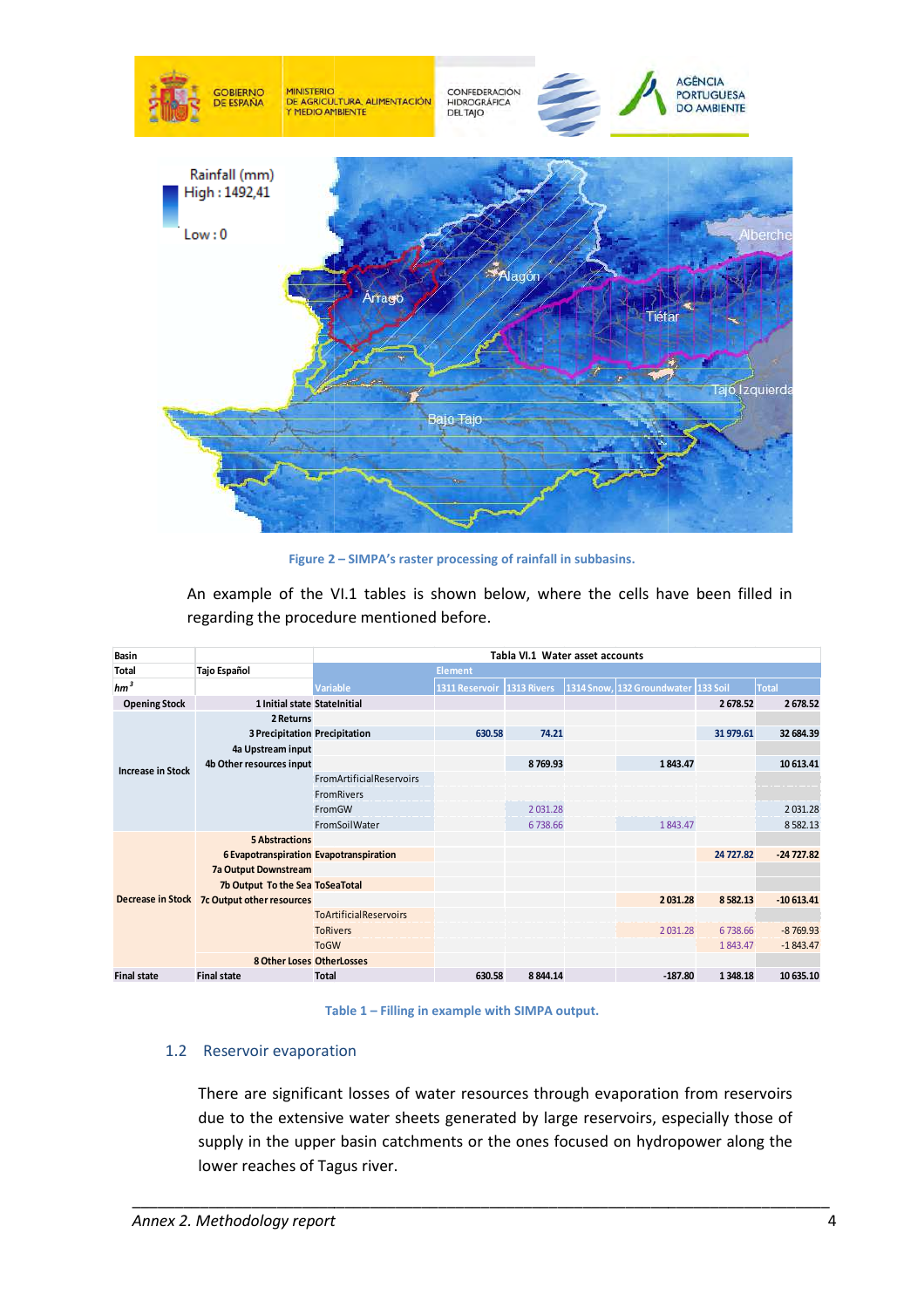

CONFEDERACIÓN<br>HIDROGRÁFICA **DELTAIO** 



The difficulties encountered with the availability of evaporimeters information involved the use of average evaporation figures included in water balances of  $6<sup>th</sup>$ Annex of the River Basin M Management Plan (see an example of these tables in Abstractions paragraph).

| Evaporación |       |
|-------------|-------|
| Entrepeños  | 40.49 |
| Buendia     | 88.09 |
| Bolarque    | 4.75  |
| Zorita      | 0.58  |
| Almoquera   | 2.20  |
| Estremera   | 0.26  |
| Valdajos    | 0.27  |
| Embocador   | 0.07  |
|             |       |

#### **Table 2 – Average evaporation volumes.**

|                                                  | Abstractions paragraph).                                                          |                                        |                           |                                 |                                      |           |
|--------------------------------------------------|-----------------------------------------------------------------------------------|----------------------------------------|---------------------------|---------------------------------|--------------------------------------|-----------|
|                                                  |                                                                                   |                                        |                           |                                 |                                      |           |
|                                                  | Unfortunately, the vast water sheet extension of some reservoirs as Buendía, or   |                                        |                           |                                 |                                      |           |
|                                                  | Entrepeñas implies that average values overestimates reality, as very rarely high |                                        |                           |                                 |                                      |           |
|                                                  |                                                                                   |                                        |                           |                                 |                                      |           |
|                                                  | levels have been reached in these reservoirs.                                     |                                        |                           |                                 |                                      |           |
|                                                  |                                                                                   | Evaporación                            |                           |                                 |                                      |           |
|                                                  |                                                                                   | Entrepenas                             |                           |                                 | 40,49                                |           |
|                                                  | Buendia                                                                           |                                        |                           |                                 | 88,09                                |           |
|                                                  |                                                                                   | Bolarque                               |                           |                                 | 4,75                                 |           |
|                                                  | Zorita                                                                            |                                        |                           |                                 | 0,58                                 |           |
|                                                  |                                                                                   | Almoguera                              |                           |                                 | 2.20                                 |           |
|                                                  |                                                                                   | Estremera                              |                           |                                 | 0.26                                 |           |
|                                                  | Valdajos                                                                          |                                        |                           |                                 | 0.27                                 |           |
|                                                  |                                                                                   | Embocador                              |                           |                                 | 0.07                                 |           |
|                                                  |                                                                                   |                                        |                           |                                 |                                      |           |
|                                                  |                                                                                   | Table 2 - Average evaporation volumes. |                           |                                 |                                      |           |
|                                                  |                                                                                   |                                        |                           |                                 |                                      |           |
|                                                  |                                                                                   |                                        |                           |                                 |                                      |           |
|                                                  | An example of the VI.1 tables is shown below, where the cells have been filled in |                                        |                           |                                 |                                      |           |
|                                                  |                                                                                   |                                        |                           |                                 |                                      |           |
|                                                  | regarding the procedure mentioned before.                                         |                                        |                           |                                 |                                      |           |
| <b>WMS</b>                                       |                                                                                   |                                        |                           | Tabla VI.1 Water asset accounts |                                      |           |
| Total                                            | <b>Spanish Tagus</b>                                                              |                                        | <b>Element</b>            |                                 |                                      |           |
| hm <sup>3</sup>                                  |                                                                                   | Variable                               | 1311 Reservoir 1312 Lakes |                                 | 1313 Rivers 132 Groundwater 133 Soil | Total     |
| <b>Opening Stock</b><br><b>Increase in Stock</b> | 1 Initial state StateInitial<br>2 Returns                                         |                                        |                           |                                 |                                      |           |
|                                                  | <b>3 Precipitation Precipitation</b>                                              |                                        |                           |                                 |                                      |           |
|                                                  | 4a Upstream input                                                                 |                                        |                           |                                 |                                      |           |
|                                                  | 4b Other resources input                                                          |                                        |                           |                                 |                                      |           |
|                                                  | <b>5 Abstractions</b>                                                             |                                        |                           |                                 |                                      |           |
|                                                  | 6 Evapotranspiration Evapotranspiration                                           |                                        | 433.71                    |                                 |                                      | $-433.71$ |
| <b>Decrease in Stock</b>                         | 7a Output Downstream                                                              |                                        |                           |                                 |                                      |           |
|                                                  | 7b Output To the Sea ToSeaTotal                                                   |                                        |                           |                                 |                                      |           |
|                                                  | 7c Output other resources<br><b>8 Other Loses OtherLosses</b>                     |                                        |                           |                                 |                                      |           |

#### 1.3 River evaporation

Although the total surface of all water bodies is not as massive as reservoir water sheets, the vast area of the Tagus river basin implies great river length that should not be neglected. Regarding that, losses of water bodies may be proportionate magnitude of river dimensions, width and depth in detail. Thus, a reliable classification of rivers is needed in order to sample the width and depth at the location of each type.

Having adopted the river classification of water bodies from the river basin management plan (RBMP) according to the WFD ecotypes characterization of water bodies, a simplified river network is obtained. There is length information available

\_\_\_\_\_\_\_\_\_\_\_\_\_\_\_\_\_\_\_\_\_\_\_\_\_\_\_\_\_\_\_\_\_\_\_\_\_\_\_\_\_\_\_\_

\_\_\_\_\_\_\_\_\_\_\_\_\_\_\_\_\_\_\_\_\_\_\_\_\_\_\_\_\_\_\_\_\_\_\_\_\_\_\_\_\_\_\_\_\_\_\_\_\_\_\_\_\_\_\_\_\_\_\_\_\_\_\_\_\_\_\_\_\_\_\_\_\_\_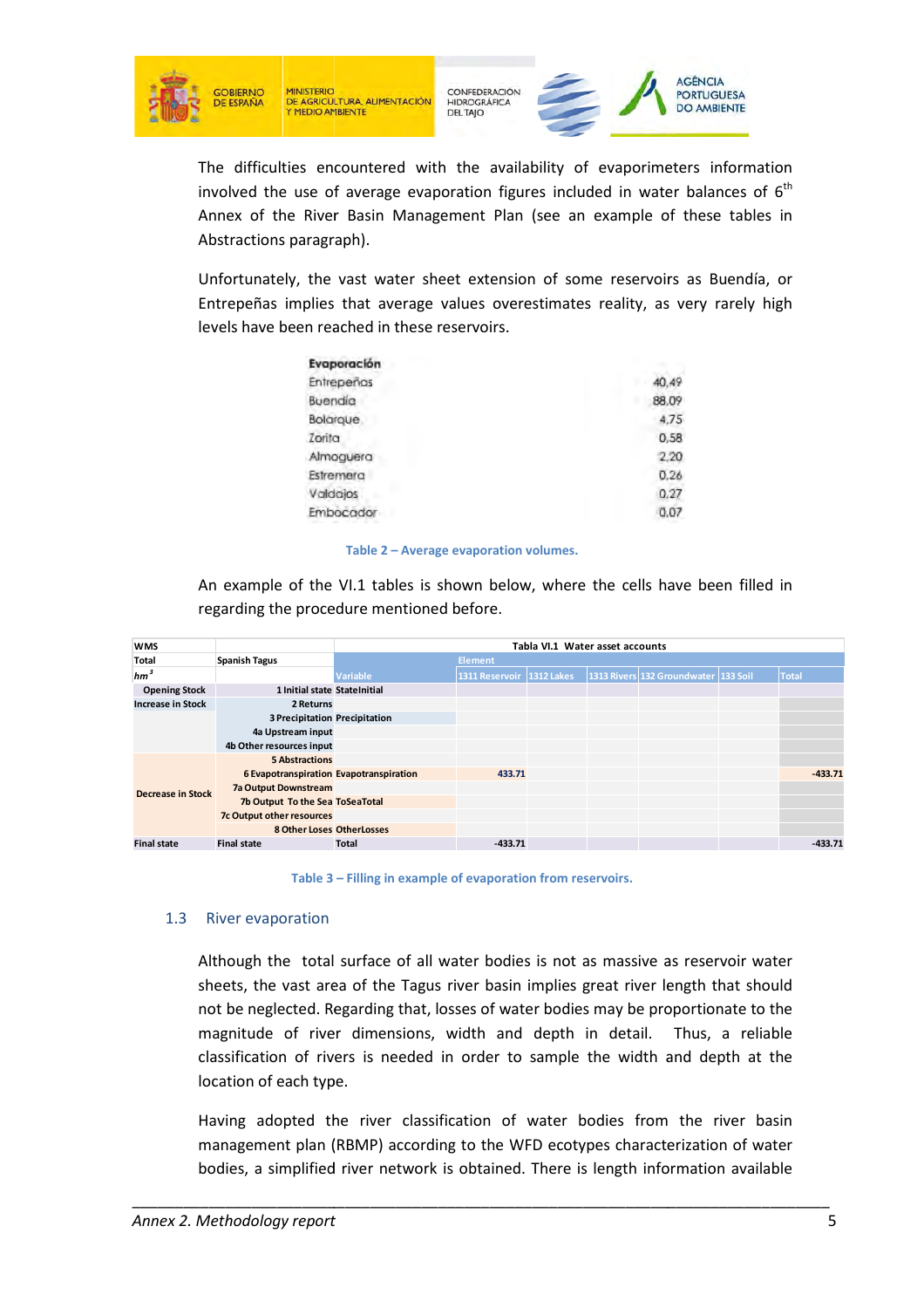

for the 185 rivers considered under this criterion, so that sampling their width, the area is easily determined.



#### **Figure 3 – River's hierarchy**

Finally, an example of the VI.1 tables where the cells have been filled is shown below.

|                          | <b>Tajo Español</b>                     |              | <b>Element</b> |  |          |                                                                |  |              |  |  |
|--------------------------|-----------------------------------------|--------------|----------------|--|----------|----------------------------------------------------------------|--|--------------|--|--|
| $hm^3$                   |                                         | Variable     |                |  |          | 1311 Reservoir 1312 Lakes 1313 Rivers 132 Groundwater 133 Soil |  | <b>Total</b> |  |  |
| <b>Opening Stock</b>     | 1 Initial state StateInitial            |              |                |  |          |                                                                |  |              |  |  |
|                          | 2 Returns                               |              |                |  |          |                                                                |  |              |  |  |
| <b>Increase in Stock</b> | <b>3 Precipitation Precipitation</b>    |              |                |  |          |                                                                |  |              |  |  |
|                          | 4a Upstream input                       |              |                |  |          |                                                                |  |              |  |  |
|                          | 4b Other resources input                |              |                |  |          |                                                                |  |              |  |  |
|                          | <b>5 Abstractions</b>                   |              |                |  |          |                                                                |  |              |  |  |
|                          | 6 Evapotranspiration Evapotranspiration |              |                |  | 67.23    |                                                                |  | $-67.23$     |  |  |
| <b>Decrease in Stock</b> | 7a Output Downstream                    |              |                |  |          |                                                                |  |              |  |  |
|                          | 7b Output To the Sea ToSeaTotal         |              |                |  |          |                                                                |  |              |  |  |
|                          | 7c Output other resources               |              |                |  |          |                                                                |  |              |  |  |
|                          | 8 Other Loses OtherLosses               |              |                |  |          |                                                                |  |              |  |  |
| <b>Final state</b>       | <b>Final state</b>                      | <b>Total</b> |                |  | $-67.23$ |                                                                |  | $-67.23$     |  |  |

**Table 4 4 – Filling in example of evaporation from rivers.** 

#### 1.4 Snow contribution to water resources

The estimation of snow contribution in the Tagus basin is necessary due to the extensive nival basin domains (14939.5 km2, average altitude of 1102 meters above sea level). It is hardly influenced by altitude as well as by rainfall during winter.

For this reason, not only the highest ranges of Central Mountains (Tietar, Alberche, Jarama), but also the tabular reliefs of Iberian Mountains (Tagus catchments, with their vast extension over 1500m above sea level) comprise several areas where snow is determinant. It is especially during alternative cold-warm winter

\_\_\_\_\_\_\_\_\_\_\_\_\_\_\_\_\_\_\_\_\_\_\_\_\_\_\_\_\_\_\_\_\_\_\_\_\_\_\_\_\_\_\_\_

\_\_\_\_\_\_\_\_\_\_\_\_\_\_\_\_\_\_\_\_\_\_\_\_\_\_\_\_\_\_\_\_\_\_\_\_\_\_\_\_\_\_\_\_\_\_\_\_\_\_\_\_\_\_\_\_\_\_\_\_\_\_\_\_\_\_\_\_\_\_\_\_\_\_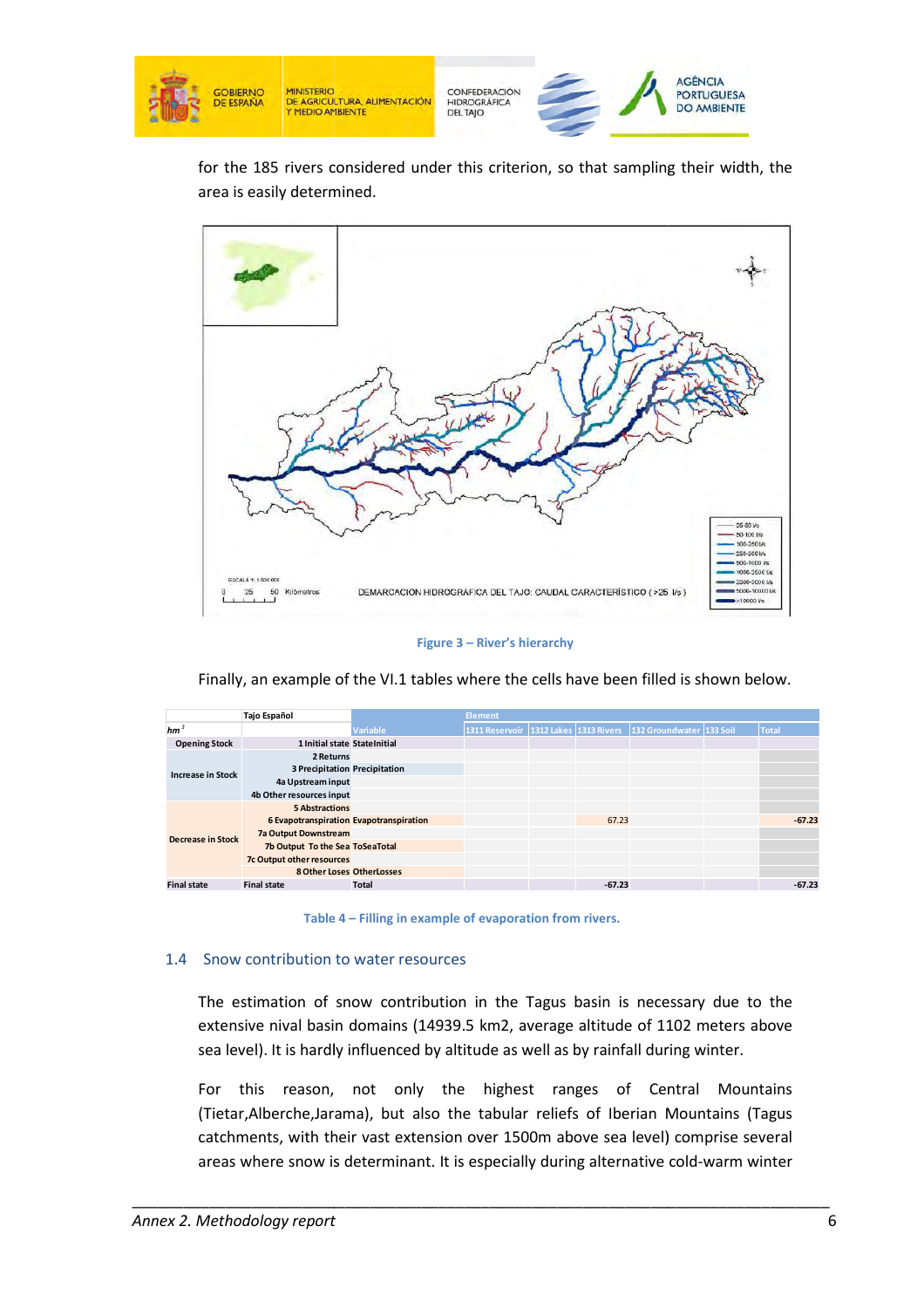

spells when flash flooding from rainfall melts snow and notably varies the water storage location within the basin.



|                | <b>Basin</b>      | <b>Gauge station</b>   | Area (km2) | Altitude (m) |
|----------------|-------------------|------------------------|------------|--------------|
|                | Alagón            | E36 E. Gabriel y Galán | 1.848,2    | 846          |
| $\overline{2}$ | Jerte             | E40 E. Jerte-Plasencia | 370,0      | 1.071        |
| 3              | Tiétar            | E33 E. de Rosarito     | 1.743.2    | 759          |
| 4              | Alberche          | E17 E. de El Burguillo | 1.052,7    | 1.355        |
| 5              | Guadarrama        | Ar19 Picotejo          | 355,9      | 1.044        |
| 6              | <b>Manzanares</b> | E15 E. El Real         | 247,1      | 1.236        |
|                | Lozoya            | E14 E. de El Atazar    | 925,0      | 1.356        |
| 8              | <b>Jarama</b>     | E13 E. de El Vado      | 378,0      | 1.424        |
| 9              | Sorbe             | E11 E. Beleña          | 475,6      | 1.374        |
| 10             | Bornova           | E09 E. Alcorlo         | 362,3      | 1.228        |
| 11             | <b>Alto Tajo</b>  | E01 E. Entrepeñas      | 3.825,6    | 1.218        |
| 12             | Guadiela          | E03 E. Buendía         | 3.355,8    | 1.011        |
|                | <b>TOTAL</b>      |                        | 14.939,5   |              |

**Figure 4, table 5 - Tagus river basin's nival catchments.**

The ERHIN model reports include publication: 'El Programa ERHIN, datos sobre la The ERHIN model reports include publication: '<u>El Programa ERHIN, datos sobre la</u><br>nieve y los glaciares en las cordilleras españolas', where snow contribution is defined around 6 or 7 % of total rainfall for the Tagus river basin during the studied period.

Then, the procedure involves estimating specific rainfall in the Tagus nival basins, in order to include that 6-7% percent of snow in the corresponding 1314 snow-ice column of the water assets table.

Every of these basins have a reservoir gauge station to measure the volumes from snow, meaning that snow contribution column in the water assets accounts goes to the reservoir output row of the snow. Any other catchments without this control are not considered, while the implementation of SAIH programs tends to solve these gaps.

\_\_\_\_\_\_\_\_\_\_\_\_\_\_\_\_\_\_\_\_\_\_\_\_\_\_\_\_\_\_\_\_\_\_\_\_\_\_\_\_\_\_\_\_

\_\_\_\_\_\_\_\_\_\_\_\_\_\_\_\_\_\_\_\_\_\_\_\_\_\_\_\_\_\_\_\_\_\_\_\_\_\_\_\_\_\_\_\_\_\_\_\_\_\_\_\_\_\_\_\_\_\_\_\_\_\_\_\_\_\_\_\_\_\_\_\_\_\_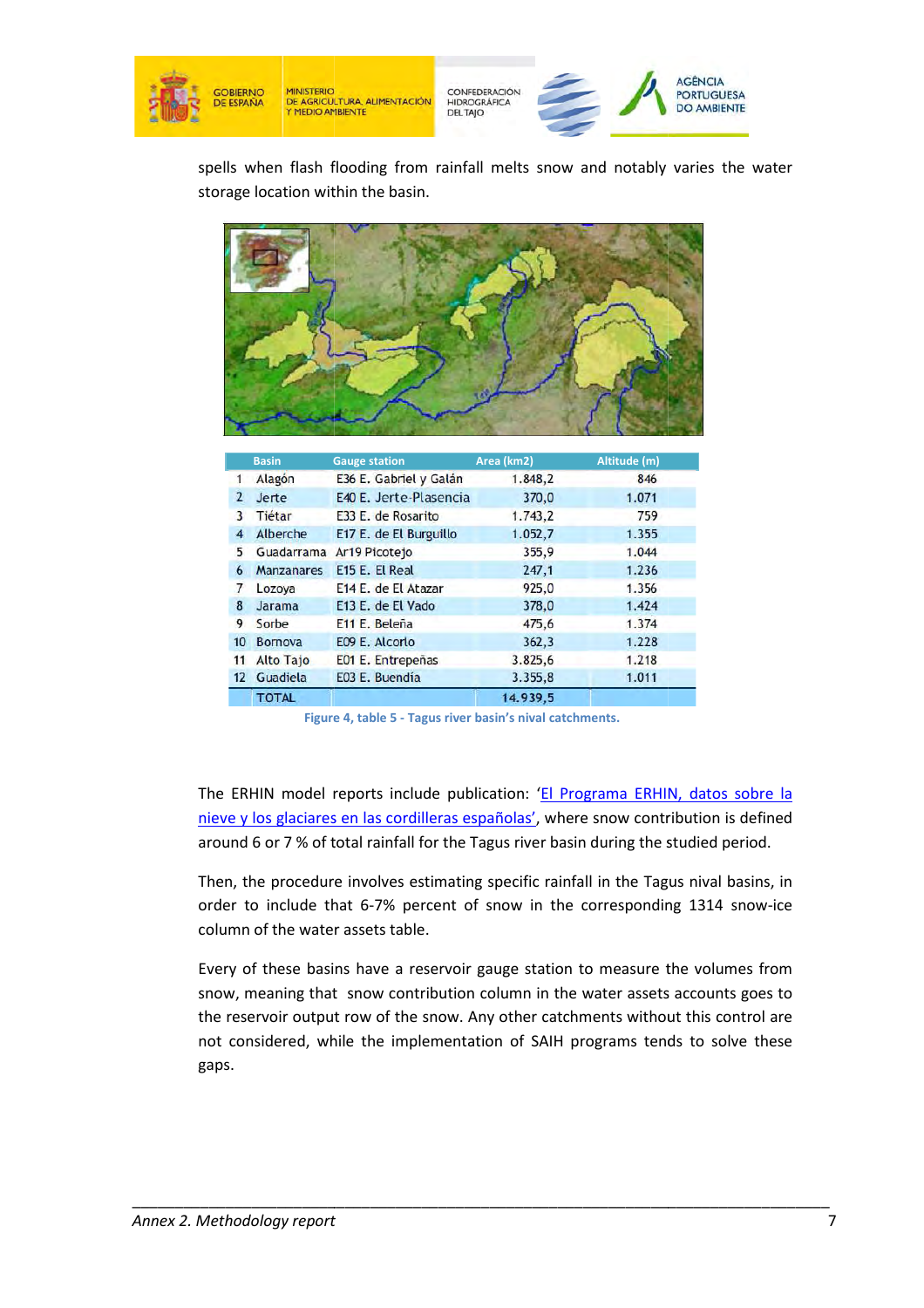

**Figure 5 – Snow rainfall and contribution to reservoirs.** 

|                          |                                                    | Differences between the 6-7% of rainfall computed as snow and the registered  |                                 |  |  |                                                                 |  |  |              |  |
|--------------------------|----------------------------------------------------|-------------------------------------------------------------------------------|---------------------------------|--|--|-----------------------------------------------------------------|--|--|--------------|--|
|                          |                                                    | volume entered in reservoirs could be computed to rivers, groundwater or soil |                                 |  |  |                                                                 |  |  |              |  |
|                          |                                                    | output, giving destination to the remaining uncertainties.                    |                                 |  |  |                                                                 |  |  |              |  |
|                          |                                                    |                                                                               |                                 |  |  |                                                                 |  |  |              |  |
| Stma. Explotacion        |                                                    |                                                                               | Tabla VI.1 Water asset accounts |  |  |                                                                 |  |  |              |  |
| Total                    | Tajo Español                                       |                                                                               | <b>Element</b>                  |  |  |                                                                 |  |  |              |  |
| $hm^3$                   |                                                    | <b>Variable</b>                                                               | <b>1311 Reservoir</b>           |  |  | 1312 Lakes 1313 Rivers 1314 Snow, ice, gla 132 Groundw 133 Soil |  |  | <b>Total</b> |  |
| <b>Opening Stock</b>     | 1 Initial state StateInitial                       |                                                                               |                                 |  |  |                                                                 |  |  |              |  |
|                          | 2 Returns                                          |                                                                               |                                 |  |  | 537.12                                                          |  |  | 537.12       |  |
| <b>Increase in Stock</b> | 3 Precipitation Precipitation<br>4a Upstream input |                                                                               |                                 |  |  |                                                                 |  |  |              |  |
|                          | 4b Other resources input                           |                                                                               |                                 |  |  |                                                                 |  |  |              |  |
|                          | <b>5 Abstractions</b>                              |                                                                               |                                 |  |  |                                                                 |  |  |              |  |
|                          | 6 Evapotranspiration Evapotranspiration            |                                                                               |                                 |  |  |                                                                 |  |  |              |  |
|                          | <b>7a Output Downstream</b>                        |                                                                               |                                 |  |  |                                                                 |  |  |              |  |
|                          | 7b Output To the Sea ToSeaTotal                    |                                                                               |                                 |  |  |                                                                 |  |  |              |  |
|                          | Decrease in Stock 7c Output other resources        |                                                                               |                                 |  |  |                                                                 |  |  |              |  |
|                          |                                                    | <b>ToArtificialReservoirs</b>                                                 |                                 |  |  | 519.24                                                          |  |  | $-519.24$    |  |
|                          |                                                    | <b>ToRivers</b>                                                               |                                 |  |  |                                                                 |  |  |              |  |
|                          |                                                    | <b>ToGW</b>                                                                   |                                 |  |  |                                                                 |  |  |              |  |
|                          | <b>8 Other Loses OtherLosses</b>                   |                                                                               |                                 |  |  |                                                                 |  |  |              |  |
| <b>Final state</b>       | <b>Final state</b>                                 | <b>Total</b>                                                                  |                                 |  |  |                                                                 |  |  | 537.12       |  |
| 1.5                      | Output to the sea                                  | Table 6 - Filling in example of snow inputs and outputs.                      |                                 |  |  |                                                                 |  |  |              |  |
|                          |                                                    | (Pending the deliverance of data from Portugal agencies)                      |                                 |  |  |                                                                 |  |  |              |  |
| 1.6                      | Fluxes between storages                            |                                                                               |                                 |  |  |                                                                 |  |  |              |  |
|                          |                                                    | The method used to compute water resources in the SEEAW manual implies        |                                 |  |  |                                                                 |  |  |              |  |

**Table 6 6 - Filling in example of snow inputs and outputs.** 

#### 1.5 Output to the sea

#### 1.6 Fluxes between storages

\_\_\_\_\_\_\_\_\_\_\_\_\_\_\_\_\_\_\_\_\_\_\_\_\_\_\_\_\_\_\_\_\_\_\_\_\_\_

The method used to compute water resources in the SEEAW manual implies registering water flows between resources. The objective is clearly reflected in VI.11 tables where each type of water resources have as input the volume originated from other's output and vice versa.

\_\_\_\_\_\_\_\_\_\_\_\_\_\_\_\_\_\_\_\_\_\_\_\_\_\_\_\_\_\_\_\_\_\_\_\_\_\_\_\_\_\_\_\_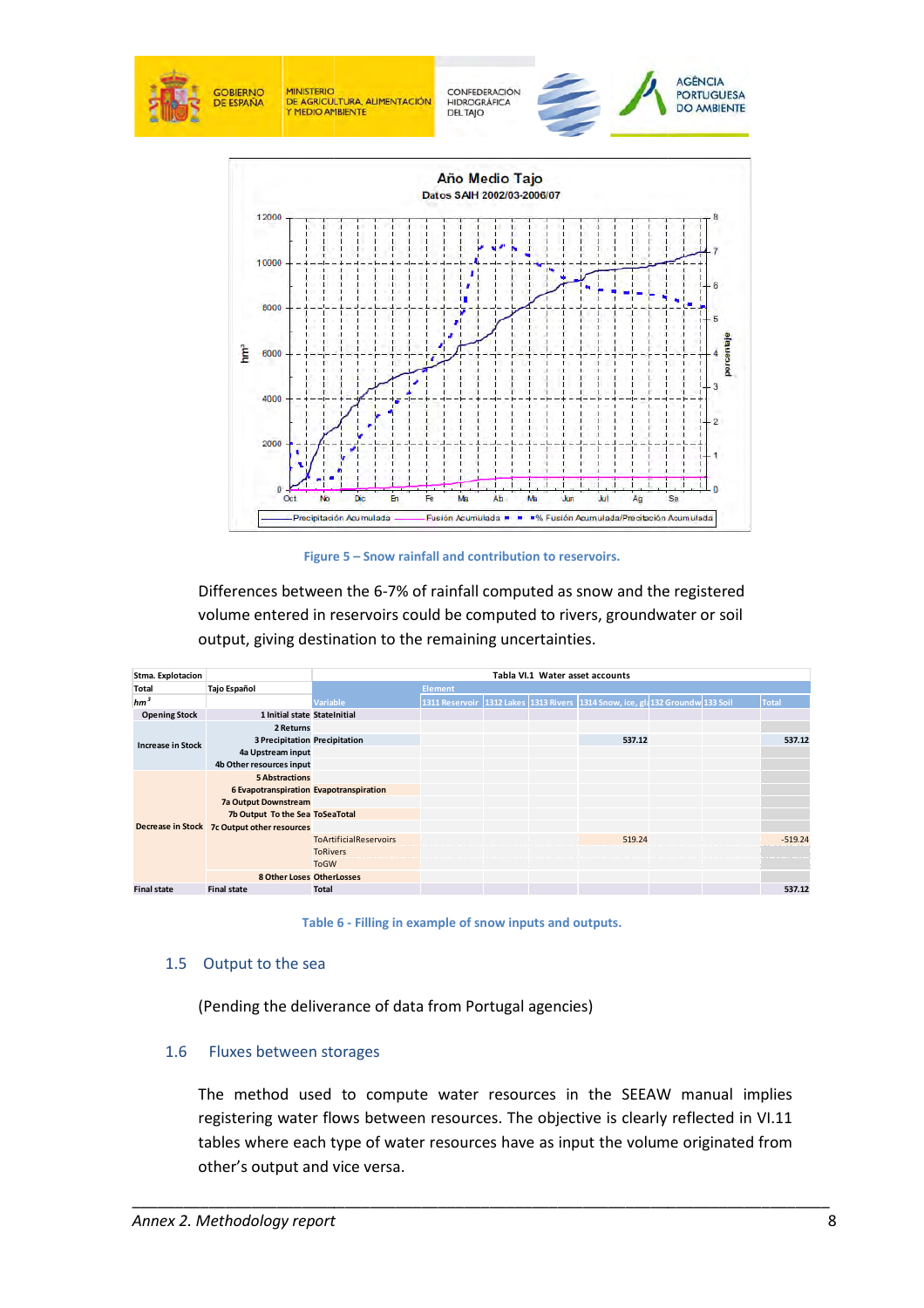

A clear example of these interactions is the case of reservoir inputs that come from the river's output within the system, thereby filling both 4b cell in 1311 Reservoirs and 7c cell in 1313 Rivers at the same time.

| Stma. Explotacion        |                                         | Tabla VI.1 Water asset accounts |                |  |             |                                                                 |  |  |              |
|--------------------------|-----------------------------------------|---------------------------------|----------------|--|-------------|-----------------------------------------------------------------|--|--|--------------|
| <b>Total</b>             | Tajo Español                            |                                 | <b>Element</b> |  |             |                                                                 |  |  |              |
| $hm^3$                   |                                         | <b>Variable</b>                 | 1311 Reservoir |  |             | 1312 Lakes 1313 Rivers 1314 Snow, ice, gla 132 Groundw 133 Soil |  |  | <b>Total</b> |
| <b>Opening Stock</b>     | 1 Initial state StateInitial            |                                 |                |  |             |                                                                 |  |  |              |
|                          | 2 Returns                               |                                 |                |  |             |                                                                 |  |  |              |
|                          | <b>3 Precipitation Precipitation</b>    |                                 |                |  |             |                                                                 |  |  |              |
| <b>Increase in Stock</b> | 4a Upstream input                       |                                 |                |  |             |                                                                 |  |  |              |
|                          | 4b Other resources input                |                                 | 25 810.05      |  |             |                                                                 |  |  | 25 810.05    |
|                          |                                         | <b>FromArtificialReservoirs</b> | 25 810.05      |  |             |                                                                 |  |  | 25 810.05    |
|                          |                                         | <b>FromRivers</b>               |                |  |             |                                                                 |  |  |              |
|                          |                                         | FromGW                          |                |  |             |                                                                 |  |  |              |
|                          |                                         | FromSoilWater                   |                |  |             |                                                                 |  |  |              |
|                          | <b>5 Abstractions</b>                   |                                 |                |  |             |                                                                 |  |  |              |
|                          | 6 Evapotranspiration Evapotranspiration |                                 |                |  |             |                                                                 |  |  |              |
|                          | 7a Output Downstream                    |                                 |                |  |             |                                                                 |  |  |              |
|                          | 7b Output To the Sea ToSeaTotal         |                                 |                |  |             |                                                                 |  |  |              |
| Decrease in Stock        | <b>7c Output other resources</b>        |                                 |                |  | 25 810.05   |                                                                 |  |  | $-25810.05$  |
|                          |                                         | <b>ToArtificialReservoirs</b>   |                |  | 25 810.05   |                                                                 |  |  | $-25810.05$  |
|                          |                                         | <b>ToRivers</b>                 |                |  |             |                                                                 |  |  |              |
|                          |                                         | <b>ToGW</b>                     |                |  |             |                                                                 |  |  |              |
|                          | 8 Other Loses OtherLosses               |                                 |                |  |             |                                                                 |  |  |              |
| <b>Final state</b>       | <b>Final state</b>                      | <b>Total</b>                    | 25 810.05      |  | $-25810.05$ |                                                                 |  |  |              |

**Table 7 – Filling in example of fluxes between wáter storages.** 

Conversely, the output from reservoirs may not fit the river flows, as gauges in reservoirs determined global outputs that include supply or irrigation inlets among various diversions.

Hence the procurement of river inputs entails the disaggregation of reservoir's output registers by identifying the abstractions operated from the dam.

Aquatool decision support system provides precise information about each element location, thus allowing appropriate identification of abstractions required for the process of output disaggregation. An example of the detail of Aquatool model is shown below.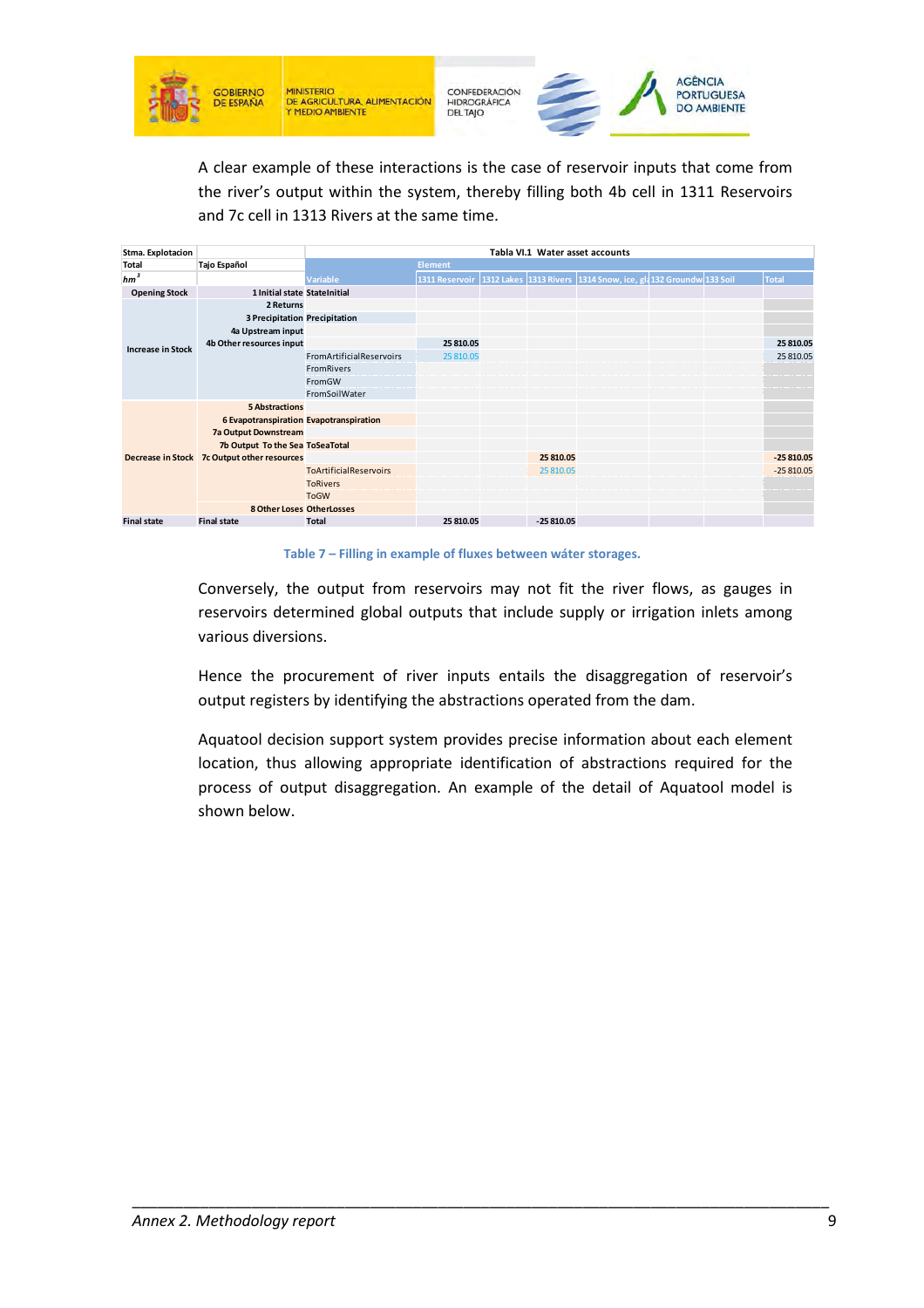

**Figure 6 – – Aquatool (Decision Support System Model) topology**

#### 1.7 Initial state estimation of storages

Initial state definition from the SEEAW water accounts refers to the existing volume at the start of the considered period of study. Then, it is necessary to obtain values of reservoirs, rivers and groundwater and soil water in order to complete the water assets accounts (snow column is not completed due to the inexistence of glaciers). mitial state definition from the SEEAW water accounts refers to the existing<br>at the start of the considered period of study. Then, it is necessary to obtain v<br>eservoirs, rivers and groundwater and soil water in order to co

#### Reservoirs

Firstly, once the starting period date has been fixed, reservoir initial state could be extracted from the yearbook corresponding to the reservoir gauges series. All data from reservoirs is obtained from **CEDEX** (Centre for hydrological studies and experimentation).

Not every gauge has data series available for the reference period of this study, so only the ones that allow complete series analysis have been included.

The data is provided in a monthly basis, and the calendar year is the required model for the posting periods in accordance with the common socioeconomic accounting period. Only the value from the first day of January has been taken into account as representative of the initial state.

\_\_\_\_\_\_\_\_\_\_\_\_\_\_\_\_\_\_\_\_\_\_\_\_\_\_\_\_\_\_\_\_\_\_\_\_\_\_\_\_\_\_\_\_

The list of active gauges used in the initial state has been the following: \_\_\_\_\_\_\_\_\_\_\_\_\_\_\_\_\_\_\_\_\_\_\_\_\_\_\_\_\_\_\_\_\_\_\_\_\_\_\_\_\_\_\_\_\_\_\_\_\_\_\_\_\_\_\_\_\_\_\_\_\_\_\_\_\_\_\_\_\_\_\_\_\_\_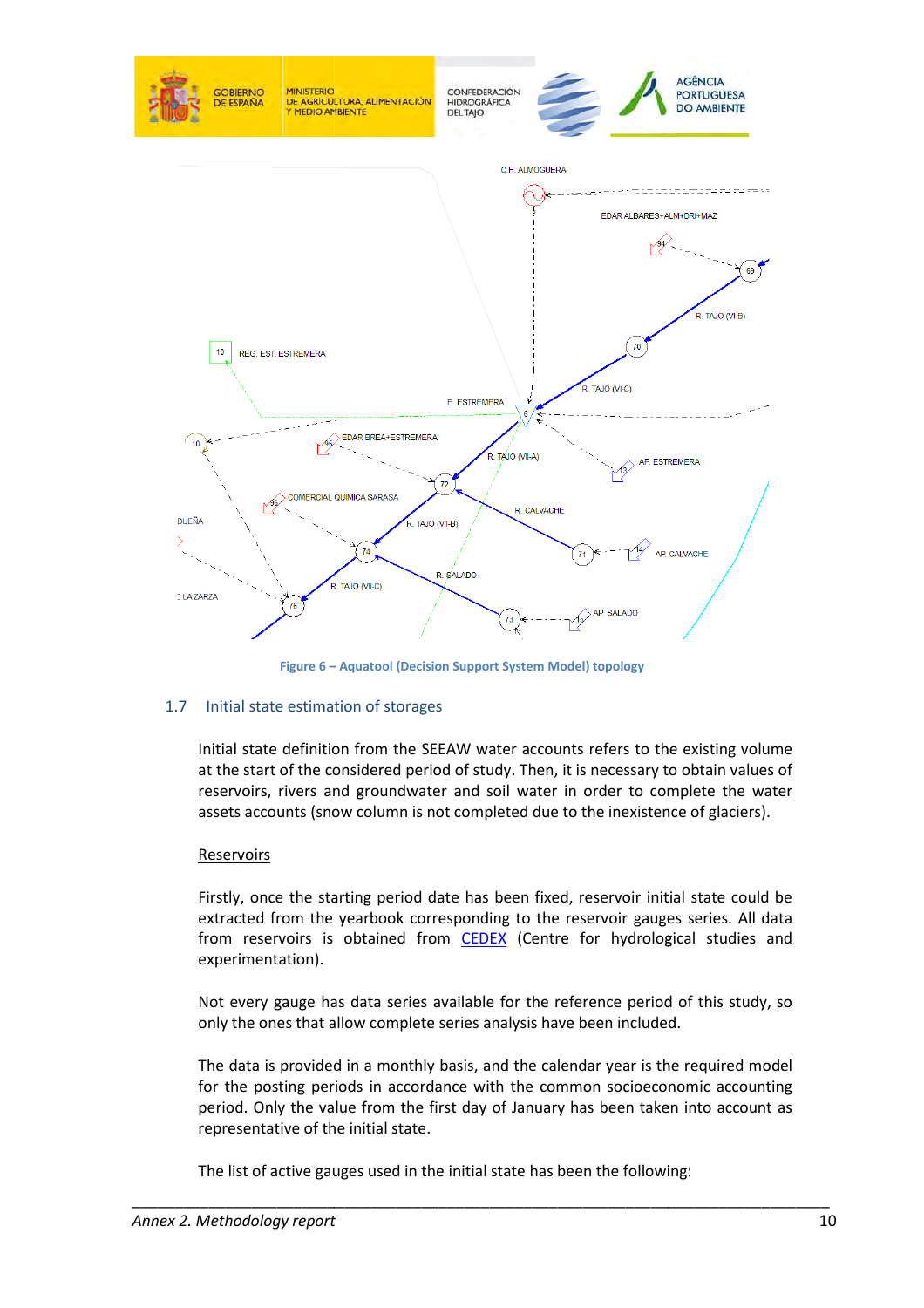





| Code ROEA Reservoir gauge name | <b>WMS</b>     |  |  |
|--------------------------------|----------------|--|--|
| 3006 Entrepeñas                | Alto Tajo      |  |  |
| 3007 Bolarque                  | Alto Tajo      |  |  |
| 3008 Zorita                    | Alto Tajo      |  |  |
| 3009 Almoguera                 | Alto Tajo      |  |  |
| 3043 Buendía                   | Alto Tajo      |  |  |
| 3201 Molino de Chincha         | Alto Tajo      |  |  |
| 3079 La Tajera                 | Tajuña         |  |  |
| 3065 Palmaces                  | Henares        |  |  |
| 3066 Atance                    | Henares        |  |  |
| 3068 Beleña                    | Henares        |  |  |
| 3287 Alcorlo                   | <b>Henares</b> |  |  |
| 3050 El Vado                   | Madrid         |  |  |
| 3069 Santillana                | Madrid         |  |  |
| 3154 Rio Sequillo              | Madrid         |  |  |
| 3155 Puentes Viejas            | Madrid         |  |  |
| 3156 Atazar                    | Madrid         |  |  |
| 3157 El Vellón                 | Madrid         |  |  |
| 3181 Valmayor                  | Madrid         |  |  |
| 3189 Navacerrada               | Madrid         |  |  |
| 3190 La Jarosa                 | Madrid         |  |  |
| 3191 Navalmedio                | Madrid         |  |  |
| 3196 Pinilla                   | Madrid         |  |  |
| 3263 El Pardo                  | Madrid         |  |  |

| me | <b>WMS</b>     | Code ROEA | Reservoir gauge name     | <b>WMS</b> |
|----|----------------|-----------|--------------------------|------------|
|    | Alto Tajo      |           | 3111 Burguillo           | Alberche   |
|    | Alto Tajo      |           | 3112 Cazalegas           | Alberche   |
|    | Alto Tajo      |           | 3113 Picadas             | Alberche   |
|    | Alto Tajo      |           | 3114 Charco del Cura     | Alberche   |
|    | Alto Tajo      |           | 3115 San Juan            | Alberche   |
|    | Alto Tajo      |           | 3227 La Aceña            | Alberche   |
|    | Tajuña         |           | 3073 Finisterre          | Tajo-Izqda |
|    | Henares        |           | 3074 El Castro           | Tajo-Izqda |
|    | <b>Henares</b> |           | 3151 Castrejón           | Tajo-Izqda |
|    | <b>Henares</b> |           | 3166 El torcón           | Tajo-Izqda |
|    | Henares        |           | 3252 Guajaraz            | Tajo-Izqda |
|    | Madrid         |           | 3127 Rosarito            | Tietar     |
|    | Madrid         |           | 3128 Torrejón-Tietar     | Tietar     |
|    | Madrid         |           | 3199 Navalcán            | Tietar     |
|    | Madrid         |           | 3141 Guijo de Granadilla | Alagón     |
|    | Madrid         |           | 3142 Gabriel y Galán     | Alagón     |
|    | Madrid         |           | 3143 Valdeobispo         | Alagón     |
|    | Madrid         |           | 3145 Jerte-Plasencia     | Alagón     |
|    | Madrid         |           | 3148 Borbollón           | Arrago     |
|    | Madrid         |           | 3160 Rva. Gata           | Arrago     |
|    | Madrid         |           | 3016 Torrejón-Tajo       | Bajo tajo  |
|    | Madrid         |           | 3019 Alcántara           | Bajo tajo  |
|    | Madrid         |           | 3152 Valdecañas          | Bajo tajo  |
|    |                |           | 3203 Azután              | Bajo tajo  |
|    |                |           | 3208 Salor               | Bajo tajo  |

**Table 8 – Name of reservoir gauges.**



**Figure Figure 7 – Reservoir's capacity in upper Tagus basin**

\_\_\_\_\_\_\_\_\_\_\_\_\_\_\_\_\_\_\_\_\_\_\_\_\_\_\_\_\_\_\_\_\_\_\_\_\_\_\_\_\_\_\_\_\_\_\_\_\_\_\_\_\_\_\_\_\_\_\_\_\_\_\_\_\_\_\_\_\_\_\_\_\_\_

#### **Groundwater**

In the case of groundwater, obtaining some data from hydrogeological survey or detailed aquifer studies is compulsory. Without individual further characterization of each groundwater field is not possible to translate the available piezometric levels

\_\_\_\_\_\_\_\_\_\_\_\_\_\_\_\_\_\_\_\_\_\_\_\_\_\_\_\_\_\_\_\_\_\_\_\_\_\_\_\_\_\_\_\_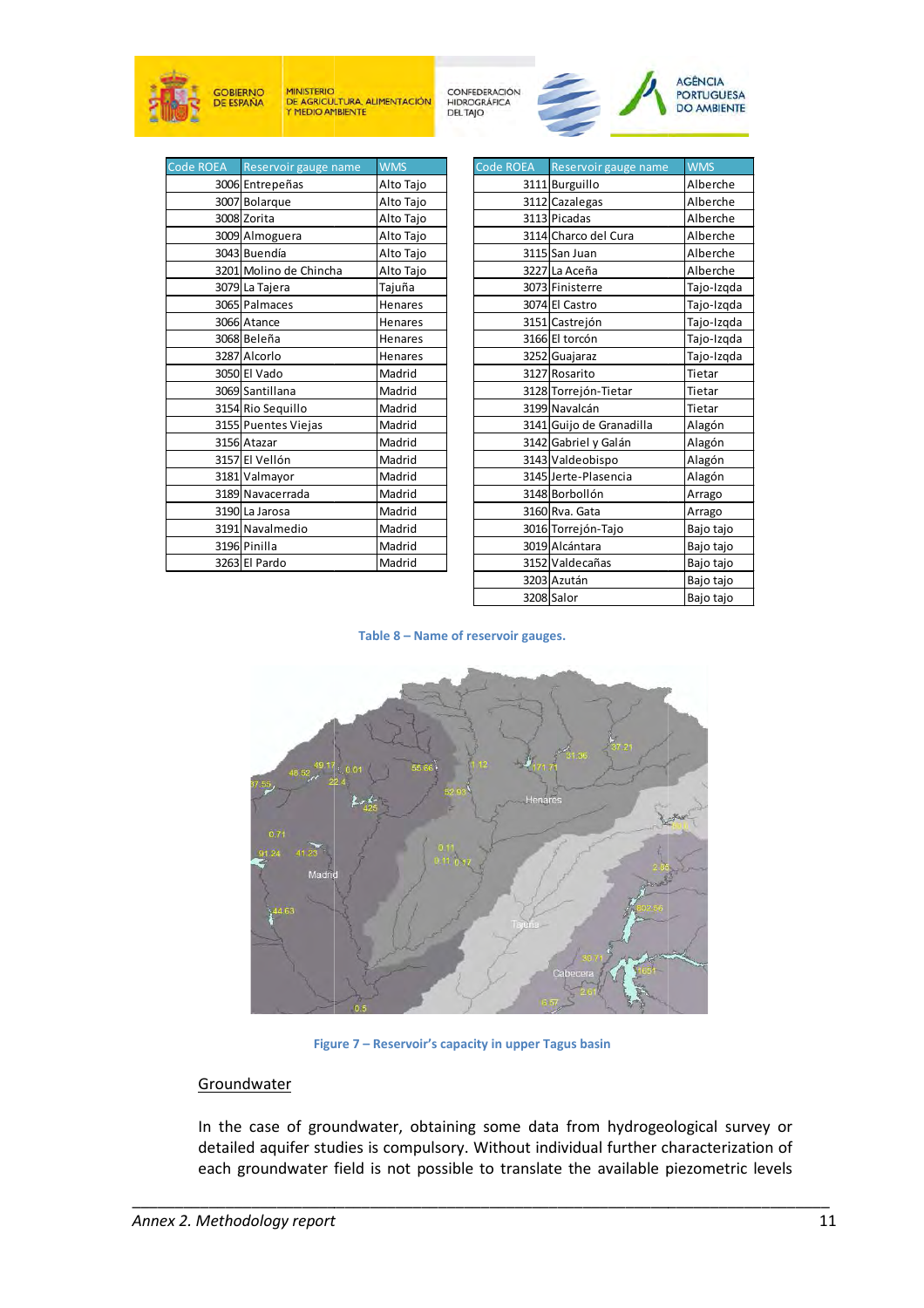

CONFEDERACIÓN **HIDROGRÁFICA** 



from the IGME network. For this reason, the initial state reflected in tables is the mean value for the sum of every hydrogeological macrosystems. Therefore, the final state will define the variation of groundwater volumes caused by the balance of demands and recharges.



| <b>Aquifers of Tagus Basin</b>            |                                                                                                                                                                                                                                                                      |                                  |  |  |
|-------------------------------------------|----------------------------------------------------------------------------------------------------------------------------------------------------------------------------------------------------------------------------------------------------------------------|----------------------------------|--|--|
| Code                                      | Hydrogeological unit                                                                                                                                                                                                                                                 | Renewable resources volume (Hm3) |  |  |
| System No.14                              | Terciary detritic of Madrid-Toledo-Cáceres                                                                                                                                                                                                                           |                                  |  |  |
| Madrid-Toledo subunit                     |                                                                                                                                                                                                                                                                      | 324                              |  |  |
| <b>Tietar Subunit</b>                     | H.                                                                                                                                                                                                                                                                   | 200                              |  |  |
| System No.15                              | Limestone moors of La Alcarria                                                                                                                                                                                                                                       | 145                              |  |  |
| System No.16                              | Terciary detritic of Alagón                                                                                                                                                                                                                                          | 60                               |  |  |
| System No.17                              | Mesozoic border of Guadarrama                                                                                                                                                                                                                                        | 15                               |  |  |
| WMS water account balances.<br>Soil water | classification. In this way, the values reflected above must be included in the whole<br>Tagus basin tables, as there is no possibility to provide detailed information for the                                                                                      |                                  |  |  |
|                                           | Soil water initial state is obtained from the results of the equivalent SIMPA variable:<br>initial humidity of soil. This variable is part of the complete water balance simulated<br>by SIMPA model, and is easily calculated from monthly provided raster results. |                                  |  |  |

#### **Figure 8, table 9 - RBMP hydrogeological units and quantitative information of microsystems.**

#### Soil water

\_\_\_\_\_\_\_\_\_\_\_\_\_\_\_\_\_\_\_\_\_\_\_\_\_\_\_\_\_\_\_\_\_\_\_\_\_\_\_\_\_\_\_\_

\_\_\_\_\_\_\_\_\_\_\_\_\_\_\_\_\_\_\_\_\_\_\_\_\_\_\_\_\_\_\_\_\_\_\_\_\_\_\_\_\_\_\_\_\_\_\_\_\_\_\_\_\_\_\_\_\_\_\_\_\_\_\_\_\_\_\_\_\_\_\_\_\_\_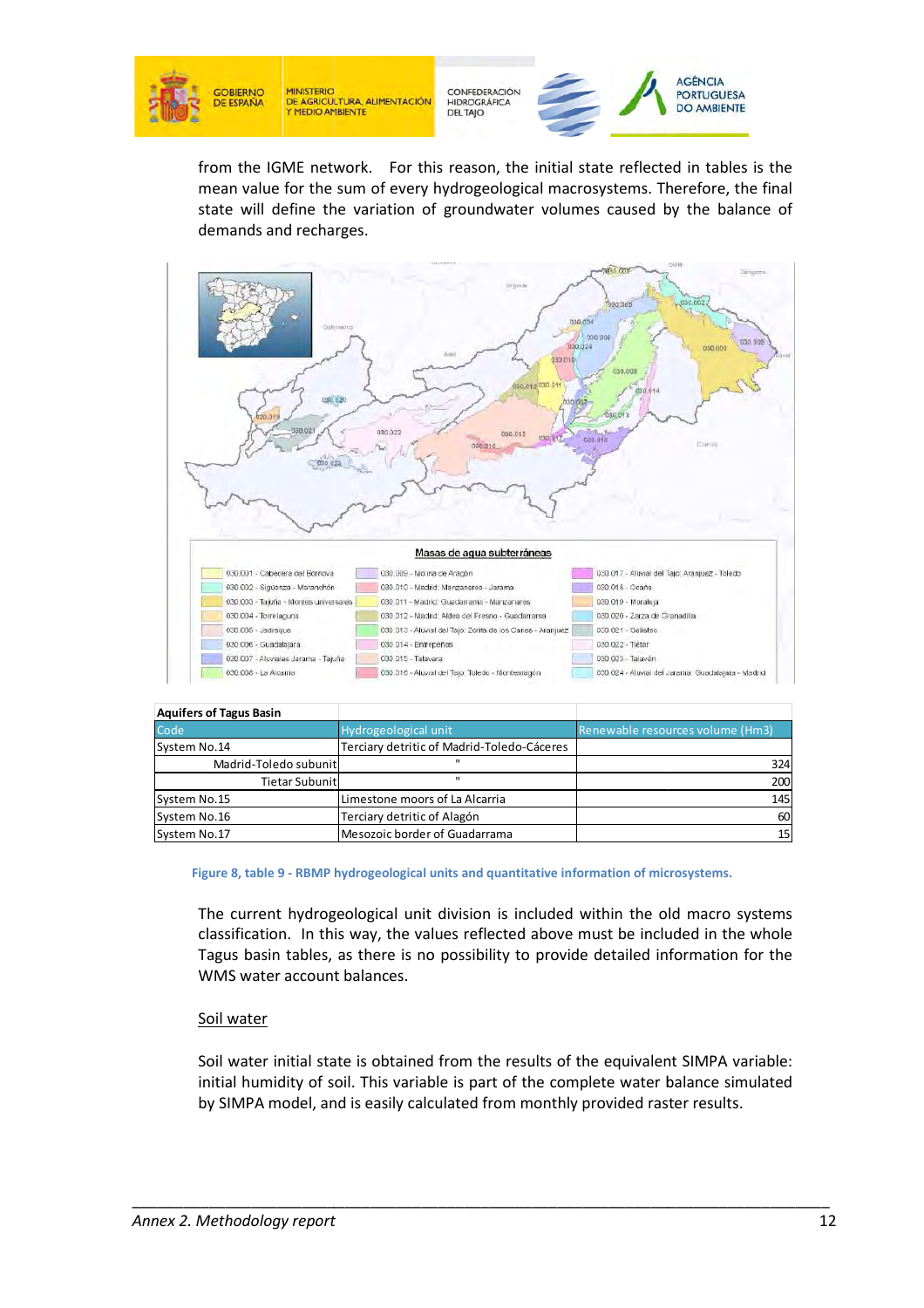

CONFEDERACIÓN HIDROGRÁFICA **DEL TAJO** 



The main aspect to bear in mind is that the output represents the monthly average, so that the value placed in the water account tables won't be the exact soil water initial state but rather the average of January soil water content.

Obviously, this hypothesis involves certain amount of uncertainty that must be assumed until other modern sources of soil information as SMOS will be available for the use on this kind of simplified soil studies.

#### 2. Abstractions and returns

#### 2.1 Abstractions and returns

The reference document used to fill in this chapter has been the recently approved River Basin Management Plan (RBMP) of Tagus River (2009-15 Edition). It was made publicly available in April 2014. 2014.

 The study and anal analysis of abstraction units and their counterpart return units, requires a complete repository of the volume allocated and its destination.

For this purpose, the main source of information about use and supply is the  $6<sup>th</sup>$ annex of the plan called 'Use and water allocations' and the corresponding auxiliary document: 'Balances'. An example of the water balances within one of the management systems is shown below:

| <b>ENTRADAS</b>                                   | (hm <sup>3</sup> /gño) | <b>SALIDAS</b>                                   | (hm <sup>3</sup> /año) |
|---------------------------------------------------|------------------------|--------------------------------------------------|------------------------|
| Aportaciones en Régimen Natural                   |                        | Demandas                                         |                        |
| Borbollón                                         | 102.87                 | Abastecimiento Aguas arriba de Borbollón         | 0.20                   |
| Tralgas                                           | 22.08                  | Abastecimiento Aguas arriba de Rivera de Gata    | 0.20                   |
| Rivera de Gata                                    | 94.67                  | Mancomunidad Rivera de Gata                      | 1.62                   |
| Arrago                                            | 83.83                  | Abastecimiento Bajo Arrago                       | 0.31                   |
| <b>Entradas Fluviales</b>                         |                        | Industria no conectada a redes en Sistema Arrago | 0.02                   |
|                                                   |                        | Regadíos privados Bajo Arrago                    | 0.82                   |
| <b>Entradas por conducciones</b>                  |                        | Regadio público Árrago Sectores I-A y I-B        | 13.93                  |
|                                                   |                        | Regadío público Arrago Sector II-A               | 10.89                  |
| Refornos                                          |                        | Regadío público Árrago Sector III-A              | 19.58                  |
| EDAR Gata 2 y Torre de Don Miguel                 | 0.08                   | Regadío público Árrago Sector II-B               | 21.39                  |
| EDAR Gata T                                       | 0.14                   | Regadío público Arrago Sector III-B              | 15.87                  |
| <b>EDAR Gata y Villasbuenas</b>                   | 0.08                   | Usos ganaderos en Sistema Arrago                 | 0,85                   |
| <b>EDAR Gata 3 y Perales</b>                      | 0.12                   | Salidas Fluviales                                |                        |
| <b>EDAR Moraleja</b>                              | 1.21                   | Confluencia del río Arrago con el Alagón         | 226.30                 |
| <b>EDAR Cilleros</b>                              | 0.08                   | Salidas por conducciones.                        |                        |
| Retorno regadios privados Bajo Arrago             | 0.08                   |                                                  |                        |
| Retorno regadio público Árrago Sectores I-A y I-B | 2.78                   | Evaporación                                      |                        |
| Retorno regadio público Arrago Sector II-A        | 2.17                   | Borbollón                                        | 7,42                   |
| Retorno regadío público Árrago Sector III-A       | 3.91                   | Rivera de Gata                                   | 2,45                   |
| Retorno regadio público Árrago Sector II-B        | 4,27                   | Incremento de almacenamiento en embalses         |                        |
| Retorno regadio público Árrago Sector III-B       | 3.17                   | Borbollón                                        | 0.29                   |
| Disminución de almacenamiento en embalses         |                        | <b>TOTAL SALIDAS</b>                             | 322,14                 |
| Rivera de Gata                                    | 0.58                   |                                                  |                        |
| <b>TOTAL ENTRADAS</b>                             | 322,14                 |                                                  |                        |

**Table 10 – WMS balances in RBMP, Annex 6, for the Árrago subsystem.**

\_\_\_\_\_\_\_\_\_\_\_\_\_\_\_\_\_\_\_\_\_\_\_\_\_\_\_\_\_\_\_\_\_\_\_\_\_\_\_\_\_\_\_\_\_\_\_\_\_\_\_\_\_\_\_\_\_\_\_\_\_\_\_\_\_\_\_\_\_\_\_\_\_\_

\_\_\_\_\_\_\_\_\_\_\_\_\_\_\_\_\_\_\_\_\_\_\_\_\_\_\_\_\_\_\_\_\_\_\_\_\_\_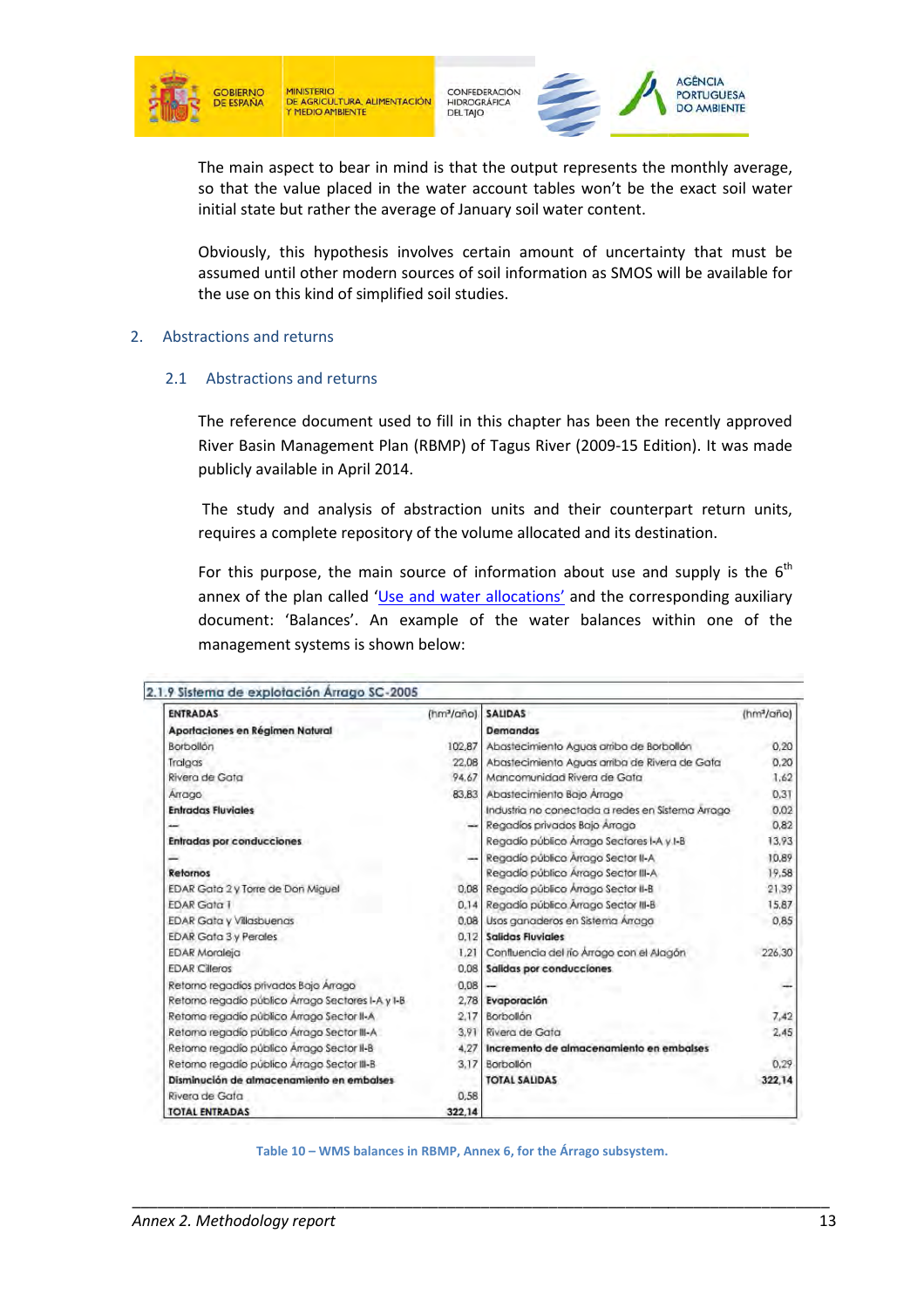





There are some aspects that cause some distortion in these balances, mainly the differences between approved allocations and the real allocated volumes. More specified registries of yearly allocated volumes are the 'Commission on Dam Water Releases' reports.

#### Irrigation abstractions and returns

Focused on volumes released for irrigation, their numbers appropriately represent the real water use demand due to the major impact of irrigation in total. These reports have been delivered by the Tagus river Basin authority. An example of real water allocations is included in the following table for each water management system.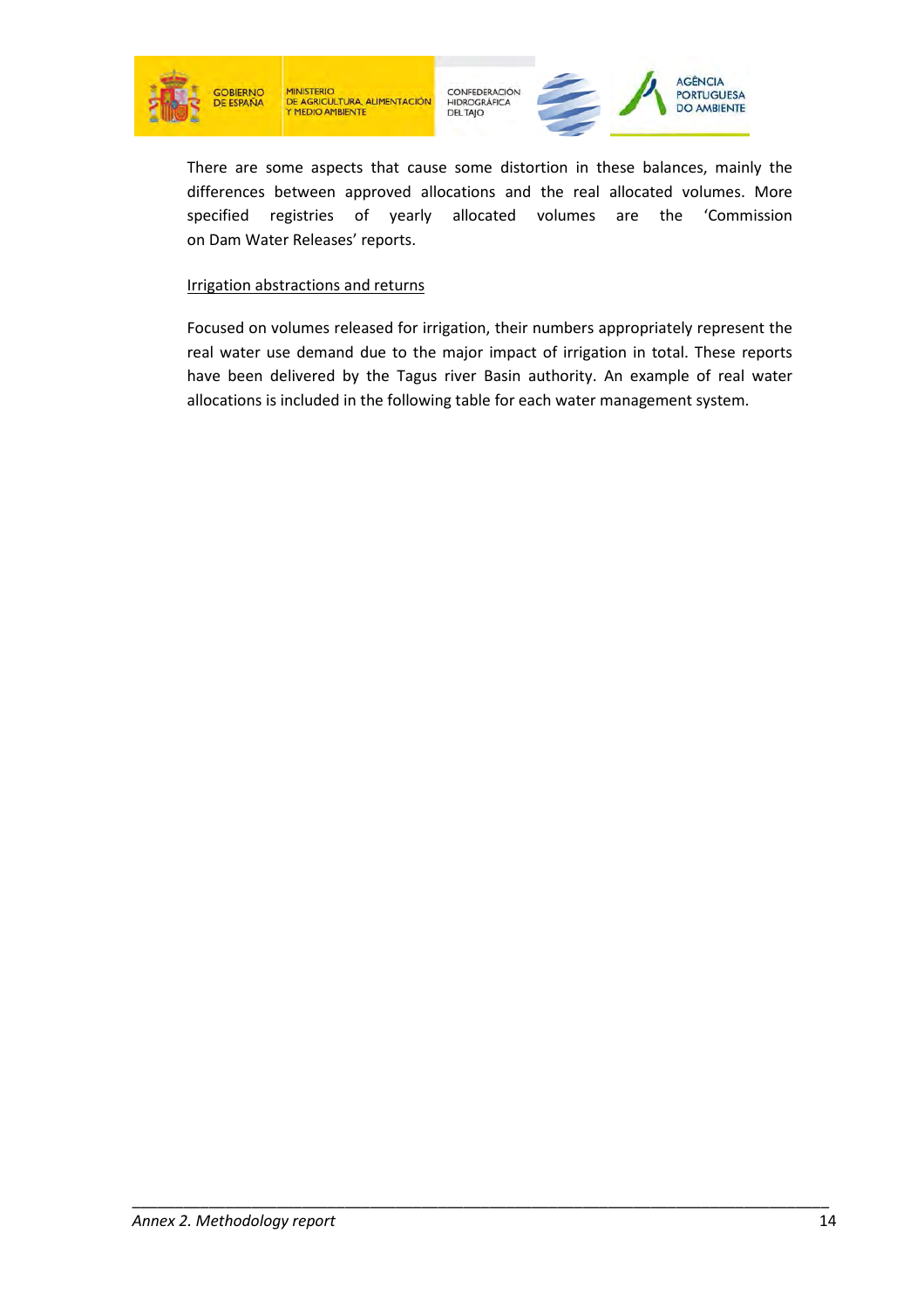

| Año Hidrológico                    |       |         |         |         |         | 2000-01 2001-02 2002-03 2003-04 2004-05 2005-06 2006-07 |                             | 2007-08 | 2008-09 | 2009-10 2010-11 |         |
|------------------------------------|-------|---------|---------|---------|---------|---------------------------------------------------------|-----------------------------|---------|---------|-----------------|---------|
| <b>CABECERA</b>                    |       |         |         |         |         |                                                         |                             |         |         |                 |         |
| <b>Usos Trasvase</b>               | 620   | 536.5   | 543.13  | 513     | 422.5   | 217.55                                                  | 227.55                      | 246.65  | 296     | 293             | 378     |
| Usos Tajo                          | 357.2 | 335     | 325.4   | 329     | 367.9   | 250.9                                                   | 242.1                       | 253.8   | 253.8   | 279.9           | 332.2   |
| Canales de Aranjuez                |       |         | 97.91   | 112.3   |         |                                                         |                             | 47.28   | 80.91   | 88.76           | 99.41   |
| Castrejón M.D.                     |       |         | 14.408  | 9.944   |         | 9.46                                                    | 8.83                        | 5.374   | 1.12    | 3.073           | 5.428   |
| Castrejón M.I.                     |       |         | 39.224  | 39.559  |         | 34.81                                                   | 36.91                       | 39.67   | 42.58   | 31.889          | 43.38   |
| Azután                             |       |         |         | 5.241   |         | 4.05                                                    | 3.94                        | 3.87    | 5.28    | 3.774           | 4.49    |
| Valdecañas                         |       |         | 15.8    | 15.72   |         | 14.46                                                   | 6.96                        | 8.377   | 12.215  | 7.597           | 8.028   |
| Alcolea de Tajo                    |       |         | 5.814   | 6.81    |         | 12.31                                                   | 9.47                        | 13.148  | 17.812  | 13.638          | 14.989  |
| <b>HENARES</b>                     |       |         |         |         |         |                                                         |                             |         |         |                 |         |
| Abastecimiento                     |       |         |         | 1.156   | 1.1     |                                                         | 1.094                       | 1.098   | 1.095   | 1.095           | 0.927   |
| Mancomunidad de Aguas del Bornova  |       |         |         |         |         |                                                         |                             |         |         |                 |         |
| Riegos Bornova                     | 17.5  | 14.866  | 19.156  | 17.542  | 18.836  | 15.157                                                  | 14.809                      | 13.2    | 18      | 14.348          | 15.838  |
| Riegos Henares                     | 48.3  | 45.74   | 46.9    | 42.191  | 52.6    | 30.4                                                    | 31.8                        | 37.83   | 36.406  | 39.256          | 45.798  |
| Mancomunidad del Sorbe             | 53.24 | 47.63   | 43.2    | 51.487  | 44.6    | 39.4                                                    | 43.3                        | 42.3    | 42.13   | 41.15           | 41.199  |
| (abastecimiento del Henares)       |       |         |         |         |         |                                                         |                             |         |         |                 |         |
| Mancomunidad del Sorbe             | 19.26 |         | 20.5    | 6.014   |         | 9.51                                                    | 32.3                        | 14.6    | 29.1    | 24.23           | 22.2    |
| (abastecimiento a Madrid)          |       |         |         |         |         |                                                         |                             |         |         |                 |         |
| <b>JARAMA</b>                      |       |         |         |         |         |                                                         |                             |         |         |                 |         |
| Real Acequia del Jarama            |       |         |         |         |         | 191.2                                                   | 165                         | 164.92  | 190.13  | 157.39          | 191.52  |
| Abastecimiento a Madrid            | 558.6 | 573.657 | 603.791 | 597.735 | 622.1   | 557.5                                                   | 540.1                       | 541.6   | 550.3   | 541.1           | 537.4   |
| sistema CYII                       |       |         |         |         |         |                                                         |                             |         |         |                 |         |
| <b>TAJUÑA</b>                      | 64.3  | 17.7    | 19.9    | 25.4    | 27.9    | 20.8                                                    | 12.3                        | 12.1    | 13.4    | 8.7             | 44      |
| <b>ALBERCHE</b>                    |       |         |         |         |         |                                                         |                             |         |         |                 |         |
| Madrid                             | 21.8  | 119     | 76.06   | 13.84   | 120.318 | 167.42                                                  | 124.169                     | 223.152 | 109.16  | 120.4           | 55.7    |
| Talavera                           | 9.9   | 16.4    | 19.7    | 8.774   | 19.71   | 14.182                                                  | 7.908                       | 8.241   | 8.241   | 8.6             | 6.25    |
| Riegos Bajo Alberche               | 86.7  | 80.6    | 79.835  | 81.029  | 75.693  | 1.963                                                   | 59.8                        | 59.879  | 68.333  | 68.9            | 70.23   |
| Riegos y otros usos Alberche       |       |         |         |         |         |                                                         |                             |         |         |                 |         |
| Riegos por toma directa y pérdidas | 14    | 14      | 27.7    |         |         |                                                         |                             |         |         |                 |         |
| Toledo-La Sagra                    | 11.4  | 18.23   | 15.73   | 15.78   | 19.363  | 21.265                                                  | 18.778                      | 20.501  | 21.701  | 22.8            | 21.7    |
| <b>TIÉTAR</b>                      |       |         |         |         |         |                                                         |                             |         |         |                 |         |
| Zona regable Rosarito              | 90    | 106.4   | 92.973  | 91.7    | 70.09   | 74.51                                                   | 78.319                      | 73.46   | 92.21   | 100.97          | 122.683 |
|                                    |       |         |         |         |         |                                                         | Annex 2. Methodology report |         | 15      |                 |         |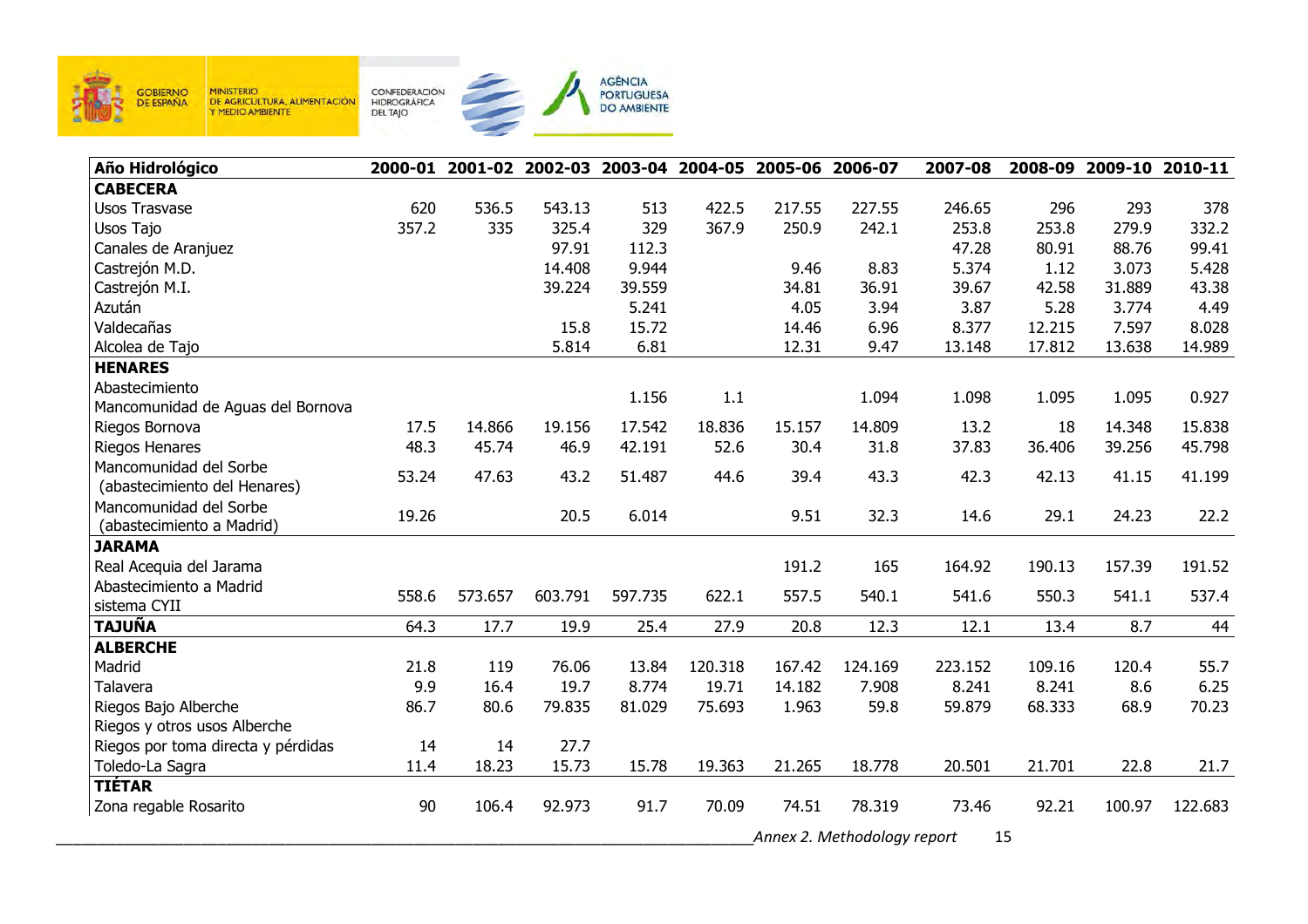| <b>GOBIERNO</b><br><b>DE ESPAÑA</b><br><b>STOPS</b> | <b>MINISTERIO</b><br>DE AGRICULTURA, ALIMENTACIÓN<br>Y MEDIO AMBIENTE | CONFEDERACIÓN<br><b>HIDROGRÁFICA</b><br><b>DELTAJO</b> |     |      | <b>AGÊNCIA</b><br><b>PORTUGUESA</b><br><b>DO AMBIENTE</b> |       |       |        |        |        |        |         |
|-----------------------------------------------------|-----------------------------------------------------------------------|--------------------------------------------------------|-----|------|-----------------------------------------------------------|-------|-------|--------|--------|--------|--------|---------|
| ALAGÓN                                              |                                                                       |                                                        |     |      |                                                           |       |       |        |        |        |        |         |
| Zona regable Alagón                                 |                                                                       | 424                                                    | 419 | 407  | 438.9                                                     | 427.4 | 389.4 | 364.75 | 381.73 | 457.38 | 410.24 | 425.799 |
| <b>ÁRRAGO</b>                                       |                                                                       |                                                        |     |      |                                                           |       |       |        |        |        |        |         |
| Zona regable Árrago                                 |                                                                       | 91.5                                                   | 80  | 86.6 | 84.93                                                     | 57.8  | 80.5  | 72.17  | 90.658 | 66.719 | 74.879 | 76.51   |

 **Table 11 – Real water allocation reports summary from 'Commission od Dam Water Releases' reports.**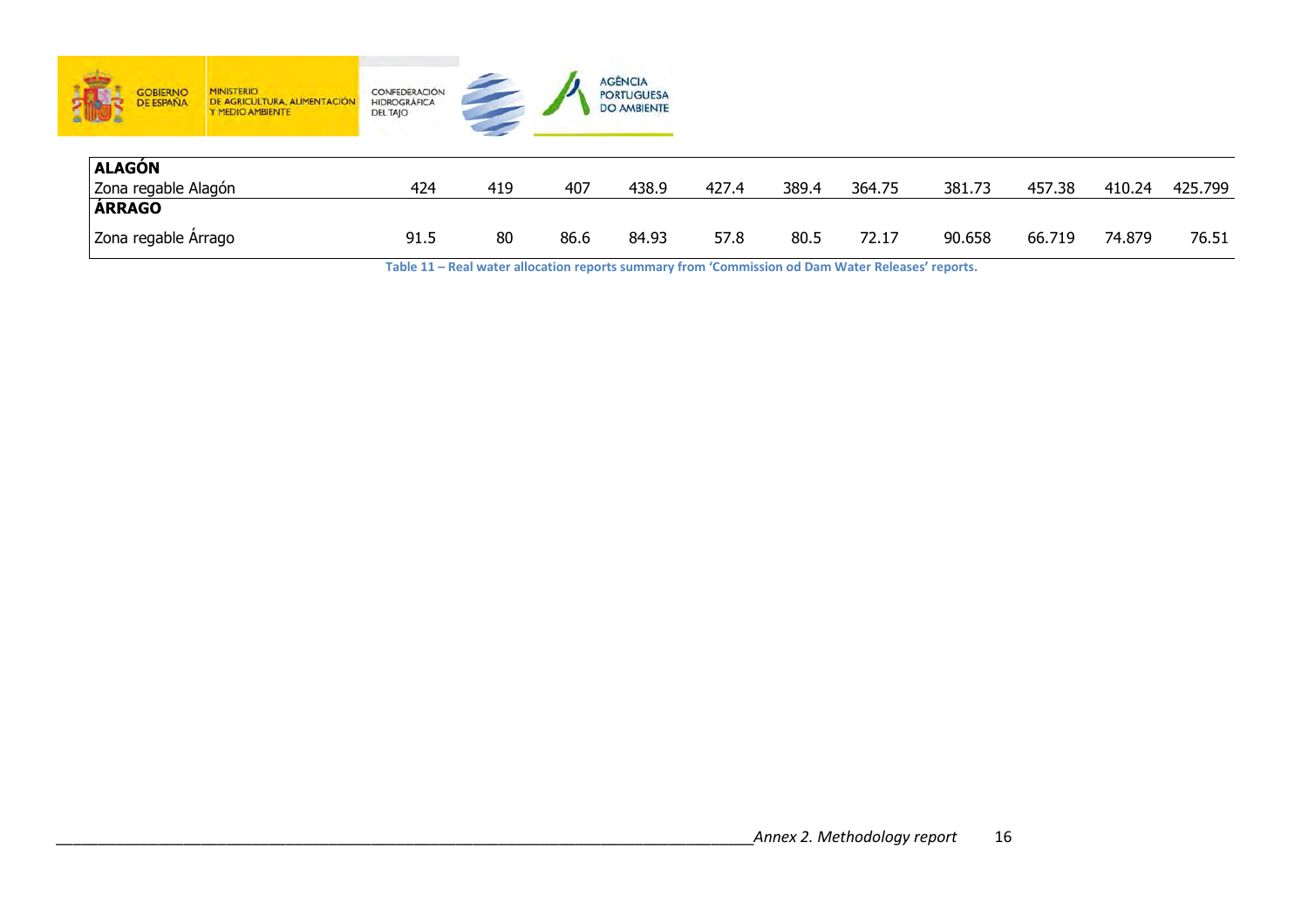

Returns from irrigation follow the IPH08 procedure to be determined. Through this method, returns depend on the magnitude of gross provision for irrigation.

| Gross allocation for irrigation         | Return |  |  |  |  |
|-----------------------------------------|--------|--|--|--|--|
| (m <sup>3</sup> /ha/año)                | $(\%)$ |  |  |  |  |
| G.ALLOC. < 5000                         | O      |  |  |  |  |
| $5000 <$ G.ALLOC. $<$ 6 000             | 5      |  |  |  |  |
| $6000 <$ G.ALLOC. $<$ 7000              | 10     |  |  |  |  |
| 7 000 < G.ALLOC. < 8 000                | 15     |  |  |  |  |
| $8000 <$ G.ALLOC.                       | 20     |  |  |  |  |
| Table 12 – Returns as function of gross |        |  |  |  |  |

Further details are included in the methodology auxiliary document of the Annex 3 'Uses and demands' of the RBMP.

#### Urban abstractions and returns

Urban abstractions are well detailed within RBMP in terms of granted allocation. Unfortunately only the basin authority monitorizes diverted volumes, because small villages do not carefully control their intakes, while big suppliers as 'Canal de Isabel II' Madrid metropolitan area supplier are reluctant to declare. In any case both atomized local supply entities or larger ones, real consumption reports are not widespread.

Urban allocations are not so dependent on reserves unless droughts periods force additional saving measures. Therefore, average abstraction volumes included both in the WMS balances and Aquatool model appropriately exemplify urban demand.

However, the increasing urban pressure in Madrid undermines other use's allocation, thus forcing River Basin authority (CHT) to redefine sharing policies. For this reason, an analysis of tendency is required to estimate urban allocation tendency, especially in upper Tagus subbasins.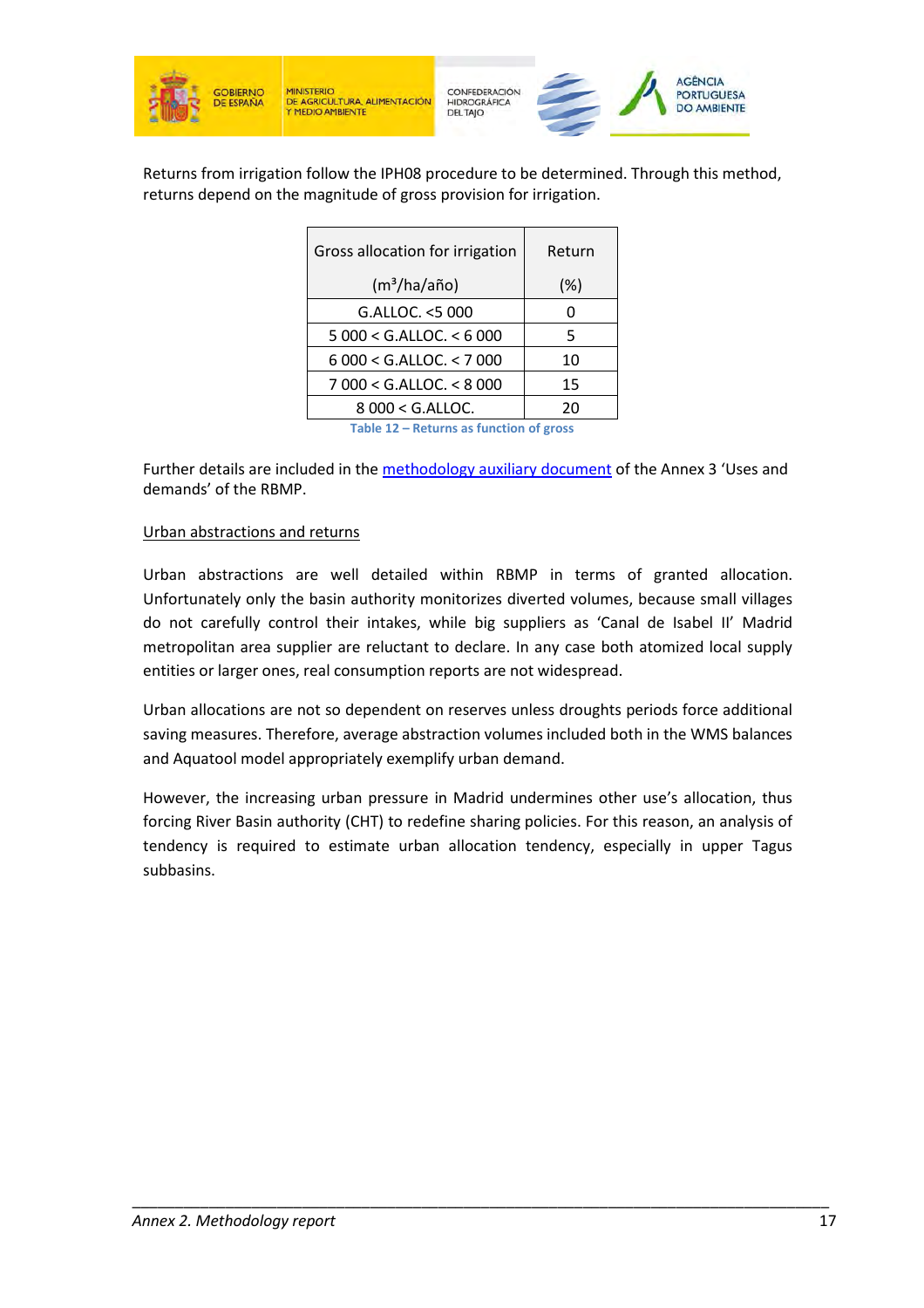

**Figure 9 – Urban conurbation in Madrid and its pressures over water resources (urban demands).**



Figure 10 - Urban conurbation in Madrid and its pressures over water resources (urban returns).

The tendency analysis is developed from INE (National Statistics Institute of Spain) population data processed in GIS software. By this way, the obtained tendency coefficients population data processed in GIS software. By this way, the obtained tendency coefficients<br>(at subbasin scale) could be applied to the previously gathered data of urban allocations. Urban abstractions are well detailed within RBMP in terms of granted allocation.

Regarding urban returns, the Planning Manual for Hydrological Management 'IPH08' indicates return rates around 80% for urban supply. Figures from the plan adopt this value as specified in the **methodology auxiliary document** of the Annex 3 'Uses and demands' of the RBMP. Finally, urban losses are commonly diffuse losses that tend to feed groundwater instead of generating further returns. The ratio of urban losses could be considered around 20-25%.

\_\_\_\_\_\_\_\_\_\_\_\_\_\_\_\_\_\_\_\_\_\_\_\_\_\_\_\_\_\_\_\_\_\_\_\_\_\_\_\_\_\_\_\_\_\_\_\_\_\_\_\_\_\_\_\_\_\_\_\_\_\_\_\_\_\_\_\_\_\_\_\_\_\_

\_\_\_\_\_\_\_\_\_\_\_\_\_\_\_\_\_\_\_\_\_\_\_\_\_\_\_\_\_\_\_\_\_\_\_\_\_\_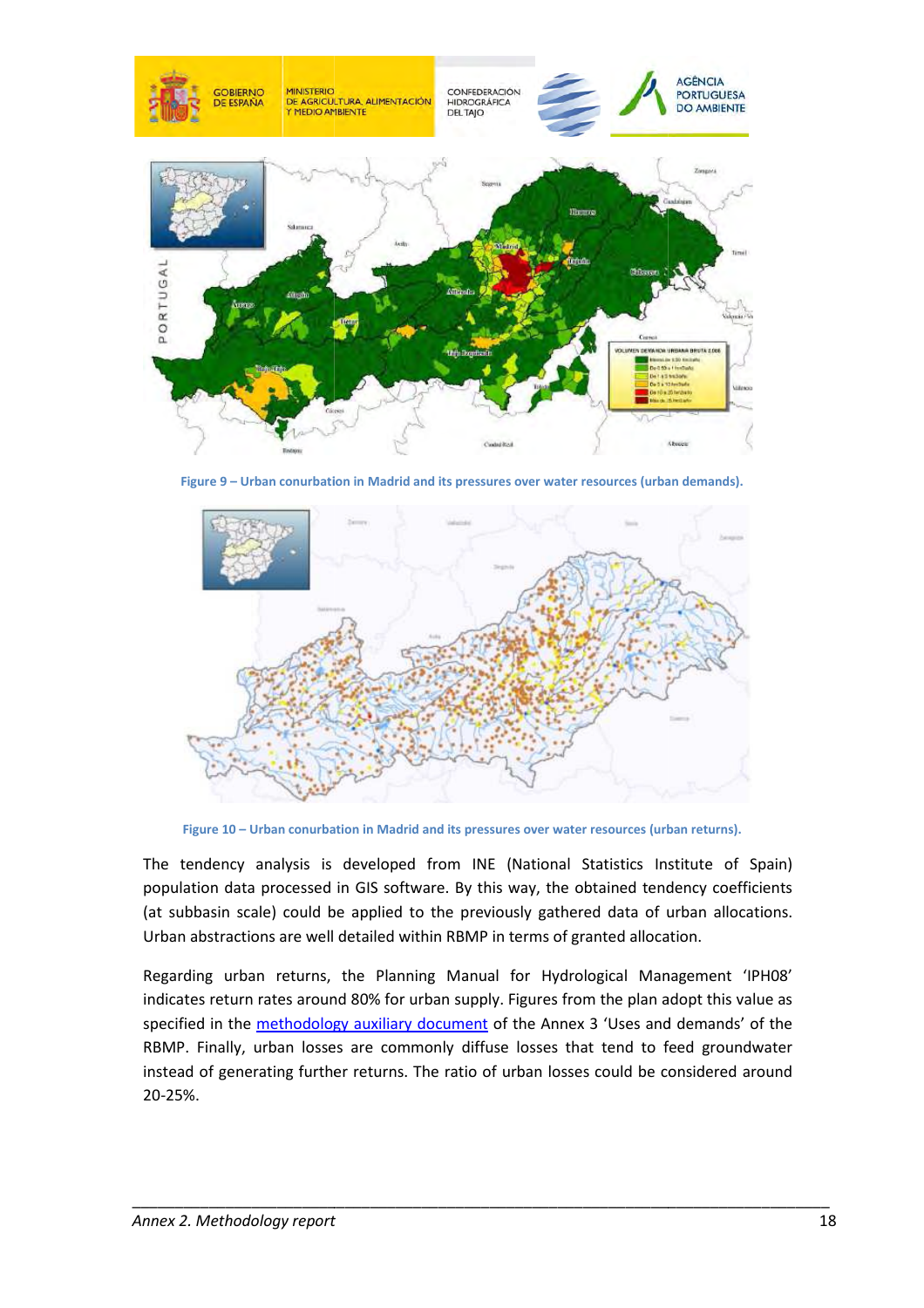

#### Industrial abstractions and returns

Industrial abstractions compute the group of abstractions not connected to any water supply<br>network. These abstractions correspond to large industrial demands or old granted rights network. These abstractions correspond to large industrial demands or old which have surface water intakes. An example of these type of demands is in the Henares river subbasin.

The aggregation of the vast majority of industrial uses within the urban supply complicates the use and supply water accounts in chapter III of the SEEAW manual. This inconvenience forces us to find other procedure to distinguish types of economic activity included.



**Figure 11 – Industrial activity according to supply system types.** 

There are some other industries, mainly those related with agriculture, that due to their rural location hold groundwater concessions, although the total amount of groundwater abstraction keeps low ( compared to other Spanish basins) basins). Both types of industrial uses are well detailed within the Annex 3 'Water uses and demands' of the RBMP from where data has been gathered.

### Refrigeration abstractions and returns

Tagus river basin hosts several refrigerated power stations. Two of them are nuclear power (the third, Zorita, is already under dismantling stage), and their consumption which highly depends on the type of reactor and power, is generally well guaranteed by reservoirs or sufficiently mighty reaches. Their consumption volumes are detailed in the Annex 3, as well as the Ateca thermoelectric, which is the most demanding power infrastructure in the basin.

\_\_\_\_\_\_\_\_\_\_\_\_\_\_\_\_\_\_\_\_\_\_\_\_\_\_\_\_\_\_\_\_\_\_\_\_\_\_\_\_\_\_\_\_\_\_\_\_\_\_\_\_\_\_\_\_\_\_\_\_\_\_\_\_\_\_\_\_\_\_\_\_\_\_

\_\_\_\_\_\_\_\_\_\_\_\_\_\_\_\_\_\_\_\_\_\_\_\_\_\_\_\_\_\_\_\_\_\_\_\_\_\_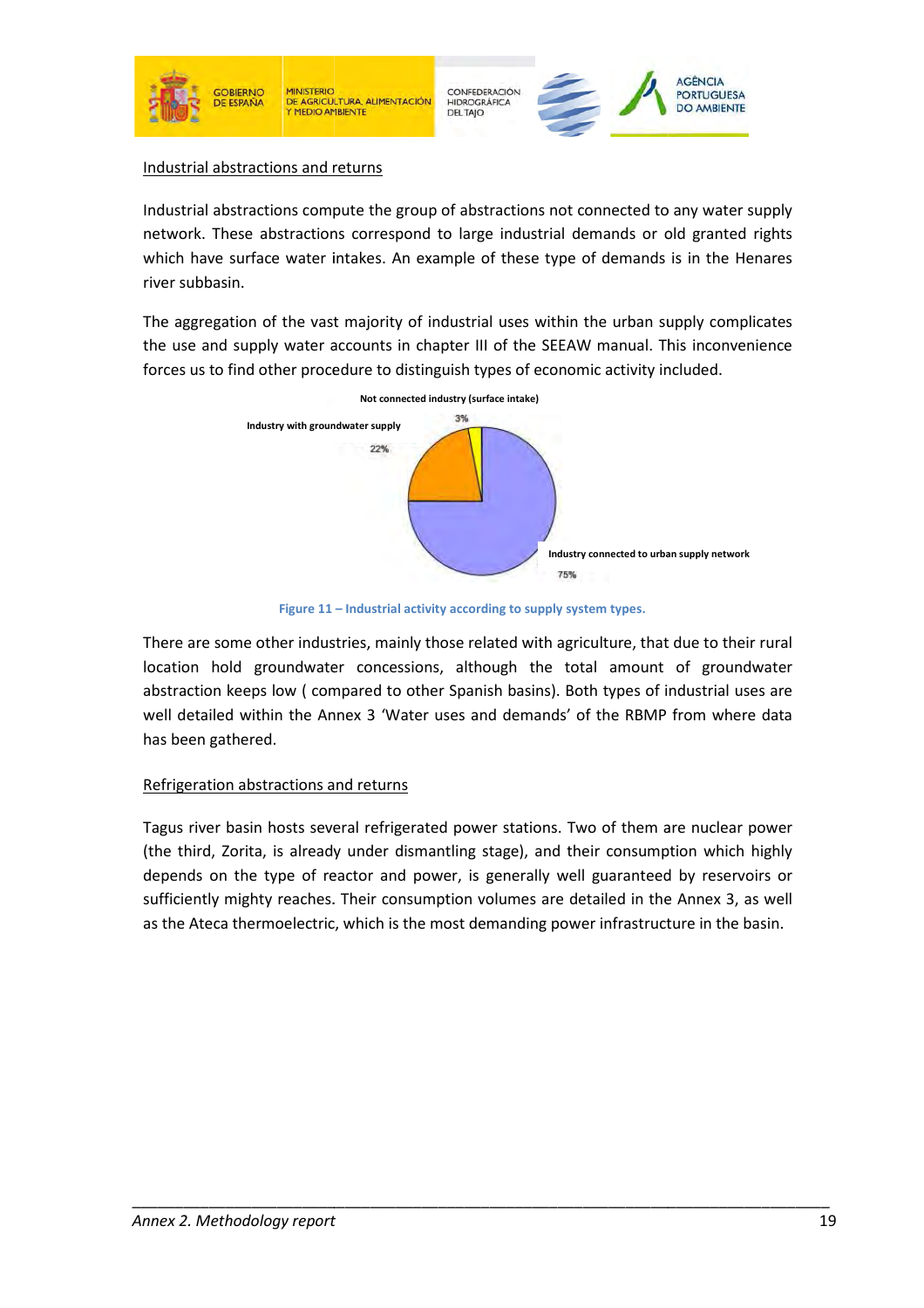

**Figure 12 – Power plants location: thermal and nuclear plants.** 

#### **Hydropower**

This paragraph is included just to mention the absence of abstractions from this activity, neither in annual nor in month scale water assets accounts due to the hourly and weekly operating routines of hydropower dams. Conversely, their flows have been included in water accounts tables both in abstractions and returns with the same value, thus providing a more complete perception of this preeminent industrial activity.

#### 3. Transferences

There is one aspect on which Tagus River basin is different from other major Spanish River basins that has a vast impact on water accounts: ATS (Acronym of Tagus-Segura Aqueduct). This infrastructure provides water resources to the Segura basin, thus causing a significant decrease in Upper Tagus water resources balance.

For the purpose of this water assets accounts, the volume diversion must be included in the 4a and 7a section, as well as other minor transference to Algodor-Guadiana community. As these transferences are completely operated through separate infrastructure, the intake and discharge have been computed from and to reservoirs.

\_\_\_\_\_\_\_\_\_\_\_\_\_\_\_\_\_\_\_\_\_\_\_\_\_\_\_\_\_\_\_\_\_\_\_\_\_\_\_\_\_\_\_\_\_\_\_\_\_\_\_\_\_\_\_\_\_\_\_\_\_\_\_\_\_\_\_\_\_\_\_\_\_\_

\_\_\_\_\_\_\_\_\_\_\_\_\_\_\_\_\_\_\_\_\_\_\_\_\_\_\_\_\_\_\_\_\_\_\_\_\_\_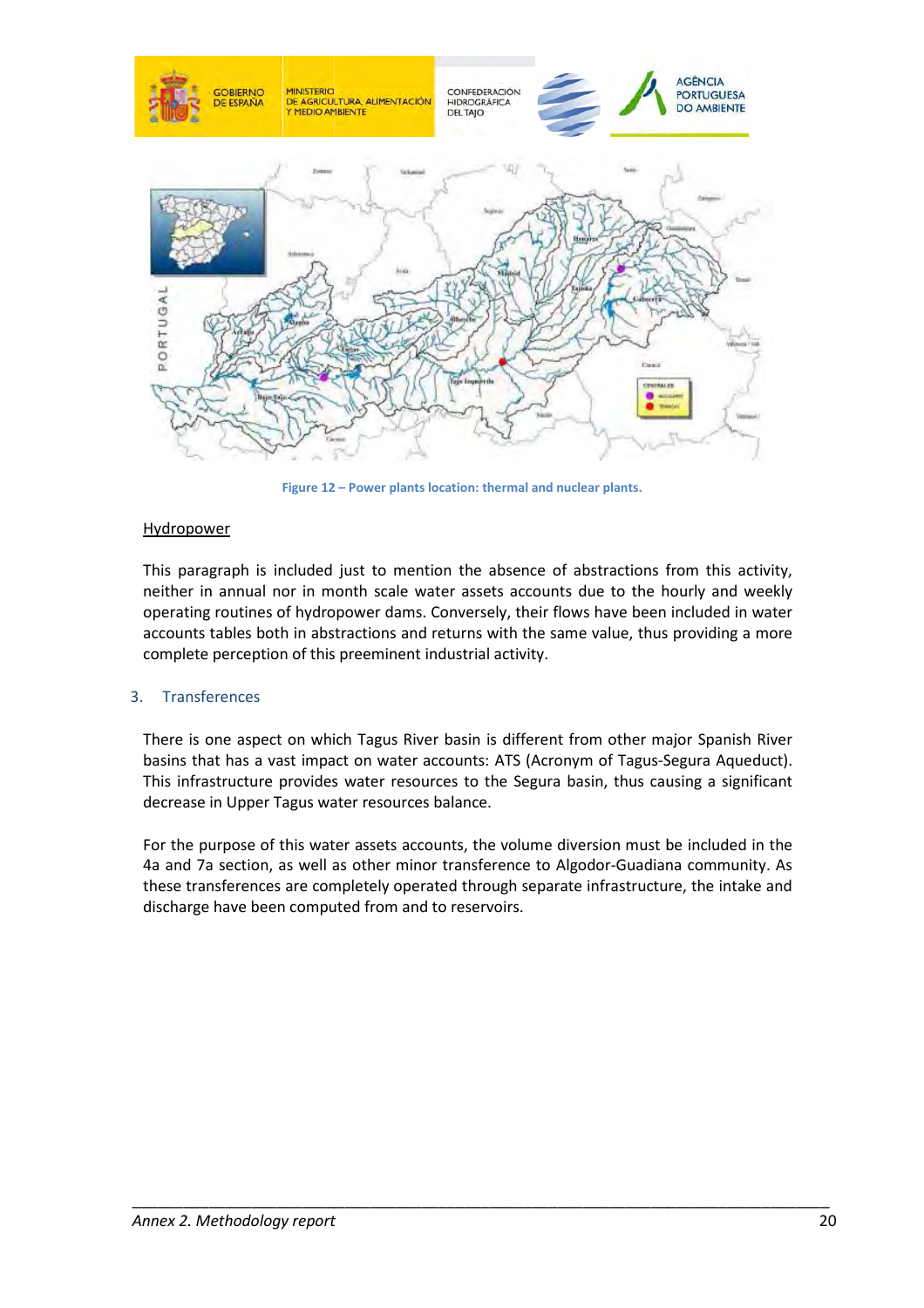

CONFEDERACIÓN<br>HIDROGRÁFICA<br>DEL TAJO

\_\_\_\_\_\_\_\_\_\_\_\_\_\_\_\_\_\_\_\_\_\_\_\_\_\_\_\_\_\_\_\_\_\_\_\_\_\_\_\_\_\_\_\_\_\_\_\_\_\_\_\_\_\_\_\_\_\_\_\_\_\_\_\_\_\_\_\_\_\_\_\_\_\_\_\_\_\_\_\_





### **Annex 3. Meeting documents**

- 3.1. Madrid Med-term meeting documents
- 3.2. 1<sup>st</sup> National meeting documents
- 3.1. Madrid II Med-term meeting documents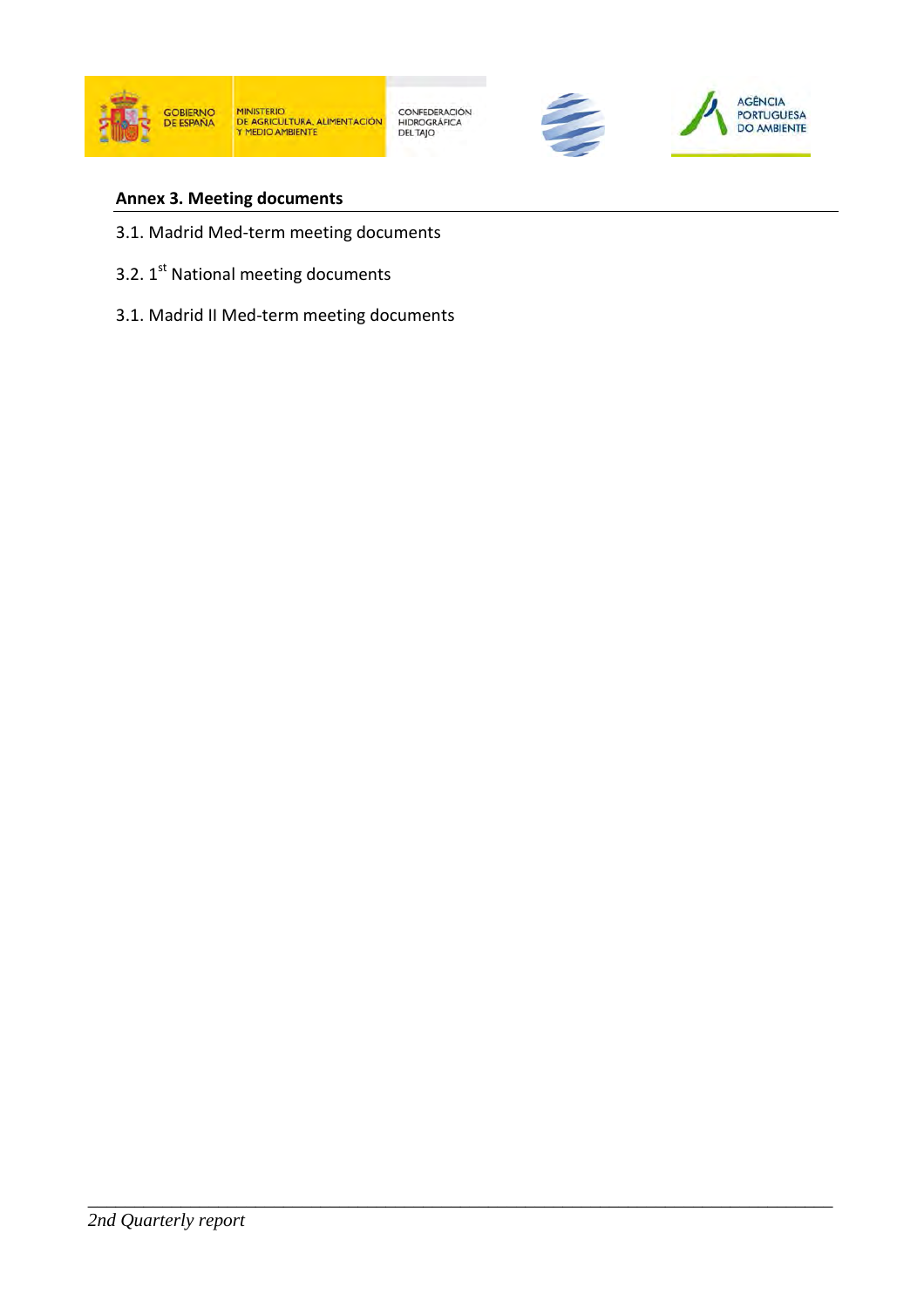

# **PILOT PROJECT ON WATER BALANCES IN THE TAGUS RIVER BASIN "PROTAGUS"**

### **Convocatoria "Mid-term meeting"**

11 de junio de 2014, 16.00-19.00 h

Confederación Hidrográfica del Tajo

### Av. de Portugal 81, 28071 Madrid

https://maps.google.es/maps?f=q&source=s\_q&hl=es&geocode=&q=avenida+de+portugal+81 ,28011+madrid

#### **Invitados:**

- Coordinador: EVREN
- Partners: CHT, ARH Tejo.

### **Orden del día:**

- a) Temas administrativos
- b) Estado de los trabajo
- c) Análisis de datos disponibles. Problemas y soluciones
- d) Organización de tareas
- e) Ruegos y preguntas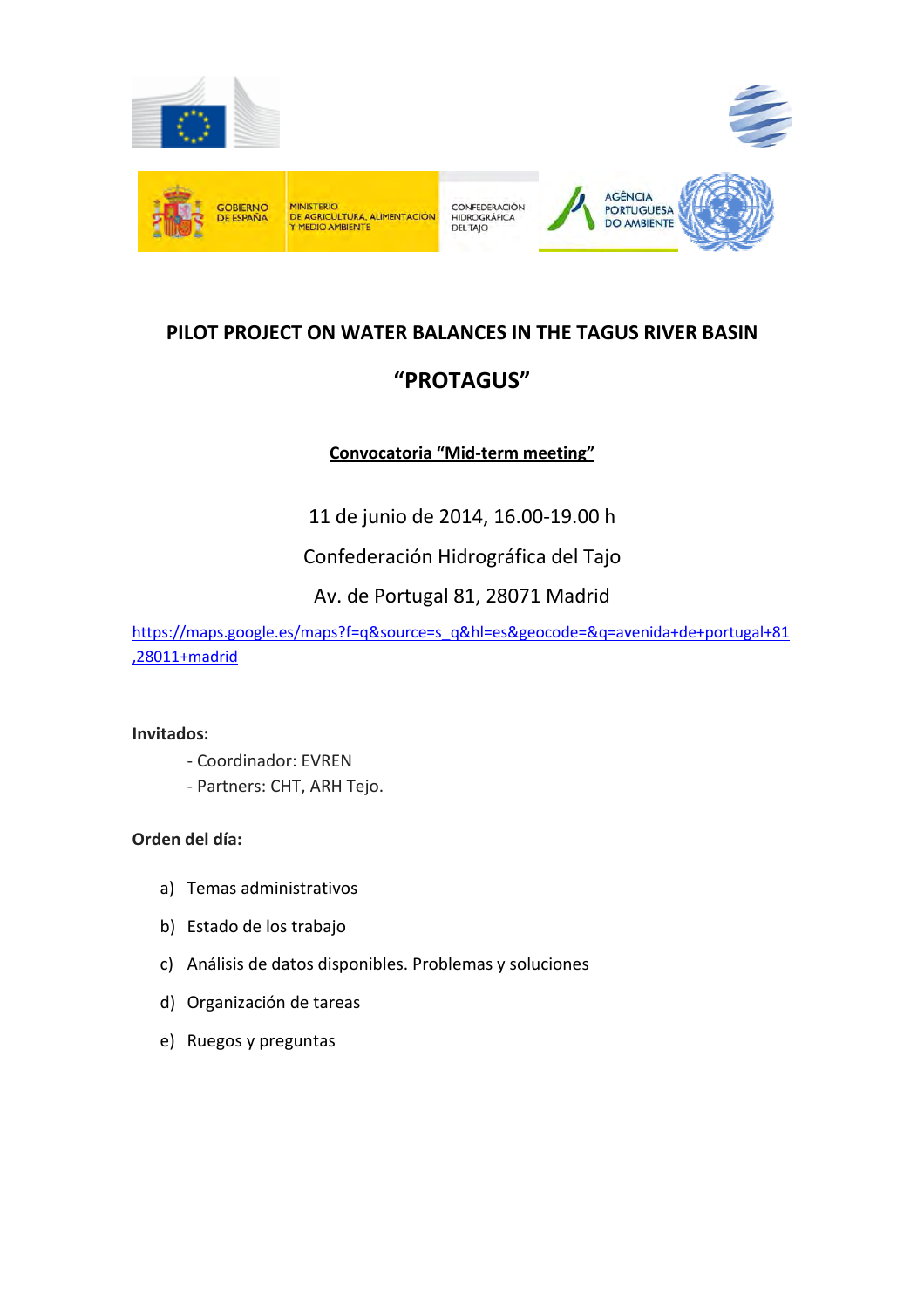



## **PILOT PROJECT ON WATER BALANCES IN THE TAGUS RIVER BASIN**

## **"PROTAGUS"**

### **Convocatoria "Mid-term meeting"**

11 de junio de 2014, 16.00-19.00 h

Confederación Hidrográfica del Tajo

Av. de Portugal 81, 28071 Madrid

https://maps.google.es/maps?f=q&source=s\_q&hl=es&geocode=&q=avenida+de+portugal+81 ,28011+madrid

### **Asistentes:**

- − EVREN:
	- o Vicente Ramírez Perea
	- o Ana Nieto Arias
- − Confederación Hidrográfica del Tajo CHT:
	- o Jefe de Área de la Oficina de Planificación: David Peracho

### **Orden del día:**

a) Temas administrativos

Respecto a los socios del proyecto cabe destacar:

- La Oficina del Agua de Naciones Unidas no puede figurar como socio debido a la complejidad administrativa. Por ello figurará como "observador" aportando principalmente su experiencia en la metodología a usar (SEEA-Water).
- − La Agencia Portuguesa Do Ambiente comunicó anteriormente su imposibilidad de participar en el proyecto y la solicitud de exclusión del mismo. Tras las gestiones oportunas realizadas por el Presidente de la Confederación Hidrográfica del Tajo y de la Comisión Europea se consigue que permanezcan como socios del proyecto.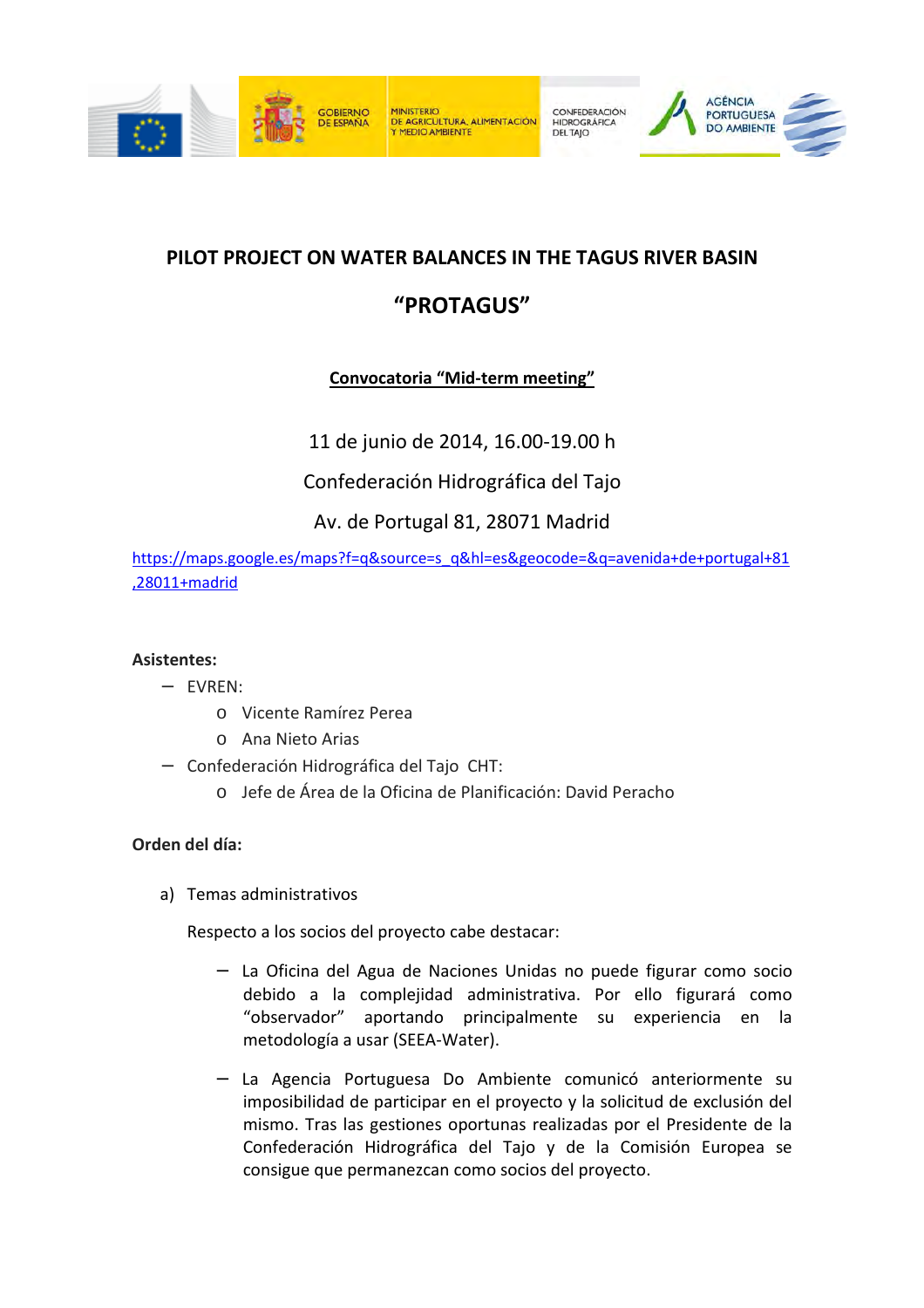

b) Estado de los trabajos

Hasta la fecha los trabajos han consistido principalmente en:

- − Establecimiento del contexto y antecedentes.
	- o Identificación de los principales temas de la cuenca
	- o Especificaciones del sistema SEEA-W
- Recopilación y análisis de datos de fuentes públicas:
	- o Estatales: MAGRAMA, CHT, INE, CEDEX,
	- o Autonómicas
	- o Portuguesas: APA, SNIR, INE
	- o Europeas: EUROSTAT, EEA
- − Solicitud de datos a los organismos de cuenca.
- − Preparación de la estructura de la base de datos a utilizar.
- − Participación en la Primera Reunión Nacional del Sistema de Cuentas medioambientales – económicas del agua
- c) Análisis de datos disponibles: Problemas y soluciones

El jefe de área de la CHT proporciona a EVREN los datos necesarios para la realización del proyecto, principalmente para la elaboración de las tablas de los capítulos V y VI del SEEA-W.

Se analizaron los datos entregados y se buscaron posibles soluciones para conseguir aquellos no disponibles.

Se trataron los temas surgidos de la reunión que había tenido lugar esa misma mañana en el MAGRAMA, "Primera Reunión Nacional del Sistema de Cuentas medioambientales – económicas del agua."

d) Organización de tareas

Los pasos a seguir por la empresa EVREN serán:

- − Análisis de los datos recibidos.
- − Adaptación a base de datos SEEA-Water.
- − Elaboración de balances a partir de base de datos SEEA-Water.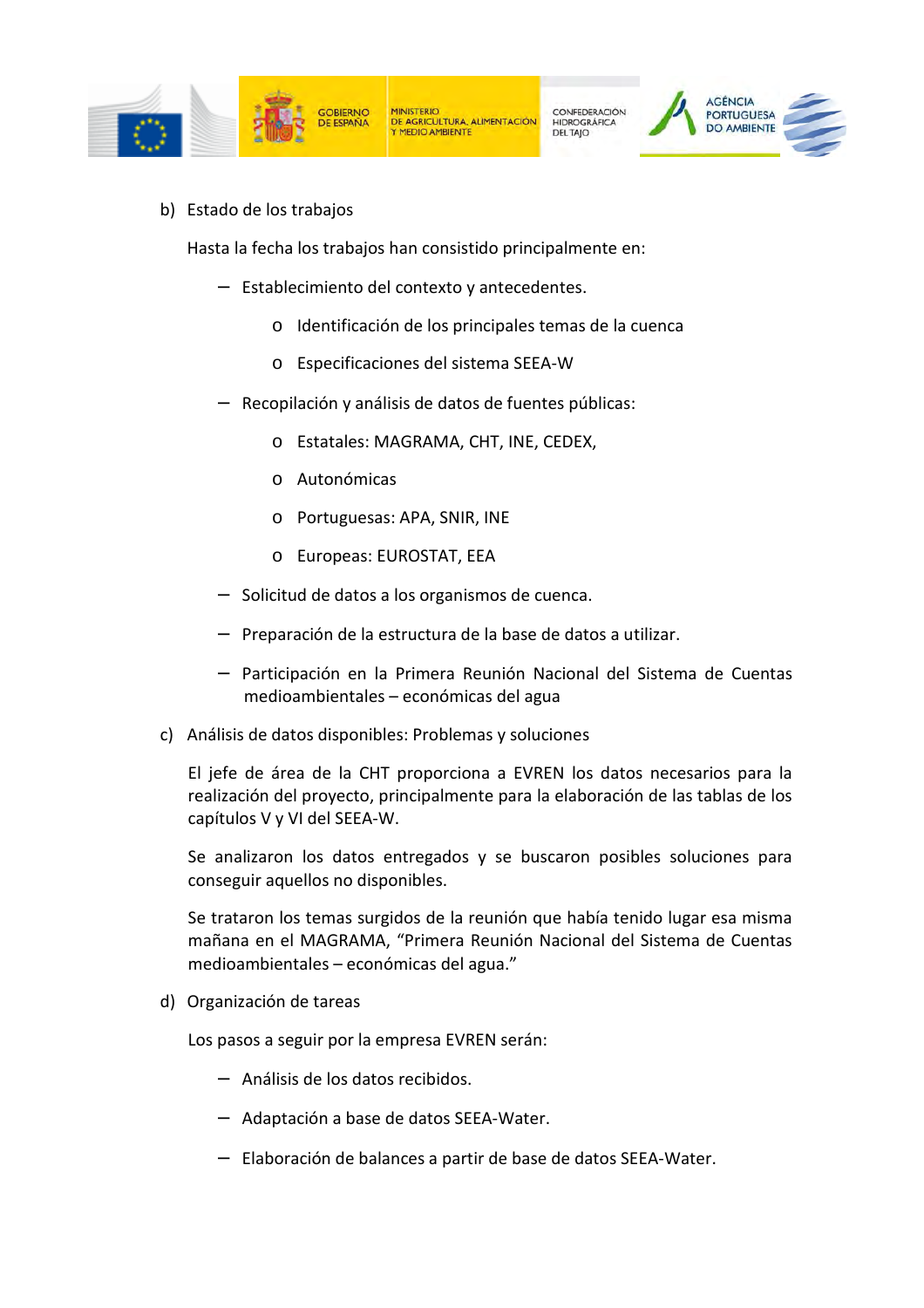

- − Análisis de resultados y comparación con resultados del Plan Hidrológico
- e) Ruegos y preguntas

Se informa de la solicitud de datos a la Agencia Portuguesa Do Ambiente.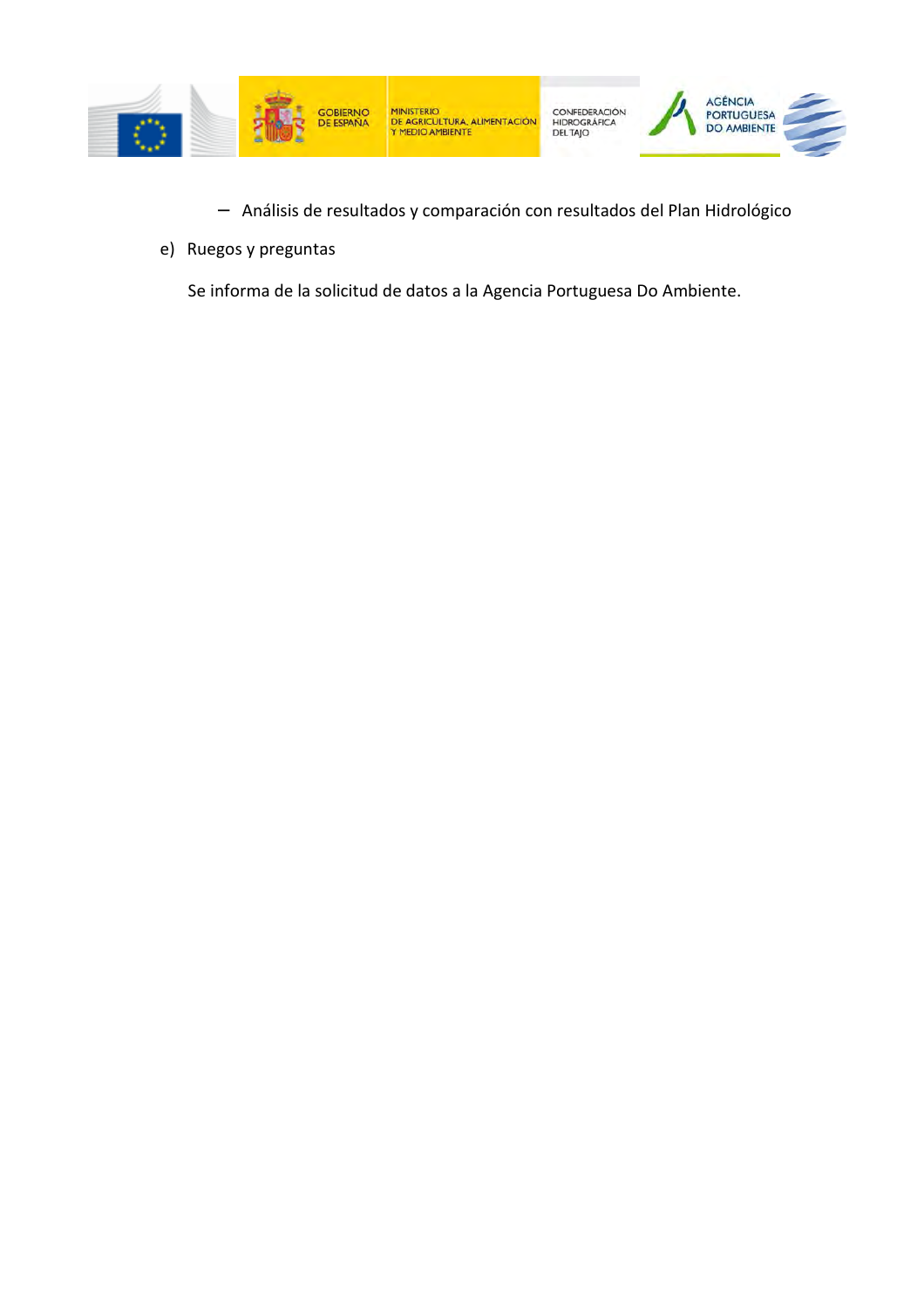

EUROPEAN COMMISSION DIRECTORATE-GENERAL ENVIRONMENT Directorate C - Quality of Life, Water & Air **ENV.C.1 - Water**





# **PRIMERA REUNIÓN NACIONAL DEL SISTEMA DE CUENTAS MEDIOAMBIENTALES – ECONÓMICAS DEL AGUA**

**AGENDA 11 DE JUNIO DE 2014**

| <b>HORARIO</b>  | <b>ITEMS</b>                                                      | <b>ORADOR</b>          |
|-----------------|-------------------------------------------------------------------|------------------------|
| $09:45 - 10:00$ | <b>Bienvenida e Introducción</b>                                  | <b>MAGRAMA</b>         |
|                 | Rueda de presentaciones                                           |                        |
| $10:00 - 10:15$ | Introducción al programa "Halting Desertification in Europe"      | DG ENV C.1             |
|                 | Interés de la Comisión Europea por las Cuentas del Agua           |                        |
| $10:15 - 10:30$ | Perspectiva de las Cuentas Nacionales del Agua                    | <b>MAGRAMA</b>         |
|                 | Compromiso español                                                |                        |
| $10:30 - 10:45$ | <b>SCAE: Estrategias de implementación</b>                        | <b>INE</b>             |
|                 | Presente y Futuro del SCAE-Agua                                   |                        |
| $10:45 - 11:00$ | ¿Qué es el SCAE-Agua?                                             | <b>GEODIM</b>          |
|                 | SCAE-Agua. Tablas e Indicadores                                   |                        |
| $11:00 - 11:30$ | <b>Comentarios y Discusión</b>                                    |                        |
| $11:30 - 11:45$ | Café                                                              |                        |
| $11:45 - 12:00$ | Experiencias previas y próximos objetivos: GuaSEEAW               | <b>GEODIM</b>          |
| $12:00 - 13:30$ | Otros proyectos pilotos del programa 2013:                        |                        |
|                 | Pilot project on water balances in the Tagus River Basin<br>i.    | <b>EVREN</b>           |
|                 | Accounting System for the Segura River and Transfers<br>ii.       | <b>UPCT</b>            |
|                 | iii.<br>Water accounting in a multi-catchment district            | <b>INTECSA</b>         |
|                 | iv.<br>Duero River Basin: Water resources, water accounts and     | <b>UPM</b>             |
|                 | target sustainability indices                                     |                        |
|                 | System of Water Accounting in the Guadalquivir River Basin.<br>v. | Universidad de Córdoba |
|                 | <b>Pilot Arno Water accounts</b><br>vi.                           | <b>ISPRA/SEMIDE</b>    |
| $13:30 - 14:30$ | <b>Comentarios y Discusión</b>                                    |                        |

*Las transparencias se realizarán en ingles para facilitar la comprensión a la Comisión Europea, mientras que la presentación oral será en castellano.*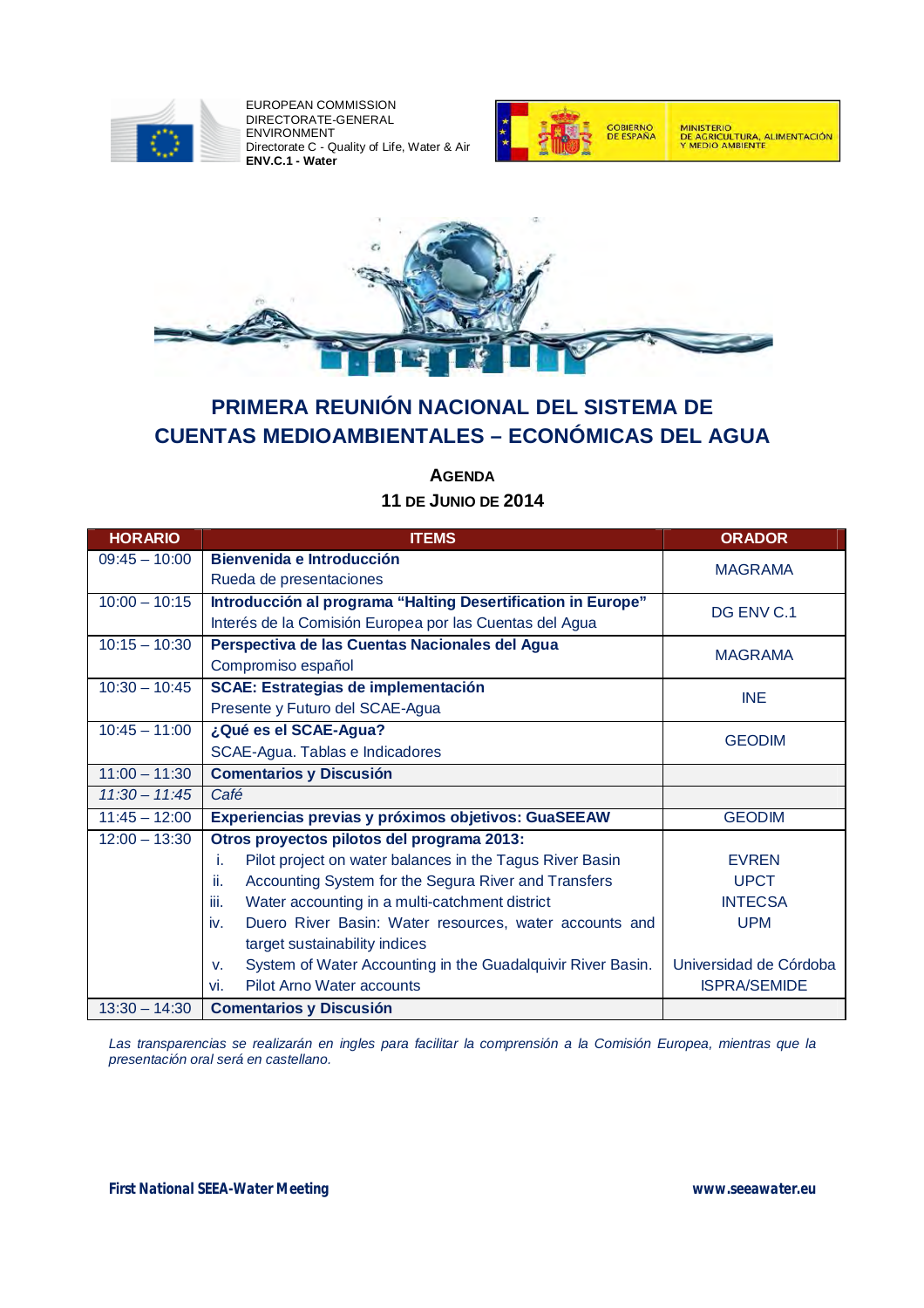

# **PILOT PROJECT ON WATER BALANCES IN THE TAGUS RIVER BASIN "PROTAGUS"**

### **Convocatoria "II Mid-term meeting"**

30 de septiembre de 2014, 12.00-14.00 h

Confederación Hidrográfica del Tajo

### Av. de Portugal 81, 28071 Madrid

https://maps.google.es/maps?f=q&source=s\_q&hl=es&geocode=&q=avenida+de+portugal+81 ,28011+madrid

#### **Invitados:**

- Coordinador: EVREN
- CHT.

### **Orden del día:**

- a) Segunda fase: Análisis de datos disponibles. Problemas y soluciones
- b) Organización de tareas
- c) Ruegos y preguntas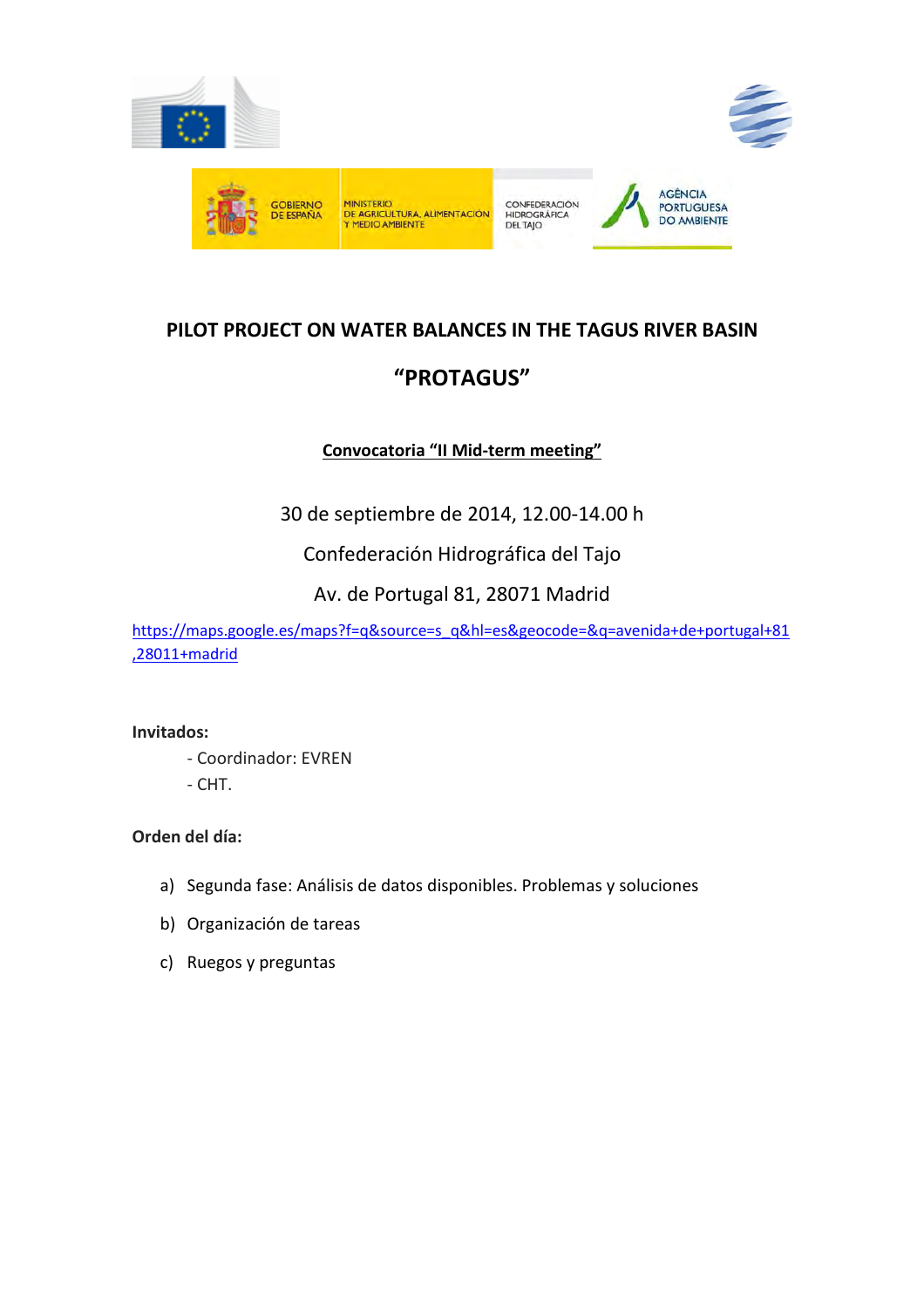



## **PILOT PROJECT ON WATER BALANCES IN THE TAGUS RIVER BASIN**

## **"PROTAGUS"**

### **Convocatoria "Mid-term meeting"**

30 de septiembre de 2014, 12.00-14.00 h

Confederación Hidrográfica del Tajo

Av. de Portugal 81, 28071 Madrid

https://maps.google.es/maps?f=q&source=s\_q&hl=es&geocode=&q=avenida+de+portugal+81 ,28011+madrid

### **Asistentes:**

- − EVREN:
	- o Ana Nieto Arias
- − Confederación Hidrográfica del Tajo CHT:
	- o Jefe de Área de la Oficina de Planificación: David Peracho

### **Orden del día:**

a) Segunda Fase: Análisis de datos disponibles: Problemas y soluciones

El jefe de área de la CHT proporciona a EVREN los datos solicitados para continuar con la elaboración de las tablas del SEEA-W.

Los datos tratados fueron:

1. Respecto a aguas subterráneas: Actividad 4: identificación y caracterización de la interrelación que se presenta entre aguas subterráneas, cursos fluviales, descargas por manantiales, zonas húmedas y otros ecosistemas naturales de especial interés hídrico. Esta actividad se engloba dentro de la encomienda de gestión del IGME para la realización de trabajos científico-técnicos de apoyo a la sostenibilidad y protección de las aguas subterráneas. He encontrado estos documentos de casi todas las demarcaciones pero no lo encuentro para el Tajo.